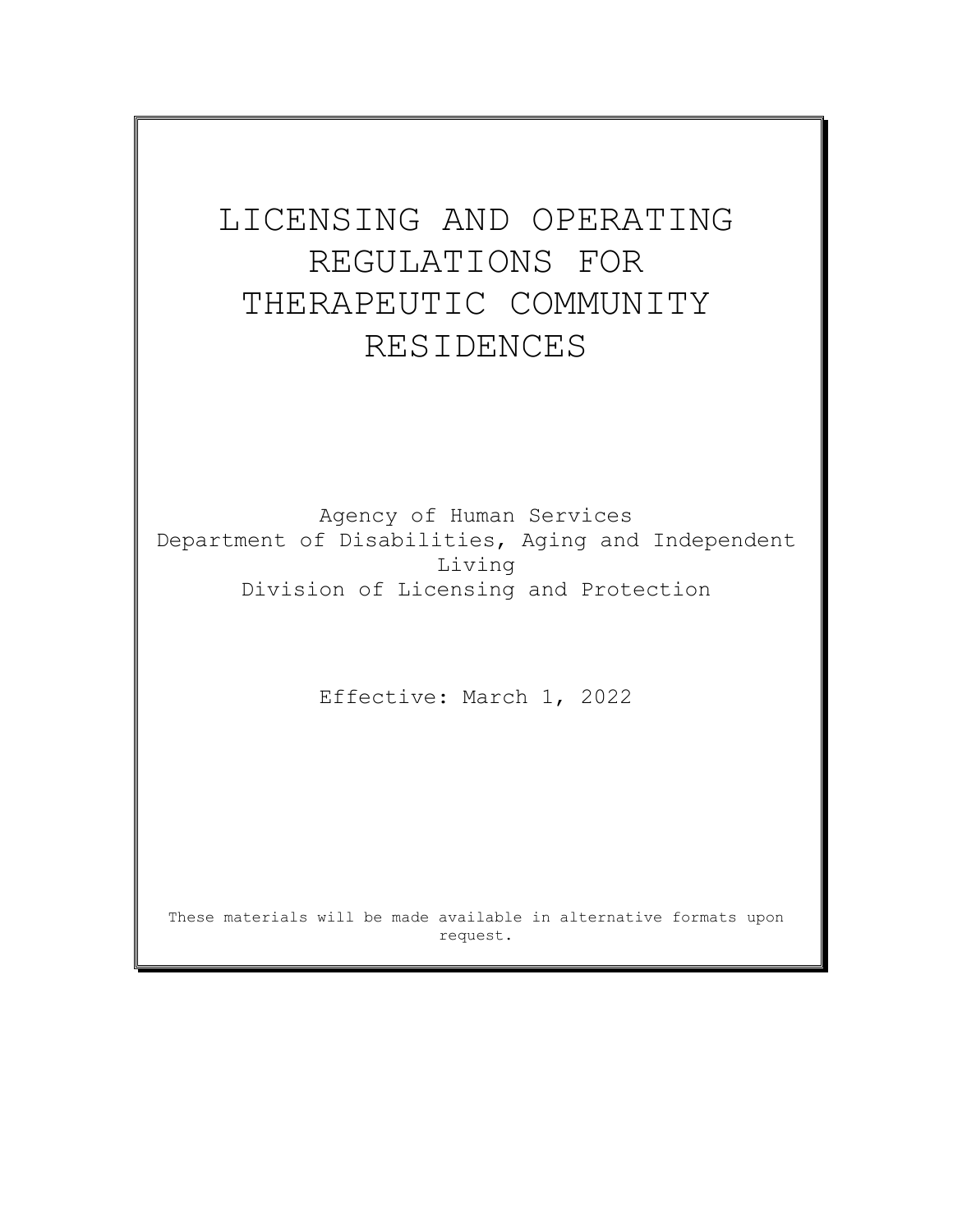# TABLE OF CONTENTS

| Ι.                                                                                                                          |                                                                                                                                                                                                            | 3                                                                                                 |
|-----------------------------------------------------------------------------------------------------------------------------|------------------------------------------------------------------------------------------------------------------------------------------------------------------------------------------------------------|---------------------------------------------------------------------------------------------------|
| 1.1<br>1.2<br>1.3<br>1.4<br>1.5<br>1.6<br>1.7                                                                               | Statutory Authority<br>Exception and Severability                                                                                                                                                          | $\mathcal{S}$<br>3<br>$\overline{3}$<br>$\mathcal{S}$<br>$\overline{4}$<br>4<br>4                 |
| II.                                                                                                                         |                                                                                                                                                                                                            | 4                                                                                                 |
| 2.1<br>2.2                                                                                                                  | Specific Definitions                                                                                                                                                                                       | 4<br>4                                                                                            |
| III.                                                                                                                        |                                                                                                                                                                                                            | 9                                                                                                 |
| IV.                                                                                                                         | Licensing Procedures                                                                                                                                                                                       | 9                                                                                                 |
| 4.1<br>4.2<br>4.3<br>4.4<br>4.5<br>4.6<br>4.7<br>4.8<br>4.9<br>4.10<br>4.11<br>4.12<br>4.13<br>4.14<br>4.15<br>4.16<br>4.17 | Denial of Application<br>Change in Licensed Capacity.<br>Responsibility and Authority<br>Violations: Notice Procedure<br>Identification of Unlicensed Residences<br>Additional Required Program Components | 9<br>10<br>10<br>11<br>11<br>11<br>12<br>13<br>13<br>13<br>13<br>13<br>14<br>15<br>17<br>18<br>19 |
| V.                                                                                                                          | Resident Care and Services                                                                                                                                                                                 | 20                                                                                                |
| 5.1<br>5.2<br>5.3<br>5.4<br>5.5<br>5.6<br>5.7                                                                               | Admission Agreements<br>Discharge Requirements<br>Health Care Provider Services                                                                                                                            | 20<br>21<br>22<br>23<br>23<br>23<br>24                                                            |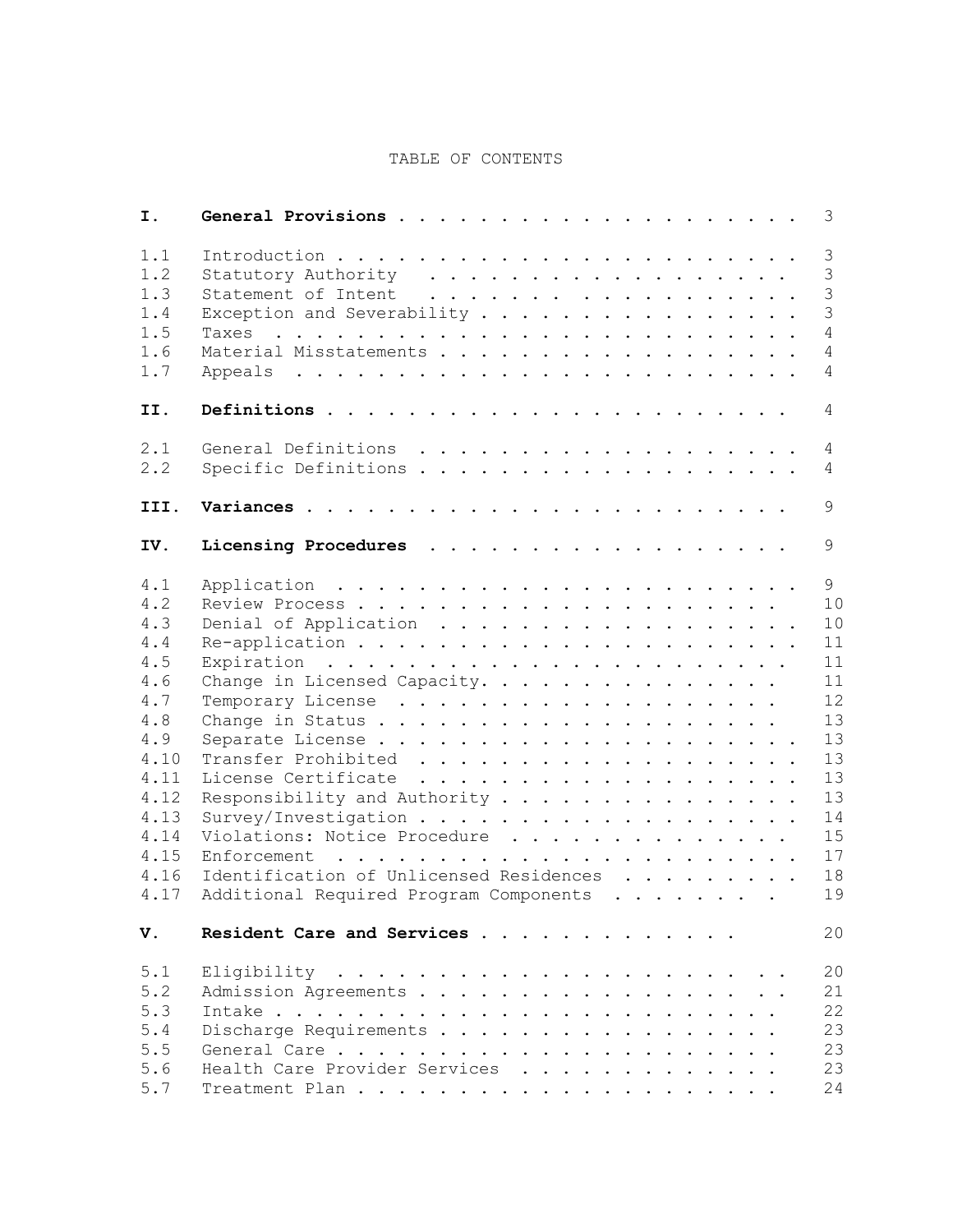| 5.8<br>5.9<br>5.10<br>5.11<br>5.12<br>5.13<br>5.14<br>5.15<br>5.16<br>5.17          | Medication Management<br>First Aid Equipment and Supplies<br>Policies and Procedures<br>Reporting of Abuse, Neglect or Exploitation<br>Access by Advocacy System                                                                                                          | 24<br>28<br>29<br>31<br>32<br>32<br>32<br>32<br>33<br>33             |
|-------------------------------------------------------------------------------------|---------------------------------------------------------------------------------------------------------------------------------------------------------------------------------------------------------------------------------------------------------------------------|----------------------------------------------------------------------|
| VI.                                                                                 |                                                                                                                                                                                                                                                                           | 33                                                                   |
| VII.                                                                                | Nutrition and Food Services                                                                                                                                                                                                                                               | 37                                                                   |
| 7.1<br>7.2<br>7.3                                                                   | Food Safety and Sanitation<br>Food Storage and Equipment                                                                                                                                                                                                                  | 37<br>38<br>39                                                       |
|                                                                                     |                                                                                                                                                                                                                                                                           | 40                                                                   |
| IX.                                                                                 |                                                                                                                                                                                                                                                                           |                                                                      |
|                                                                                     |                                                                                                                                                                                                                                                                           | 40                                                                   |
| 9.1<br>9.2<br>9.3<br>9.4<br>9.5<br>9.6<br>9.7<br>9.8<br>9.9<br>9.10<br>9.11<br>9.12 | Environment<br>Toilet, Bathing and Lavatory Facilities<br>Recreation and Dining Rooms<br>Residence Requirements for Persons with Disabilities<br>Life Safety/Building Construction<br>Disaster and Emergency Preparedness<br>Modifications to Physical Plant Requirements | 40<br>40<br>41<br>41<br>42<br>42<br>42<br>43<br>43<br>43<br>43<br>44 |
| Х.                                                                                  | Pets                                                                                                                                                                                                                                                                      | 44                                                                   |
| XI.                                                                                 | Resident Funds and Property                                                                                                                                                                                                                                               | 44                                                                   |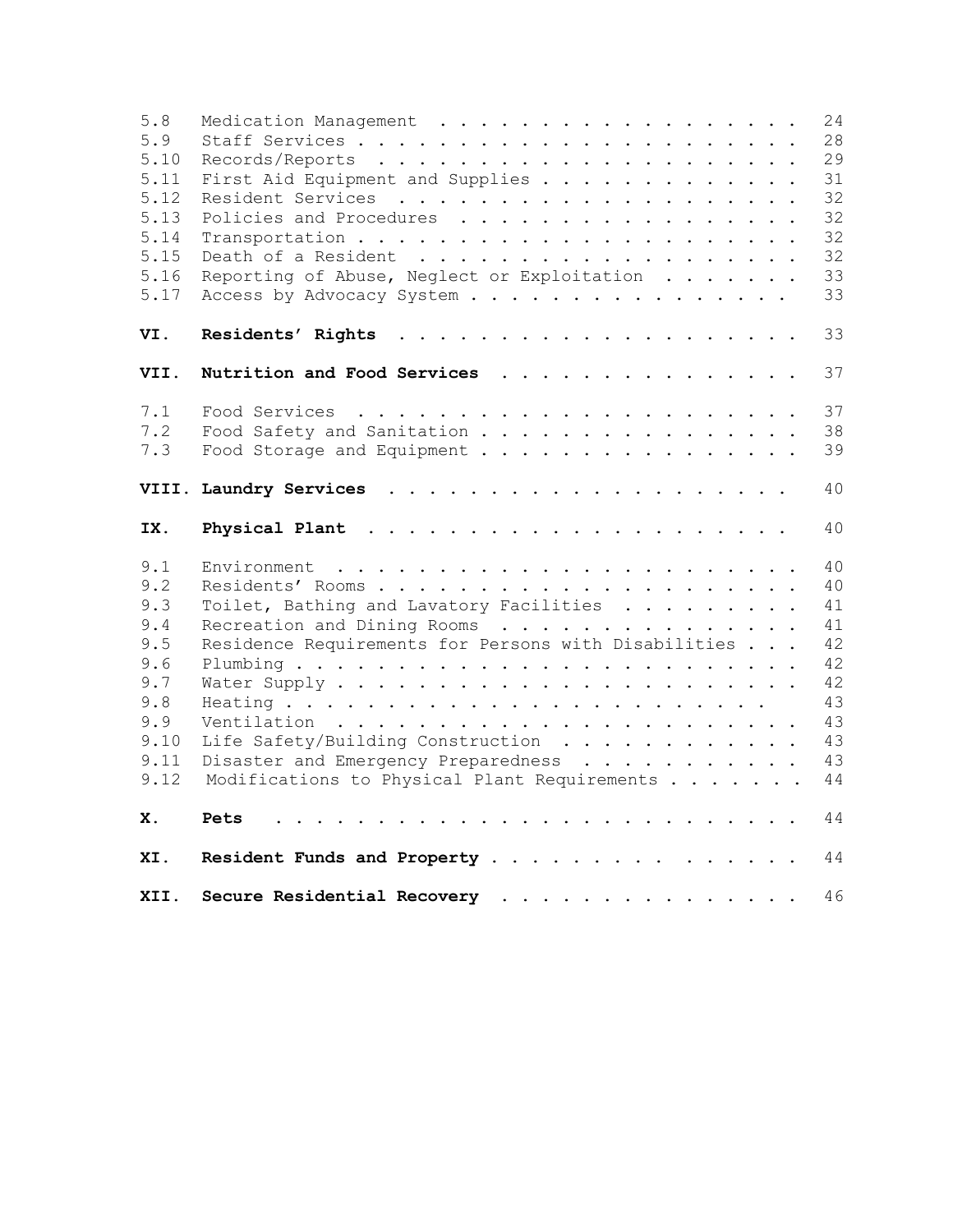#### **I. General Provisions**

# 1.1 Introduction

The concept of the therapeutic community residence evolved from a consensus that people are best helped and cared for within an environment<br>that resembles the best aspects of life in the broader community. The that resembles the best aspects of life in the broader community. establishment of standards is a matter of critical importance to insure that the needs of people being served are met and that quality of treatment is maintained.

Therapeutic community residences tend to be small and characterized by a sharing of a common life. Their programs are based on the expectation that people with life adjustment issues can be given help that will lead to their being able to sustain themselves within the broader community. This intent to provide transitional, growth-enhancing care, rather than permanent or long term maintenance, is reflected in a dynamic approach to programming.

Therapeutic community residences should seek to be flexible and sensitive to changing needs in order to influence the growth and change of the individuals whom they serve. Generally, therapeutic community residences are used by people who are experiencing problems in coping with such difficulties as substance abuse, psychiatric disabilities, traumatic brain injuries, cognitive and developmental disabilities, family dysfunctions and delinquency.

The complexity of these problems suggests the need for a variety of treatment approaches. For this reason, these rules, while suggesting a specific program model based on prevailing practices within therapeutic community residences, allow for alternative program standards that might better meet the needs of a given group of residents. Such proposed alternative standards are intended to ensure a comparable level of quality and accountability. Specific guidelines for proposing alternative treatment standards are set forth in subsection 4.18.

# 1.2 Statutory Authority

These rules are adopted pursuant to 18 VSA, Chapter 45 § 2003, 2014 33 V.S.A. § 7117; 2012 Acts and Resolves No. 79 and No. 160.

# 1.3 Statement of Intent

Upon the effective date of these regulations, all therapeutic community residences in Vermont shall be required to adhere to the regulations as adopted.

# 1.4 Exception and Severability

If any provision of these regulations, or the application of any provision of these regulations, is determined to be invalid, the determination of invalidity will not affect any other provision of these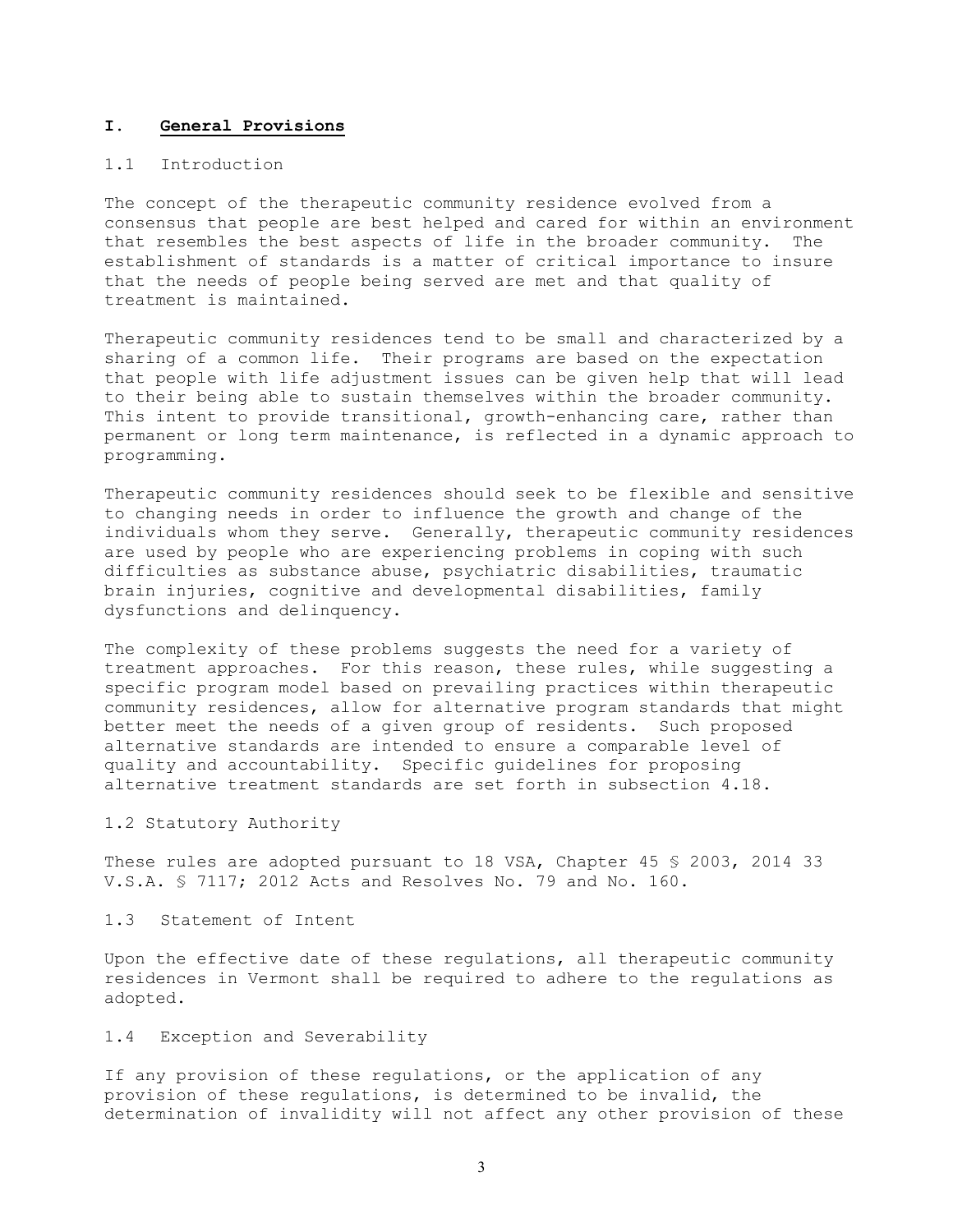regulations or the application of any other provision of these regulations.

# 1.5 Taxes

The applicant and licensee shall be in good standing with the Vermont Department of Taxes, pursuant to 32 V.S.A. §3113. Failure to do so shall result in denial or revocation of license.

## 1.6 Material Misstatements

Any applicant or licensee who makes a material misstatement relating to the law or these regulations may be subject to denial of license, monetary fine, suspension and revocation of license.

#### 1.7 Appeals

A person or entity aggrieved by a decision of the licensing agency may file a request for a fair hearing with the Human Services Board as provided in 3 V.S.A. §3091 pursuant to subsections 4.15.a(8), 4.15.c, 4.15.d of these regulations.

# **II. Definitions**

2.1 General Definitions

For the purposes of these regulations, words and phrases are given their normal meanings unless otherwise specifically defined.

#### 2.2 Specific Definitions

The following words and phrases, as used in these regulations, have the following meanings unless otherwise provided:

(a) "Activities of daily living (ADLs)" means dressing and undressing, bathing, toileting, taking medication, grooming, eating, transferring and ambulation.

(b) "Administration of medication" means the act of giving a resident the resident's prescribed medication when the resident is incapable of managing his or her medication.

(c) "Assistance with medication" means helping a resident, who is capable of self-administration, to use or ingest, store and monitor medications.

(d) "Capable of self-administration" means a resident is able to direct the administration of medication by being able to at least identify the resident's medication and describe how, why and when a medication is to be administered; choose whether to take the medication or not; and communicate to the staff if the medication has had the desired effect or unintended side effects.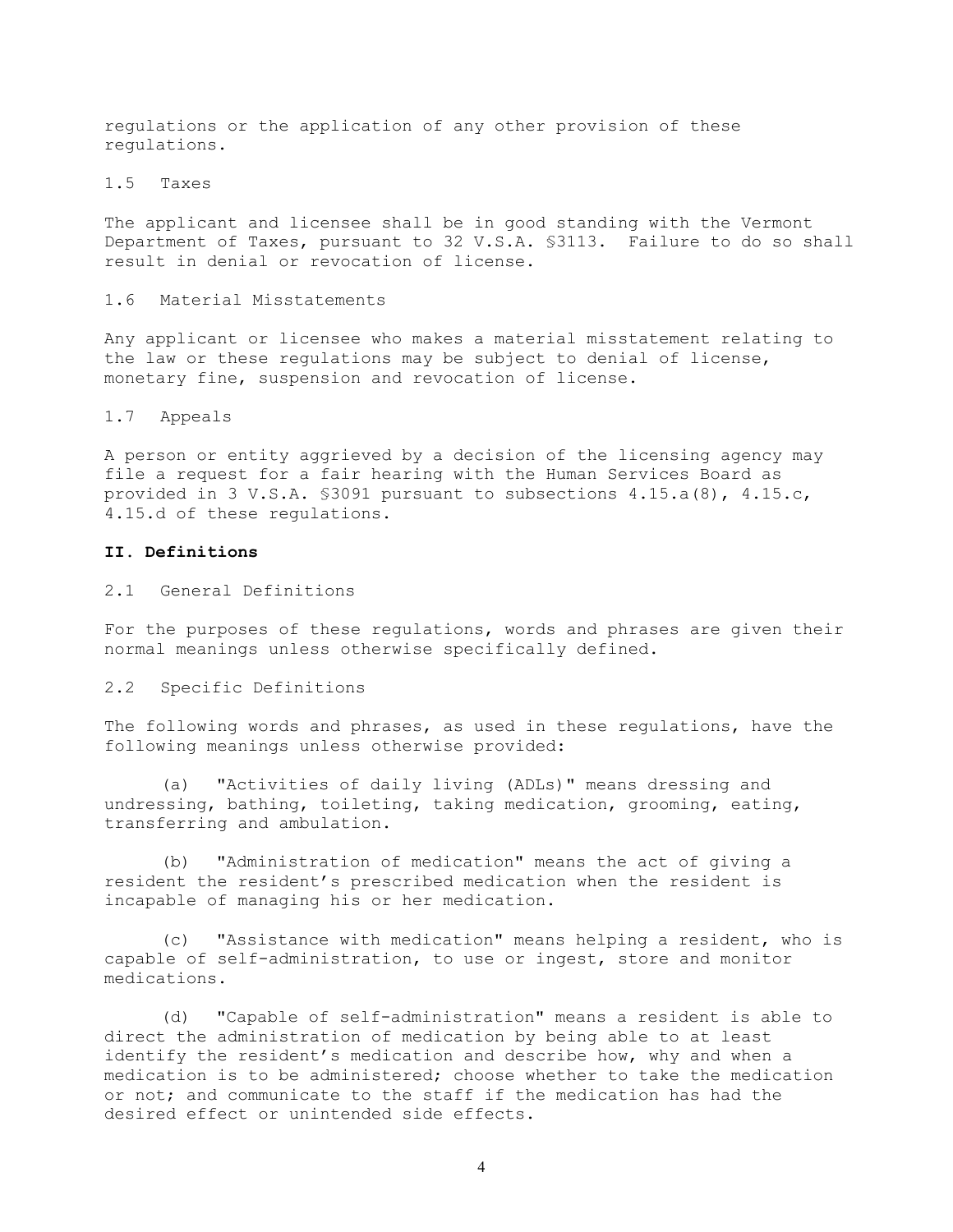(e) "Capable of self-preservation" means able to evacuate the residence in the event of an emergency. Resident capability is further described in the National Fire Protection Association Code.

(f) "Case management" means to assist residents in gaining access to needed medical, social and other services. In addition to the coordination of activities required in the resident's plan of care, it includes consultation with providers and support person(s).

(g) "Delegation of nursing tasks" means the formal process approved by the Vermont Board of Nursing which permits licensed nurses to assign nursing tasks to other individuals as long as the registered nurse provides proper training, supervision and monitoring, and for which the registered nurse retains responsibility.

(h) "Discharge" means movement of a resident out of the residence without expectation that the resident will return.

(i) "Health care provider" means an appropriately qualified individual that provides medical care including a physician, a physician's assistant and an advanced-practice registered nurse (APRN).

(j) "Home health agency" means a home health care business designated to provide part-time or intermittent skilled nursing services and at least one of the following other therapeutic services in a place of residence used as a resident's home: physical, speech or occupational therapy; medical social services; home health aide services. A home health agency may also provide or arrange for other non-nursing therapeutic services, including the services or nutritionists, dieticians, psychologists, and licensed mental health counselors.

(k) "Individualized treatment" means treatment oriented toward problem solving and personal growth appropriate to the needs of each resident.

(l) "Inspection" means an on-site visit to or survey of the residence by staff of the Division of Licensing and Protection or fire safety inspectors from the Department of Public Safety to evaluate care and services and determine if the residence is in compliance with the regulations.

(m) "Investigation" means any gathering of facts, in the residence or elsewhere, in response to a complaint that the residence is not in compliance with regulations in order to determine if a residence is in compliance with the regulations.

(n) "Legal representative" means an individual empowered under state or federal law or regulation to make decisions for or transact business for a resident of a residence. Legal representatives include, but are not limited to, a court-appointed guardian, an attorney in fact appointed pursuant to a power of attorney and a representative payee. A resident's legal representative may make only those decisions for a resident for which the legal representative has been given authority.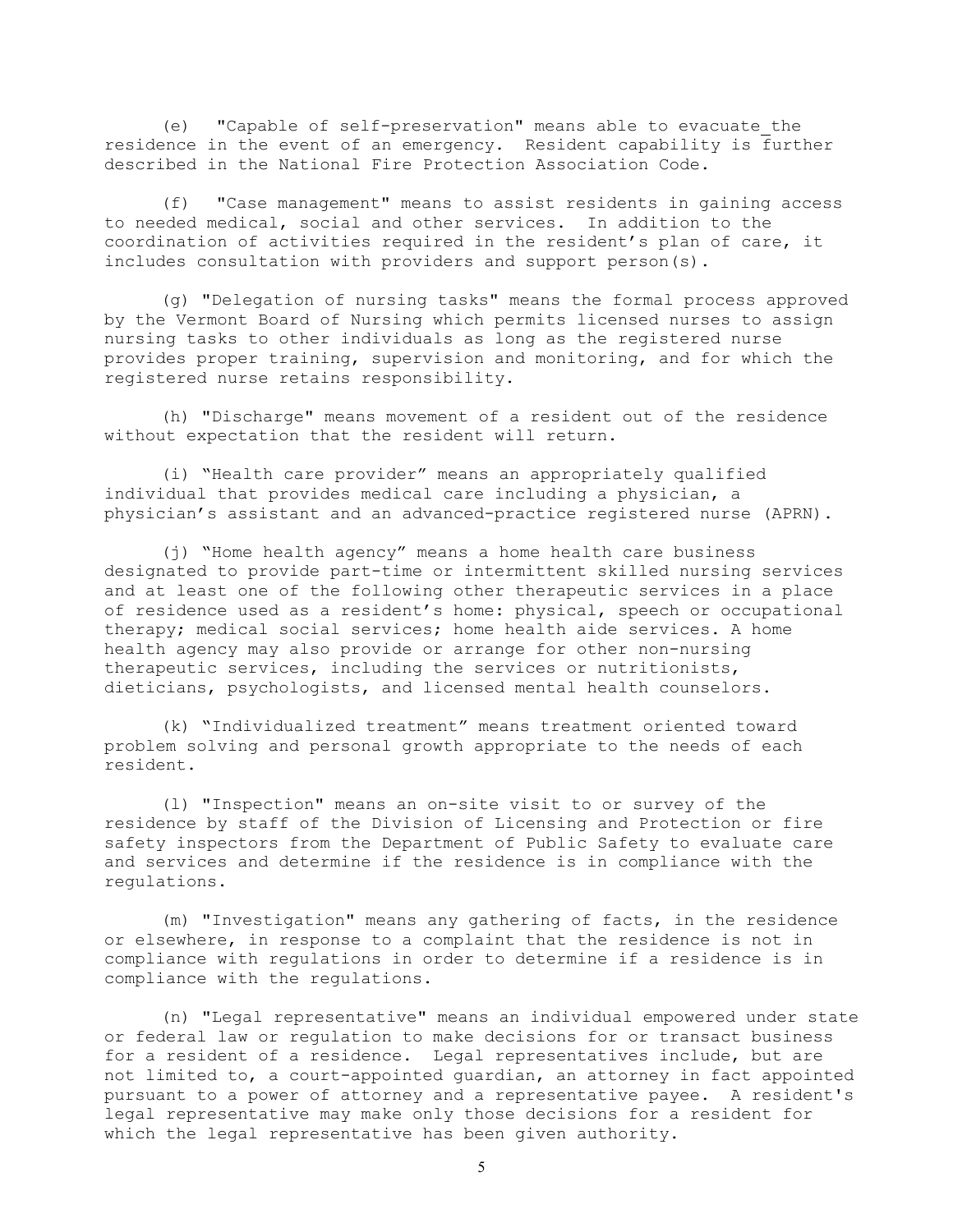(o) "License certificate" means a document issued by the licensing agency which signifies that a residence is entitled to operate.

(p) "Licensed capacity" means the maximum number of residents which the therapeutic community residence is licensed to have at one time.

(q) "Licensed residence" means a therapeutic community residence possessing a valid license to operate from the licensing agency.

(r) "Licensee" means an individual, group of individuals, or corporation in whose name the license is issued and upon which rests the legal responsibility for maintaining compliance with the regulations. With regard to a secure residential recovery facility, licensee means the Commissioner of the Department of Mental Health.

(s) "Licensing agency" means the Department of Disabilities, Aging and Independent Living's Division of Licensing and Protection.

(t) "Life adjustment problem" means an obstacle to successful functioning or coping with stress encountered in the home, at work, in school, or in other interpersonal situations.

(u) "Manager" means the staff person who has been appointed by the residence's licensee or owner as responsible for the daily management of the residence, including supervision of employees and residents.

(v) "Medication management" means a formal process of (1) assisting residents to self administer their medications or (2) administering medications, under the supervision and delegation by registered nurses, to designated residents by designated staff of the residence. It includes procuring and storing medications, assessing the effects of medications, documentation, and collaborating with the residents' personal health care providers.

(w) "Nurse" means a licensed practical nurse or registered nurse currently licensed by the Vermont Board of Nursing to practice nursing.

(x) "Nursing care" means the performance of services necessary to care for the sick or injured and which require specialized knowledge, judgment and skill and meets the standards of the nursing regimen or the medical regimen, or both.

(y) "Nursing overview" means a process in which a registered nurse ensures that the health and psychosocial needs of the resident are met. The process includes observation, assessment, goal setting, education of staff, and the development, implementation, and evaluation of a written, individualized treatment plan to maintain the resident's well-being.

(z) "Personal care" means assistance with meals, dressing, movement, bathing, grooming, medication, or other personal needs, and/or the general supervision of physical or mental well-being.

6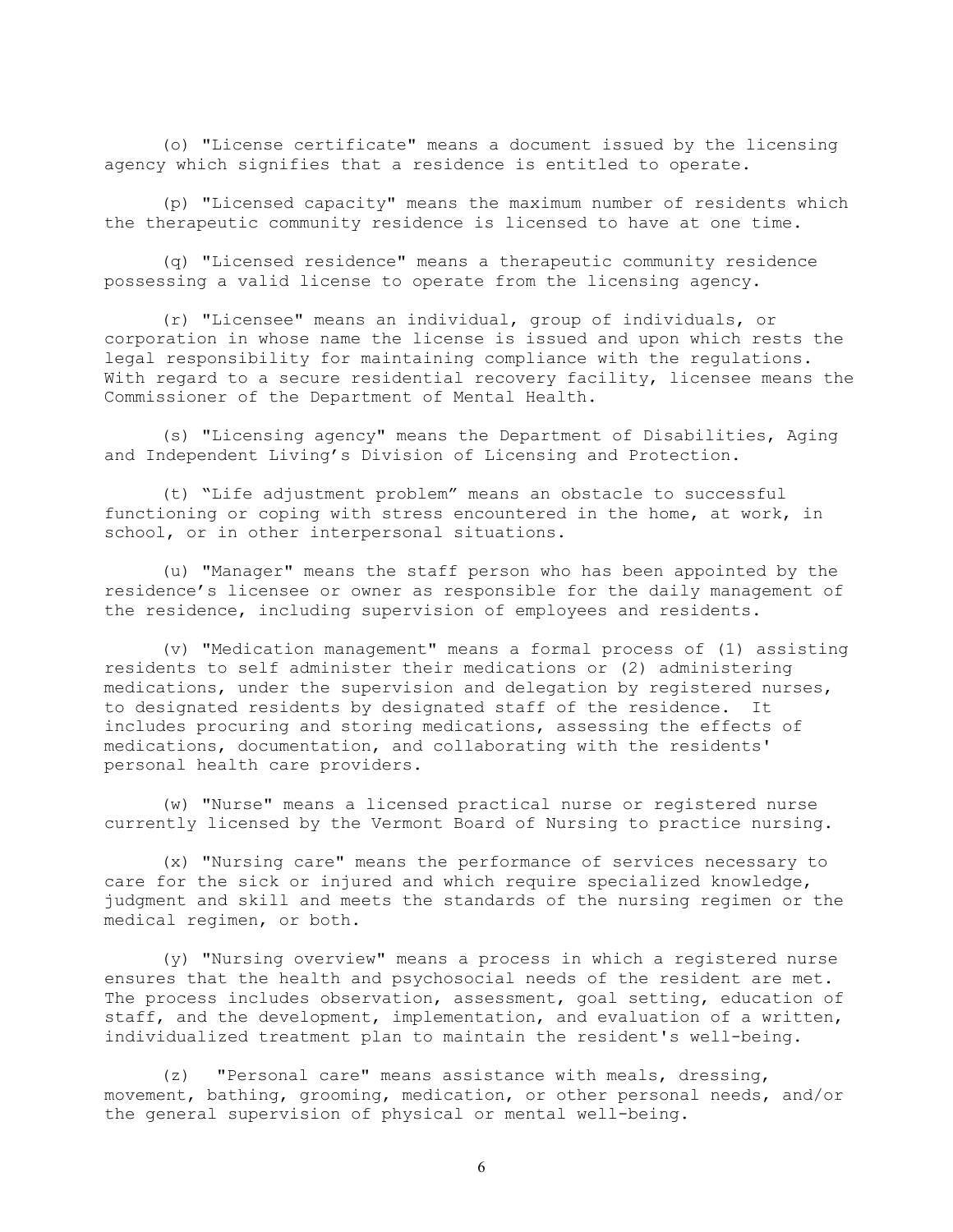(aa) "Plan of care" means a written description of the steps that will be taken to meet the psychiatric, social, nursing and medical needs of a resident.

(bb) "Plan of correction" means a specific, time-limited plan of action, approved by the licensing agency, which states how and when a violation will be corrected.

(cc) "PRN medication" means medication ordered by the health care provider that is not to be administered routinely but is prescribed to be taken voluntarily only as needed and as indicated by the resident's condition.

(dd) "Psychoactive drug" means a drug that is used to alter mood or behavior, including antipsychotic, anti-anxiety agents and sedatives, as well as antidepressants or anticonvulsants when used for behavior control.

(ee) "Psychosocial care" means care necessary to address an identified psychiatric, psychological, behavioral or emotional problem, including problems related to adjustment to the therapeutic community residence, bereavement and conflict with other residents.

(ff) "Registered nurse" means an individual licensed as a registered nurse by the Vermont Board of Nursing.

(gg) "Residence" means a licensed therapeutic community residence.

(hh) "Resident" means any individual, unrelated to the operator, who is entitled to receive the full services of the residence and for whom a treatment plan has been or is being developed. For the purposes of these regulations, "resident" also means the individual's legal representative.

(ii) "Restraint" means any manual method, physical hold or mechanical device, material or equipment that immobilizes or reduces the ability of a resident to move his or her arms, legs, body or head freely, or a drug or medication when it is used as a restriction to manage the resident's behavior or restrict the resident's freedom of movement and is not a standard treatment for the resident's condition.

(jj) "Seclusion" means the involuntary confinement of a resident alone in a room or area from which the resident is physically or otherwise prevented from leaving.

(kk) "Serious mental illness" means a diagnosable mental, behavioral, or emotional disorder of sufficient duration to meet diagnostic criteria, that has resulted in functional impairment which substantially interferes with or limits one or more major life activities.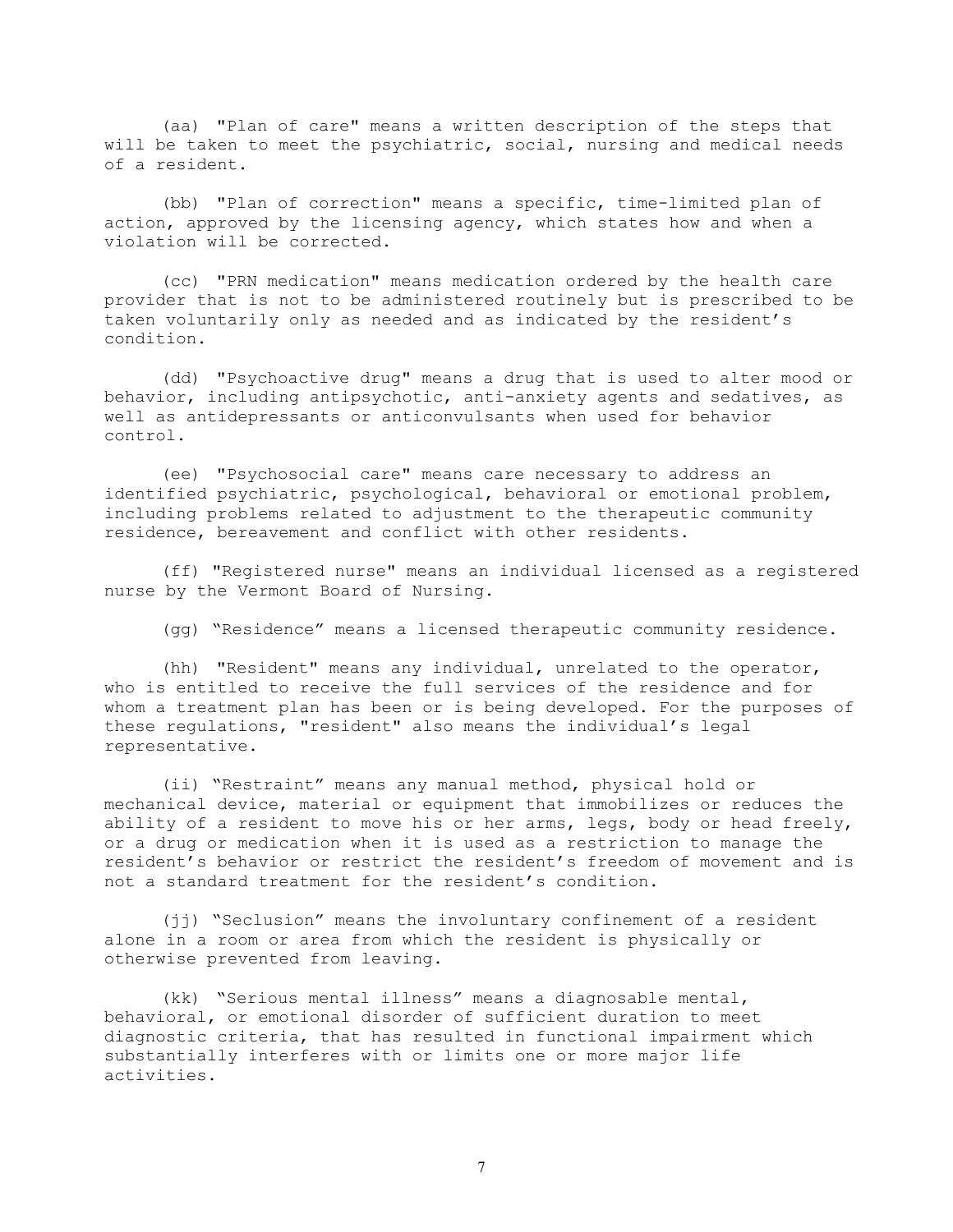(ll) "Staff" means any individual other than a resident who is either the licensee or is an agent or employee of the licensee, and who performs any service or carries out any duties at the residence that are subject to these regulations, as are any individuals under contract to the licensee or residence.

(mm) "Supervision" means providing a structured environment to ensure the resident's needs for food, shelter, medical care, socialization and safety are met. If the residence, or staff of the residence, provide or are responsible for providing such structure, then the residence is providing supervision. Examples of such structure include, but are not limited to, arranging medical appointments, procuring medications, shopping, assigning rooms, providing transportation.

(nn) "Supportive living arrangement" means an environment providing an atmosphere of warmth and community concern to improve life adjustment, using such methods as counseling, group work, peer or family-oriented therapy, and psychiatric care.

(oo) "Therapeutic community residence" means a transitional facility (hereinafter called residence) providing individualized treatment to three or more residents in need of supportive living arrangement to assist them in their efforts to overcome a major life adjustment problem, such as alcoholism, drug abuse, mental illness and delinquency.

(pp) "Therapeutic diet" means a health care provider-ordered diet to manage problematic health conditions. Examples include: calorie specific, low-salt, low-fat, no added sugar, supplements.

(qq) "Transitional facility" means a domicile designed to meet special treatment needs, as opposed to a long term or permanent residential facility such as a residential care home.

(rr) "Treatment" means a process of dynamic and planned intervention designed to enhance a resident's current strengths and skills, correct problems of living, and improve life adjustments, using such methods as counseling, peer and ally support, group work, individual or familyoriented therapy, and psychiatric care.

(ss) "Unlicensed residence" means a place, however named, which meets the definition of a therapeutic community residence and which does not possess a license to operate.

(tt) "Unrelated to the operator" means anyone other than the licensee's spouse (including an individual who has entered into a civil union), mother, father, grandparent, child, grandchild, uncle, aunt, sibling, or mother-, father-, sister-, brother-in-law or domestic partner.

(uu) "Variance" means a written determination from the licensing agency, based upon the written request of a licensee, which temporarily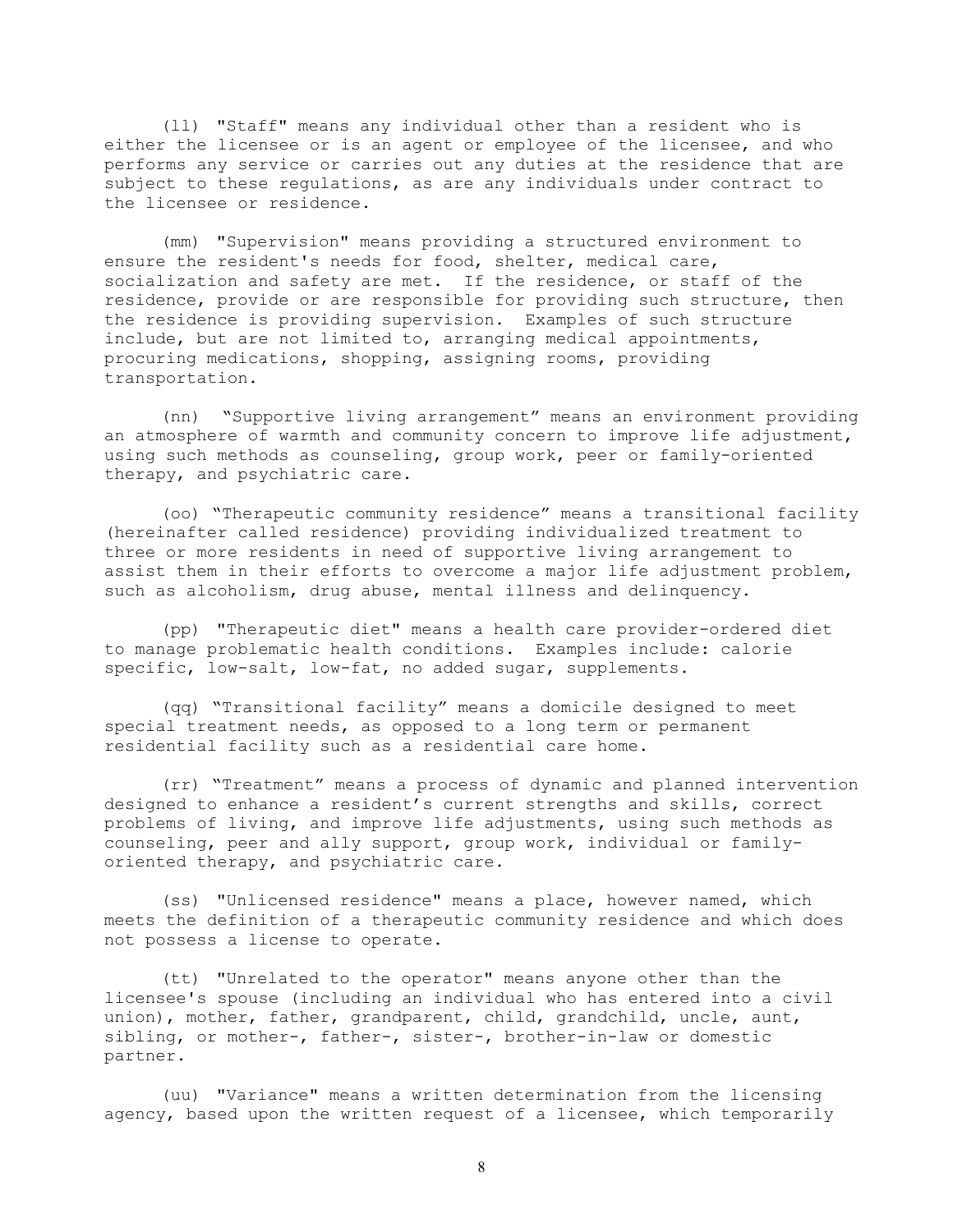and in limited, defined circumstances waives compliance with a specific regulation.

(vv) "Violation" means a condition or practice in the home which is out of compliance with the regulations.

# **III. Variances**

3.1 Variances from these regulations may be granted upon a determination by the licensing agency that:

(a) Strict compliance would impose a substantial hardship on the licensee or the resident;

(b) The request is based on extreme necessity rather than convenience, but any hardship alleged to be suffered by imposition of a rule from which a variance is sought shall not be self-created.

(c) The licensee will otherwise meet the goal of the statutory provisions or rule and the variance does not conflict with other legal requirements;

(d) The variance will not adversely affect the programmatic needs of residents; and

(e) The variance, in the opinion of the licensing and regulating agencies, will not present a clear and distinct hazard to the residents' safety, health or well-being.

3.2 A variance shall not be granted from a regulation pertaining to residents' rights without the consent of the resident.

3.3 A home requesting a variance must contact the licensing agency in writing describing how the variance request meets the criteria in 3.1 above.

3.4 Variances are subject to review and termination at any time.

#### **IV. Licensing Procedures**

4.1 Application

(a) Any person desiring to operate or establish a therapeutic community residence shall submit two copies of plans and specifications for review, prior to beginning construction or operation to the Department of Disabilities, Aging**,** & Independent Living, Division of Licensing and Protection.

(b) In addition, such person shall:

(1) Provide written evidence to the licensing agency of compliance with local building and zoning codes, or a statement signed by the city, town or village clerk that such a code has not been adopted in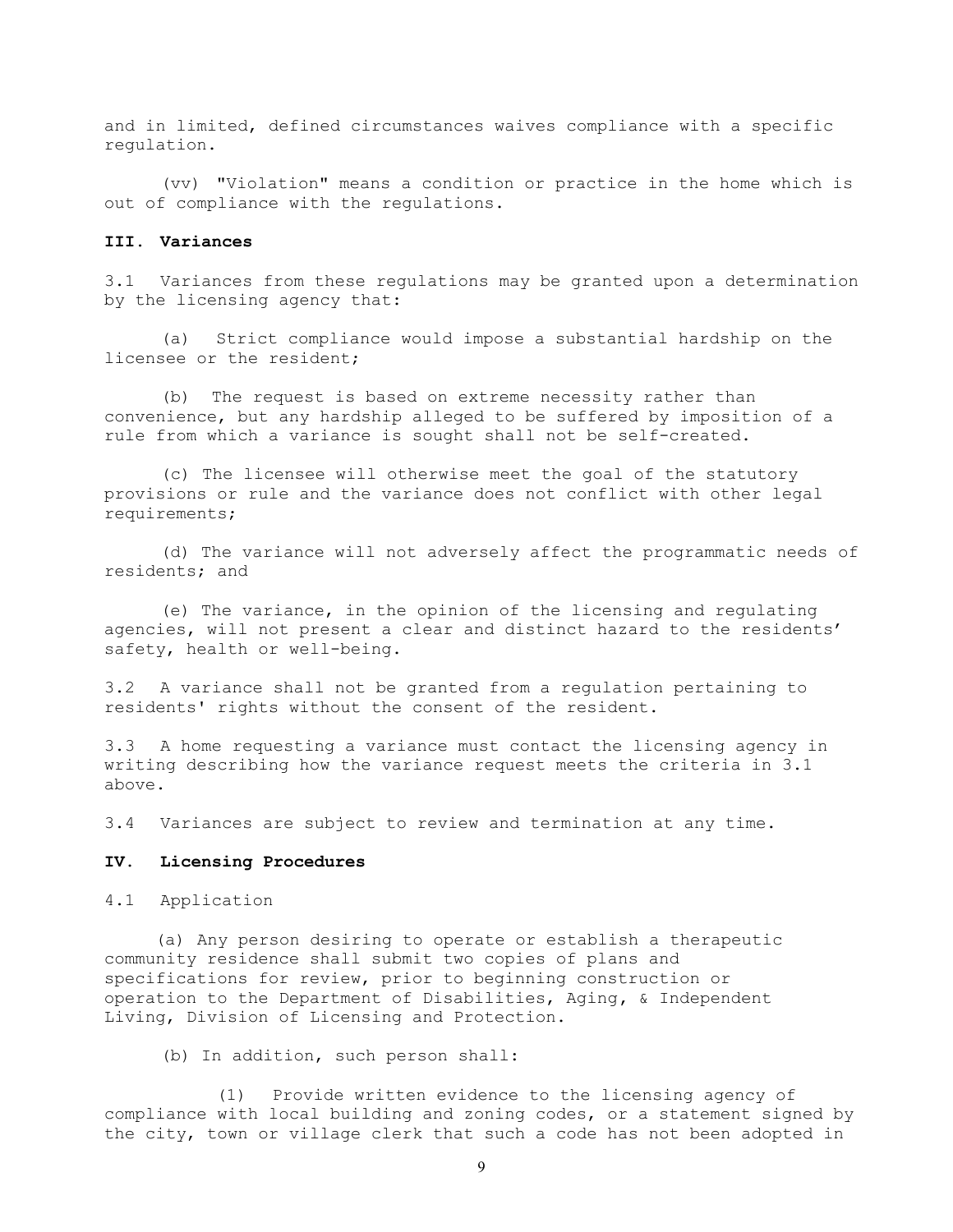the community, as well as evidence of compliance with the Vermont Fire Code.

(2) Submit a license application to the licensing agency.

(3) At least ninety (90) days prior to the projected opening date, request inspections by all entities referenced in 4.2 (a), (b), and (c) below to which plans and specifications were submitted. Modifications shall be made as required by these agencies to achieve full code compliance.

(4) Provide the licensing agency with at least three references from unrelated persons able to attest to the applicant's abilities to run a therapeutic community home and to the applicant's character.

4.2 Review Process

The application will be reviewed by the following entities for compliance with applicable rules:

(a) The Division of Licensing and Protection requires the applicant to submit blueprints for new construction or floor plans to the licensing agency for review.

(b) The Department of Public Safety's Division of Fire Safety requires all building plans to be submitted to the Division of Fire Safety for compliance with the fire safety code and accessibility.

(c) The Department of Environmental Conservation requires applications to be reviewed with regard to water and sewage systems.

4.3 Denial of Application

(a) An applicant may be denied a license for any one (1) of the following:

> (1) Conviction of a crime, in Vermont or elsewhere, for conduct that demonstrates unfitness to operate a home;

(2) Substantiated complaint of abuse, neglect or exploitation;

(3) Conviction, in Vermont or elsewhere, for an offense related to bodily injury, theft or misuse of funds or property;

(4) Conduct, in Vermont or elsewhere, inimical to the public health, morals, welfare and safety;

(5) Financial incapacity, including capitalization, to provide adequate care and services; or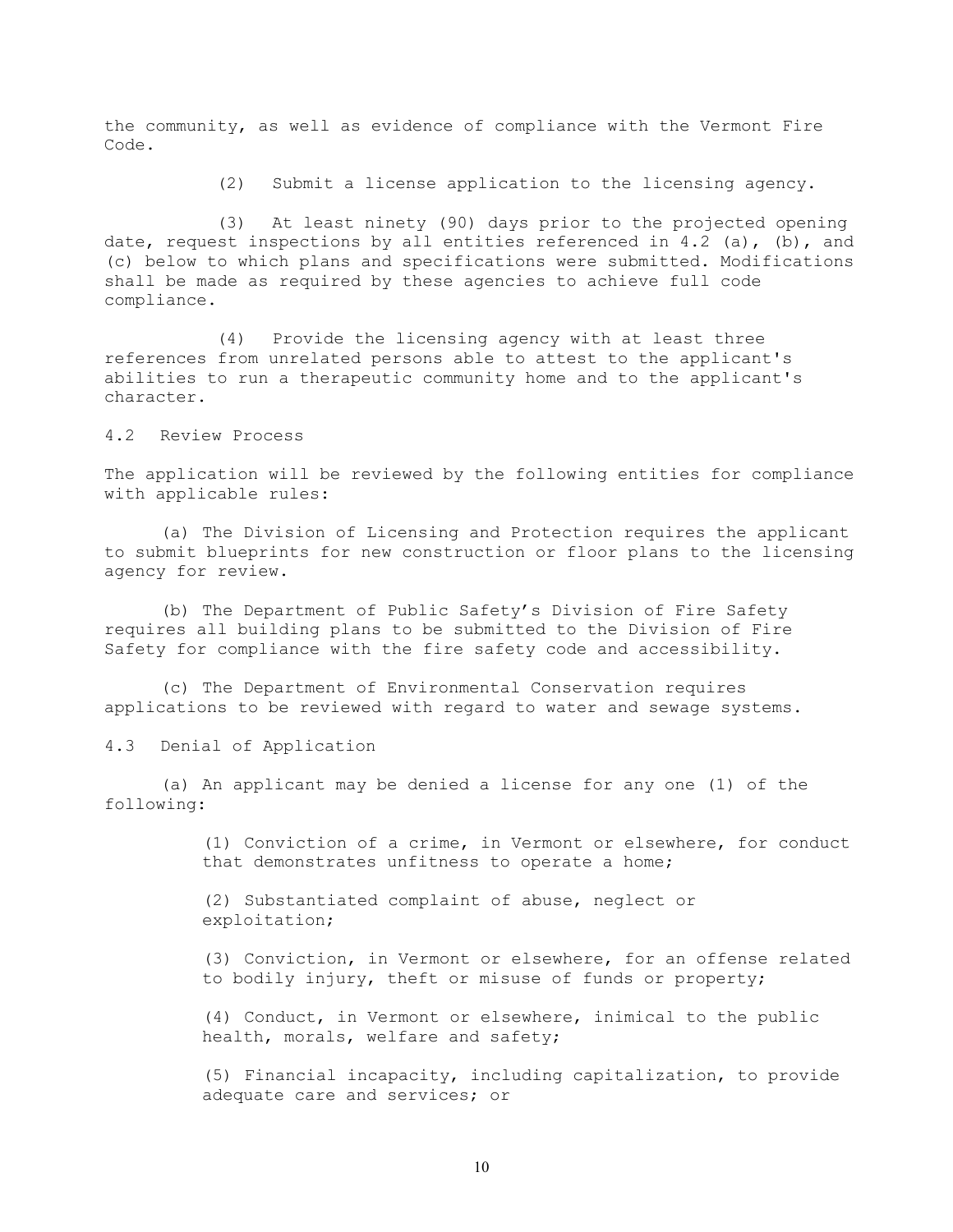(6) An act or omission that would constitute a violation of any of these regulations.

(b) When an applicant is denied for any of the aforementioned reasons, the licensing agency may determine the applicant has overcome the prohibition if presented with evidence of expungement or suitability sufficient to ensure the safety of residents.

(c) Failure to provide complete, truthful and accurate information within the required time during the application or re-application process shall be grounds for automatic denial or revocation of a license.

# 4.4 Re-application

(a) Application forms will be mailed to the applicant approximately sixty (60) days before the end of the licensing year. The completed application form must be returned to the licensing agency not less than forty-five (45) days before the expiration date. Upon receipt of a properly completed application, a license will be renewed assuming all other conditions for licensure are met.

(b) Licenses shall be issued for a period of one (1) year, unless the licensing agency determines that a home's lack of compliance with these regulations indicates the home should be given a license for a shorter period of time.

#### 4.5 Expiration

A license expires on the date indicated on the licensure certification. However, if the licensee has made complete and accurate application to the licensing agency but the agency has failed to act on the license application, the current license remains in effect until the agency completes the renewal process.

4.6 Change in Licensed Capacity

(a) A residence shall not provide care to more residents than the capacity for which it is licensed. Requests for a change in licensed capacity shall be made in writing to the licensing agency. A proper staffing pattern to cover an increase in capacity shall be submitted when requested.

(b) A residence may provide other related services, such as acting as a senior meals program meal site or adult day program, provided the home:

> (1) Has adequate space, staff, and equipment to appropriately provide the service;

(2) Has fully informed residents on admission, or upon addition of a new service, about the additional services;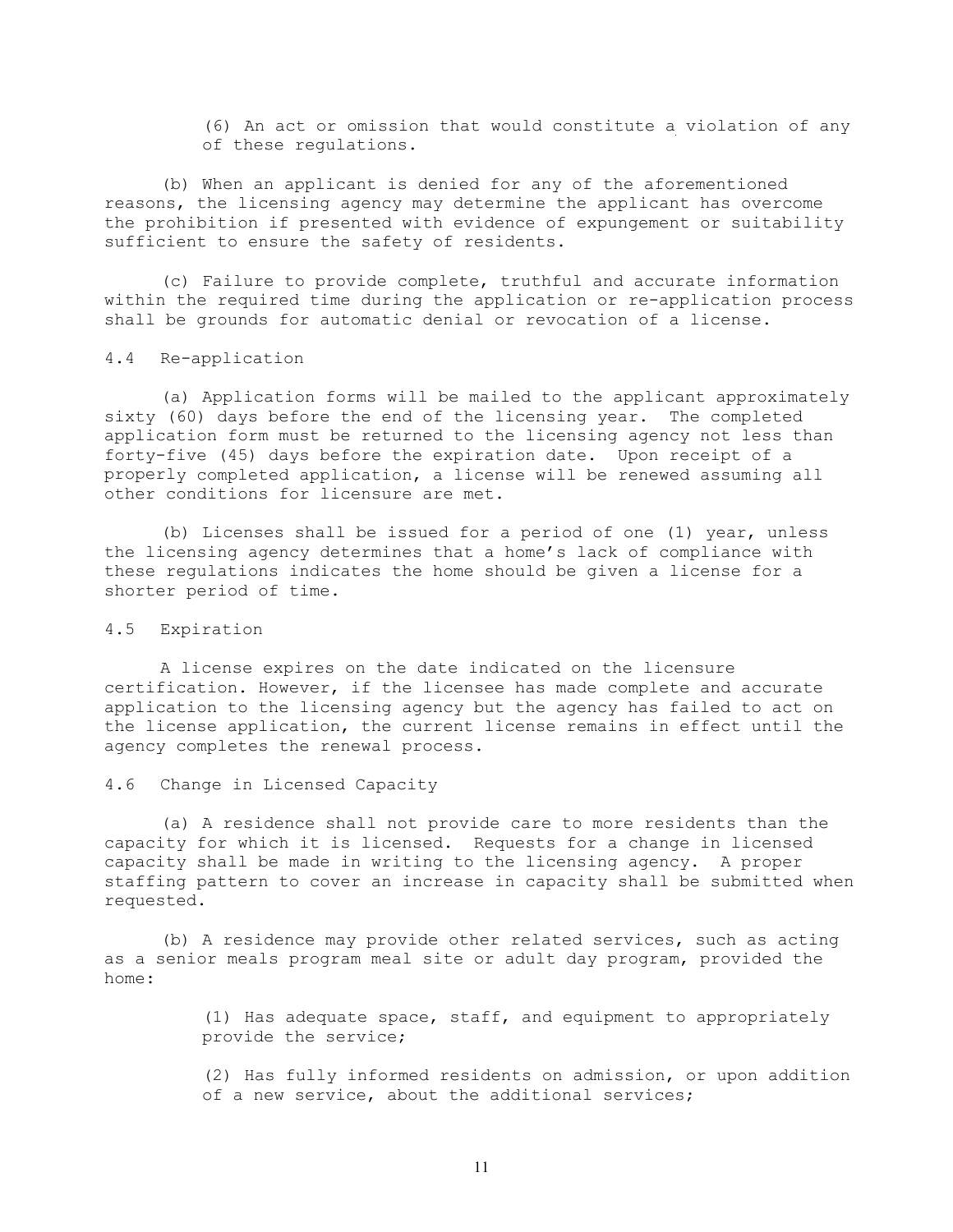(3) Ensures residents of the home will not be inconvenienced by the service; and

(4) Has received approval from the licensing agency in advance.

(c) The offered service must meet accepted standards of practice and general requirements for that service. For an adult day program, the provider must meet the standards for adult day programs adopted by the Department of Disabilities, Aging and Independent Living. For meal sites, the provider must meet the standards adopted for the senior meals program through the Department of Disabilities, Aging and Independent Living.

(d) If a therapeutic community residence becomes a senior meal site, the home cannot charge a resident of the home for a meal at the meal site unless that meal is in addition to the meal the home is required to provide to the resident. Similarly, if a home offers an adult day program, a resident who attends an adult day program cannot be charged for a meal unless that meal is in addition to the meal the home is required to provide to the resident.

(e) A therapeutic community residence cannot charge a resident or Medicaid for adult day services provided to a resident of any therapeutic community home.

4.7 Temporary License

(a) A temporary license may be issued permitting operation for such period or periods, and subject to such express conditions, as the licensing agency deems proper. Such license may be issued for a period not to exceed one (1) year and renewals of such license shall not exceed thirty-six (36) months.

(b) If a residence does not meet all of the requirements of this rule at the time of application for licensure, the licensing agency may issue a temporary license.

(1) A temporary license shall be issued only if, following program, fire safety, and sanitation inspection, the responsible state agencies determine that the particular areas of non-compliance do not constitute an immediate and distinct hazard to the health, safety or well-being of the residents.

(2) A temporary license shall be issued for a length of time to be determined by the responsible state agencies, and issuance shall be contingent upon the Residence's efforts to achieve full compliance with the standards established by these Rules.

(3) A temporary license shall note the requirement(s) not fully met by the residence, and the dates established for achieving compliance, either directly on the license or on an accompanying attachment. This attachment shall be displayed with the license.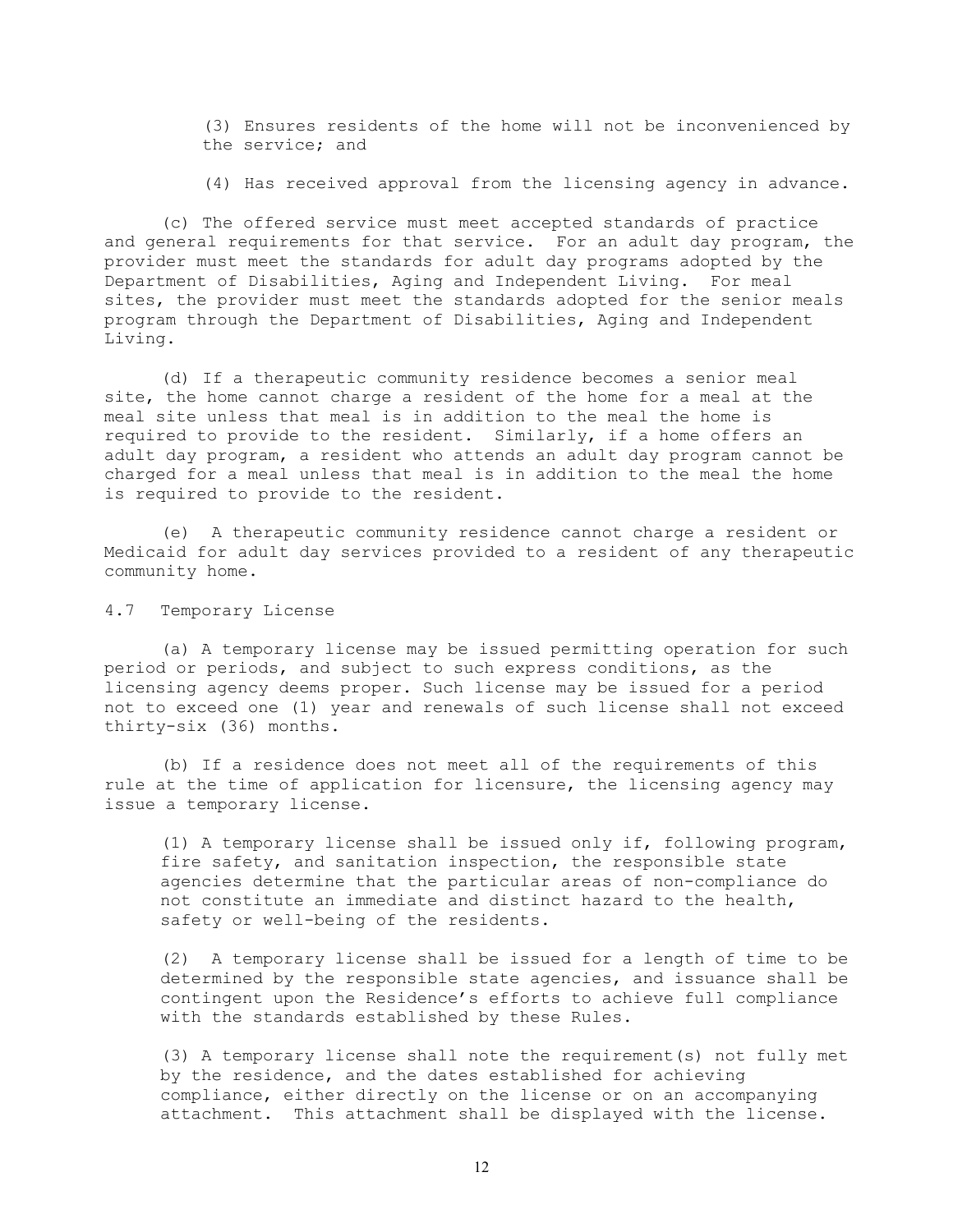#### 4.8 Change in Status

(a) When a change of ownership or location is planned, the licensee or prospective licensee is required to file a new application for license at least ninety (90) days prior to the proposed date of the change. The new licensee shall provide each resident with a written agreement that describes all rates and charges as defined in 5.2(a).

(b) A licensee who intends to discontinue all or part of the operation, or to change the admission or retention policy, ownership, or location of the residence in such a way as to necessitate the discharge of residents shall notify the licensing agency and residents at least ninety (90) days prior to the proposed date of change. The licensee is responsible for ensuring that all residents are discharged in a safe and orderly manner. When such change in status does not necessitate the discharge of residents, the licensee shall give the licensing agency and residents at least thirty (30) days prior written notice.

(c) If, due to an emergency situation, a therapeutic community residence must cease operation on an immediate or emergency basis, whether due to a disaster involving the physical plant or to some other situation rendering the licensee unable to provide safe care to residents, it may cease operation with the permission of the licensing agency. In such cases the licensee is not required to provide residents with a 90-day notice. The licensee shall ensure that all residents are discharged to a safe and appropriate alternative care setting.

#### 4.9 Separate License

A separate license is required for each residence that is owned and operated by the same management.

#### 4.10 Transfer Prohibited

A license shall be issued only for the applicant(s) and premises named in the application and is not transferable or assignable.

# 4.11 License Certificate

The residence's current license certificate shall be protected and appropriately displayed in such a place and manner as to be readily viewable by persons entering the residence. Any conditions which affect the license in any way shall be posted adjacent to the license certificate.

## 4.12 Responsibility and Authority

(a) Each residence shall be organized and administered under one authority, which may be an individual, corporation, partnership, association, state, subdivision or agency of the state, or any other entity. That individual or entity, which shall be the licensee, shall have ultimate authority and responsibility for the overall operation of the program.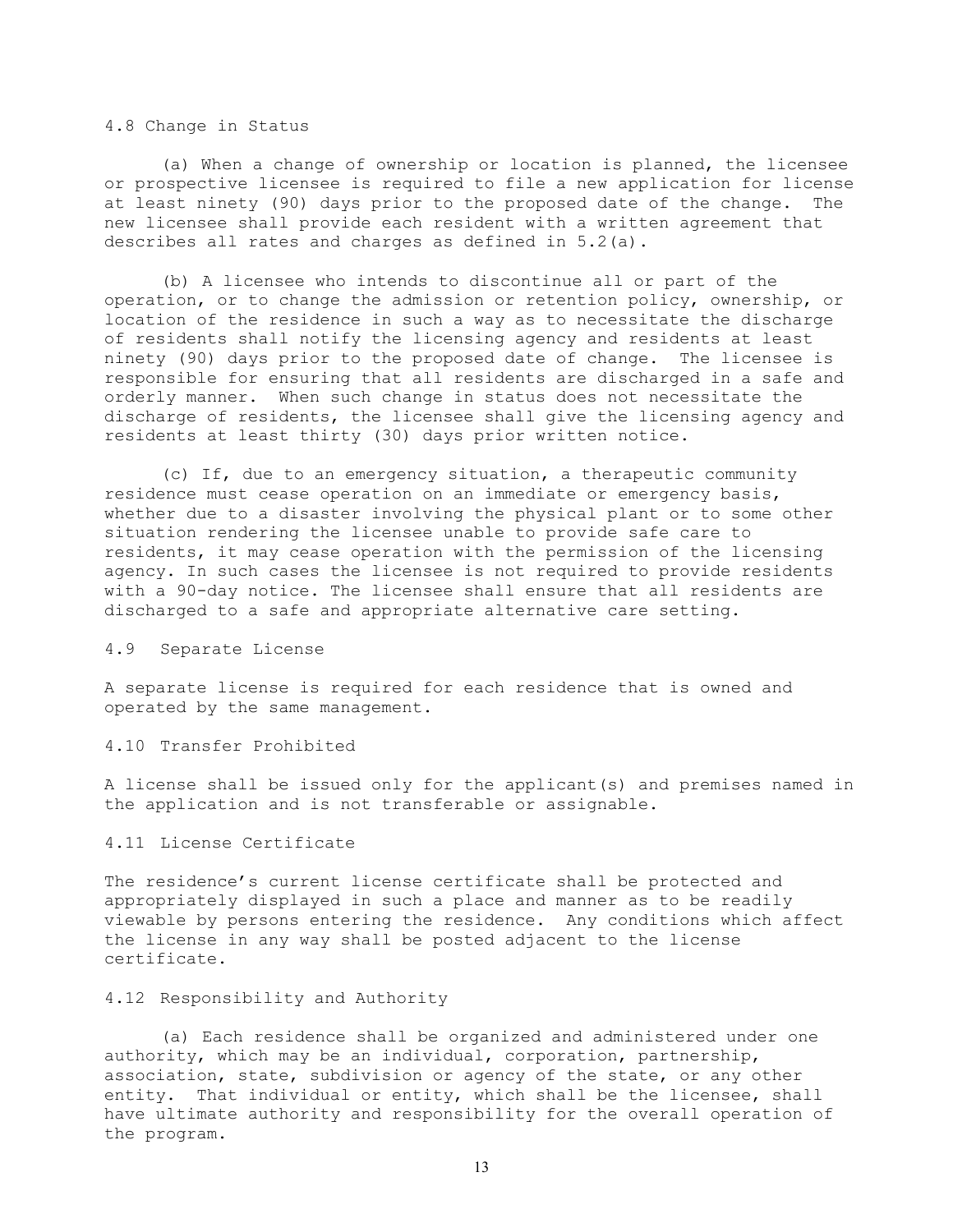(b) Whenever the authority is vested in the governing board of a firm, partnership, corporation, company, association or joint stock association, there shall be appointed a duly authorized qualified manager, however named, who will be in charge of the daily management and business affairs of the residence, who shall be fully authorized and empowered to carry out the provisions of these regulations, and who shall be charged with the responsibility of doing so. The manager of the residence shall be present in the residence an average of twenty-two (22) hours per week. The twenty-two (22) hours shall include time providing services, such as transporting, or attendance at educational seminars. Vacations and sick time shall be taken into account for the twenty-two (22) hour requirement. In the event of extended absences, a qualified interim manager must be appointed.

(c) The manager shall not leave the premises without delegating necessary authority to a competent staff person who is at least eighteen (18) years of age. Staff left in charge shall be qualified by experience to carry out the day to day responsibilities of the manager, including being sufficiently familiar with the needs of the residents to ensure that their care and personal needs are met in a safe environment. Staff left in charge shall be fully authorized to take necessary action to meet those needs or shall be able to contact the manager immediately if necessary.

(d) The qualifications for the manager of a therapeutic community residence are, at a minimum, one of the following:

> (1) At least an Associates Degree in the area of human services; or

(2) Three (3) years of general experience in a human servicesrelated field.

The licensing agency shall evaluate the education, employment history and experience of the manager to determine whether he or she has the necessary qualifications.

4.13 Survey/Investigation

(a) The licensing agency shall inspect a residence prior to issuing a license and may inspect a residence any other time it considers an inspection necessary to determine if a residence is in compliance with these regulations.

> (1) Authorized staff of the licensing agency shall have access to the residence at all times, with or without notice.

(2) The living quarters of the manager of a residence may be subject to inspection only where the inspector has reason to believe the licensed capacity of the residence has been exceeded and only for the purpose of determining if such a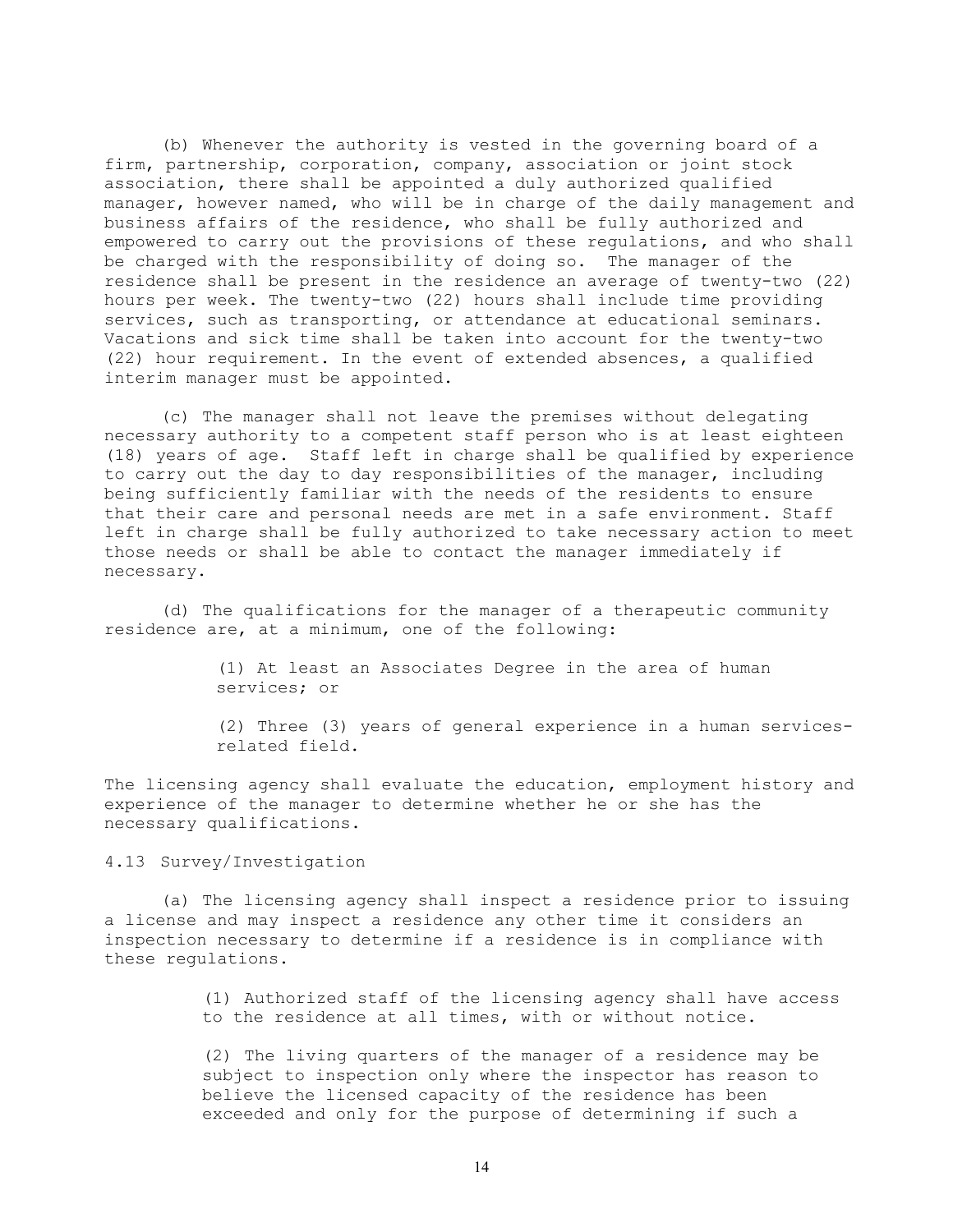violation exists. The inspector shall permit the manager to accompany him or her on such an inspection.

(3) If an authorized inspector is refused access to a residence or the living quarters of the manager, the licensing agency may seek a search warrant authorizing the inspection of such premises.

(4) If, as a result of an investigation or survey, the licensing agency determines that a residence is unlicensed and meets the definition of a therapeutic community residence, written notice of the violation shall be prepared pursuant to 33 V.S.A. §7110 and §4.15 of these regulations.

(b) The licensing agency shall investigate whenever it has reason to believe a violation of the law or regulations has occurred. Investigations may be conducted by the licensing agency or its agents and may be conducted at any place or include any person the licensing agency believes possesses information relevant to its regulatory responsibility and authority.

(c) After each inspection, survey or investigation, an exit conference will be held with the manager or designee. The exit conference shall include an oral summary of the licensing agency's findings and if regulatory violations were found, notice that the residence must develop and submit an acceptable plan of correction. Residents who wish to participate in the exit conference have the right to do so. Representatives of the state's designated protection and advocacy organization also may attend the exit conference.

(d) A written report shall be submitted to the licensee at the conclusion of an investigation. The report will contain the results of the investigation, any conclusions reached and any final determinations made by the licensing agency.

(e) The licensing agency may, within the limits of the resources available to it, provide technical assistance to the residence to enable it to comply with the law and the regulations. The licensing agency shall respond in writing to reasonable written requests for clarification of the regulations.

(f) The residence shall make current written reports resulting from inspections readily available to residents and to the public in a place readily accessible to residents where individuals wishing to examine the results do not have to ask to see them. The residence shall post a notice of the availability of all other written reports in a prominent place. If a copy is requested and the residence does not have a copy machine, the residence shall inform the resident or member of the public that they may request a copy from the licensing agency and shall provide the address and telephone number of the licensing agency.

4.14 Violations: Notice Procedure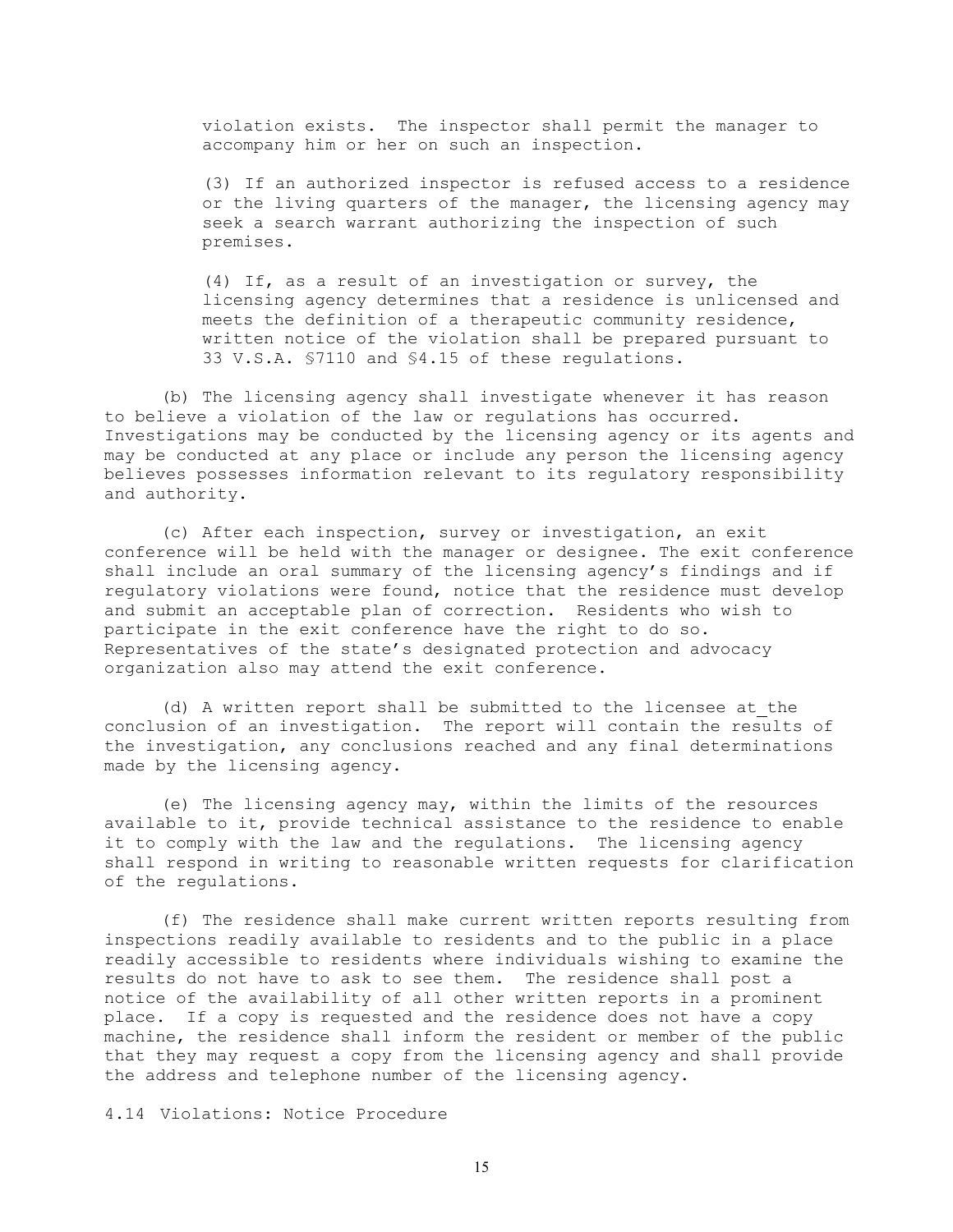(a) If, as a result of survey or investigation, the licensing agency finds a violation of a law or regulation, it shall provide a written notice of violation to the residence within ten (10) days. The notice shall include the following:

> (1) A description of each condition that constitutes a violation;

(2) Each rule or statutory provision alleged to have been violated;

(3) The date by which the residence must return a plan of correction for the alleged violation(s);

(4) The date by which each violation must be corrected;

(5) Sanctions the licensing agency may impose for failure to correct the violation or failure to provide proof of correction by the date specified;

(6) The right to apply for a variance as provided for in Section III of these requlations;

(7) The right to an informal review by the licensing agency; and

(8) The right to appeal the licensing agency determination of violation, with said appeal being made to the Commissioner of the Department of Disabilities, Aging and Independent Living within fifteen (15) days of the mailing of the notice of violation.

(b) If the licensee fails either to return a plan of corrective action or to correct any violation in accordance with the notice of violation, the licensing agency shall provide written notice to the licensee of its intention to impose specific sanctions, and the right of the licensee to appeal.

(c) The licensing agency shall mail its decision to the licensee within ten (10) days of the conclusion of the review or, if no review was requested, within twenty-five (25) days of the mailing of the notice of proposed sanctions. The written notice shall include the licensee's right to appeal the decision to the Commissioner of the Department of Disabilities, Aging and Independent Living within fifteen (15) days of the mailing of the decision by the licensing agency.

(d) Nothing in these regulations shall preclude the licensing agency from taking immediate enforcement action to eliminate a condition which can reasonably be expected to cause death or serious physical or mental harm to residents or staff. If the licensing agency takes immediate enforcement action, it shall explain the actions and the reasons for it in the notice of violation. At the time immediate enforcement action is proposed, the licensee shall be given an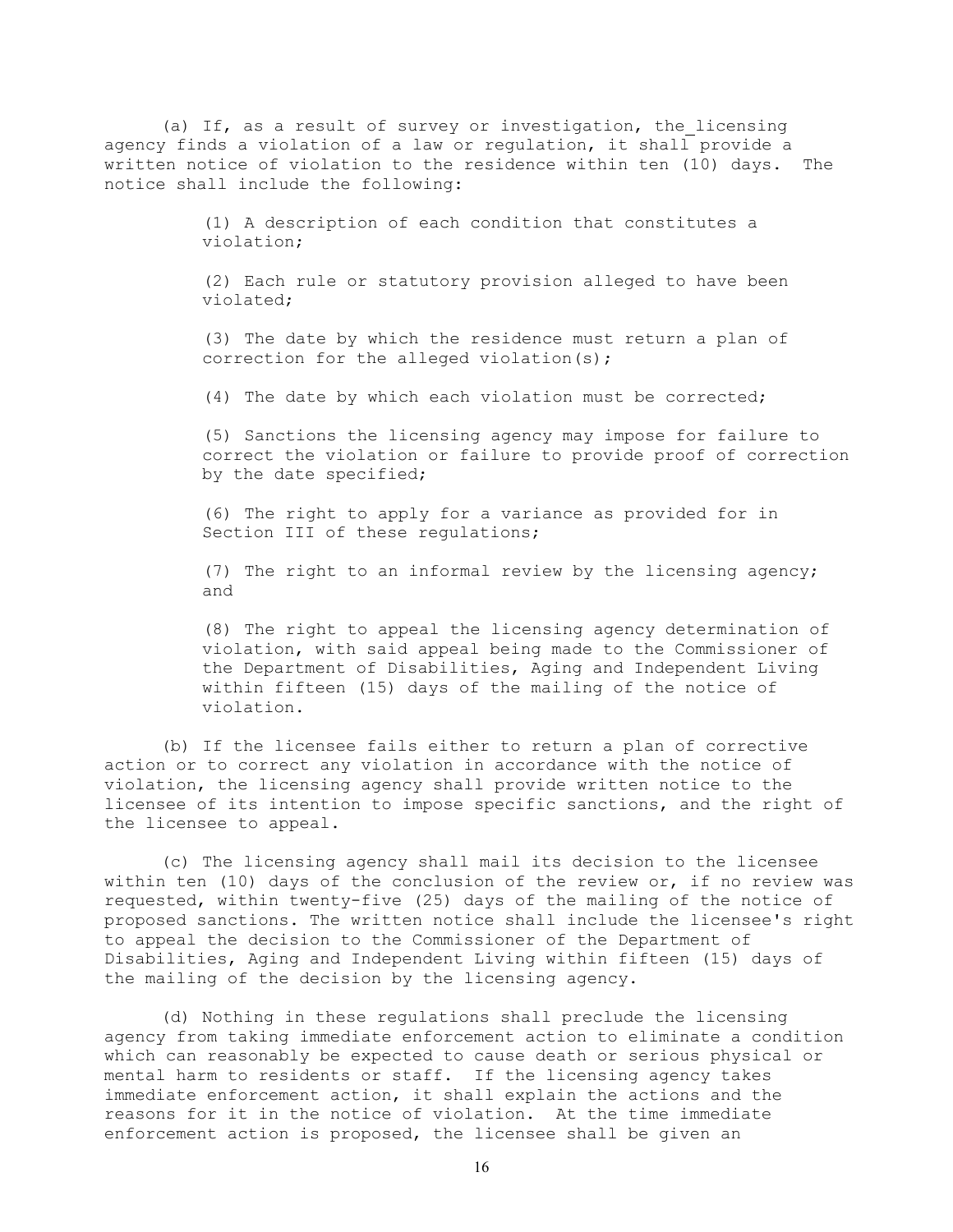opportunity to request an appeal to the Commissioner. If immediate enforcement action is taken, the licensee also shall be informed of the right to appeal the Department's action to the Human Services Board.

## 4.15 Enforcement

The purpose of enforcement actions is to protect residents. Enforcement actions by the licensing agency against a residence may include the following:

(a) Administrative penalties against a residence for failure to correct a violation or failure to comply with a plan of corrective action for such violation as follows:

> (1) Up to \$5.00 per resident or \$50.00, whichever is greater, for each day a violation remains uncorrected if the rule or provision violated was adopted primarily for the administrative purposes of the licensing agency;

> (2) Up to \$8.00 per resident or \$80.00, whichever is greater, for each day a violation remains uncorrected if the rule or provision violated was adopted primarily to protect the welfare or the rights of residents;

> (3) Up to \$10.00 per resident or \$100.00, whichever is greater, for each day a violation remains uncorrected if the rule or provision violated was adopted primarily to protect the health or safety of residents; and

(4) For purposes of imposing administrative penalties under this subsection, a violation shall be deemed to have first occurred as of the date of the notice of violation.

(b) Suspension, revocation, modification or refusal to renew a license upon any of the following grounds:

> (1) Violation by the licensee of any of the provisions of the law or regulations;

> (2) Conviction of a crime for conduct which demonstrates that the licensee or the principal owner is unfit to operate a residence;

(3) Conduct inimical to the public health, morals, welfare and safety of the people of the State of Vermont in the maintenance and operation of the premises for which a license is issued;

(4) Financial incapacity of the licensee to provide adequate care and services; or

(5) Failure to comply with a final decision or action of the licensing agency.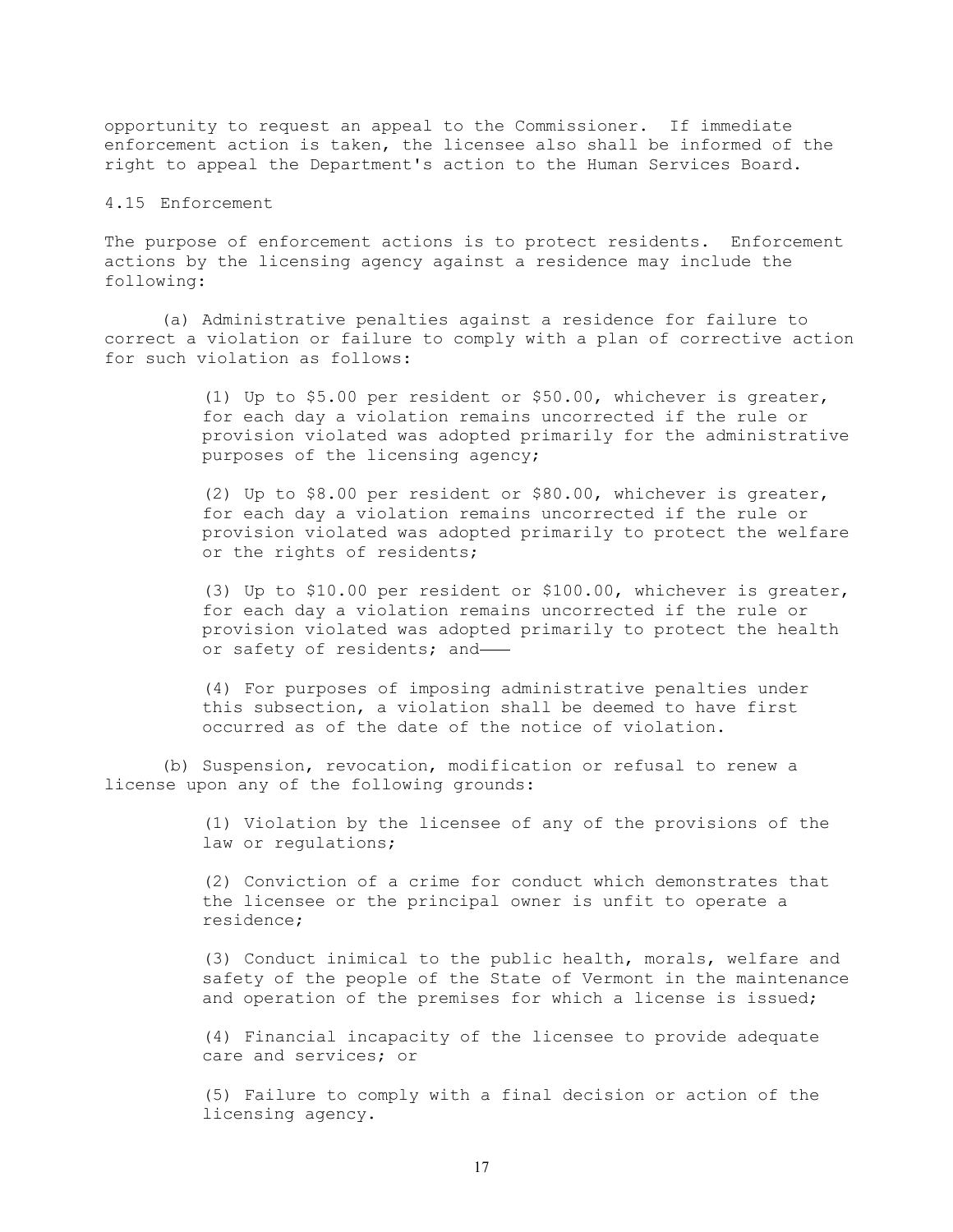(c) Suspension of admissions to a residence, or discharge of residents from a residence to an alternative placement, for a violation that may directly impair the health, safety or rights of residents, or for operating without a license.

(d) The licensing agency, the attorney general, or a resident may bring an action for injunctive relief against a residence in accordance with the Rules of Civil Procedure to enjoin any act or omission which constitutes a violation of the law or regulation.

(e) The licensing agency, the attorney general, or a resident may bring an action in accordance with 33 V.S.A. § 7201 *et seq.* for appointment of a receiver for a residence, if one or more of the circumstances set forth in 33 V.S.A. § 7202 are present or imminent.

(f) The licensing agency may enforce a final order by filing a civil action in the superior court in the county in which the residence is located, or in Washington Superior Court.

(g) The remedies provided for violations of the law or regulations are cumulative.

(h) The licensing agency may require a therapeutic community residence to refund payment to a resident who has left the residence early having given the appropriate notice or who has paid or been charged more than was due to the residence.

4.16 Identification of Unlicensed Residences

With regard to therapeutic community residences operating without a license, but required by law to be licensed, the following requirements shall apply:

(a) No physician, surgeon, osteopath, chiropractor, physician's assistant, advanced-practice registered nurse (licensed, certified or registered under the provisions of Title 26), resident physician, intern, hospital administrator in any hospital in this state, registered nurse, licensed practical nurse, medical examiner, psychologist, mental health professional, social worker, probation officer, police officer, nursing home administrator or employee, or owner, manager, or employee of a residence shall knowingly place, refer or recommend placement of a person to such a residence if that residence is operating without a license.

(b) Any individual listed in 4.16(a) who is licensed or certified by the State of Vermont or who is employed by the state or a municipality and who knows or has reason to believe that a residence is operating without the license required under this chapter shall report the residence and address of the residence to the licensing agency.

(c) Violation of the above sections may result in a criminal penalty of up to \$500 and a prison sentence of up to six (6) months pursuant to 33 V. S. A. §7116.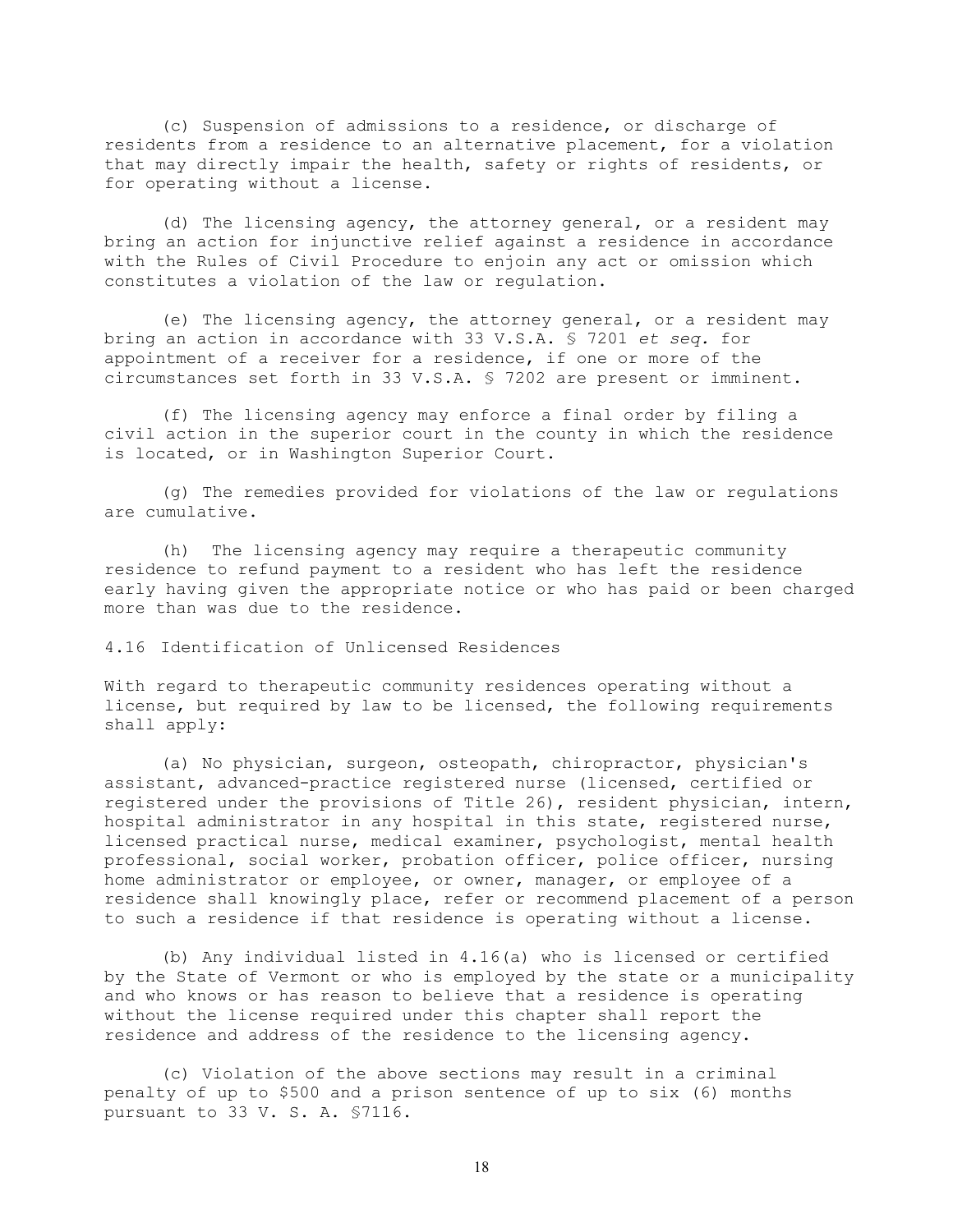(d) The licensing agency shall investigate any report filed by an individual listed above.

(e) The licensing agency also shall investigate any report filed by any person other than one listed in  $4.16(a)$ , unless it reasonably believes that the complaint is without merit.

(f) For purposes of determining if a residence is operating without a license, the provision of room and board and personal care means that any individual in the residence receives or requires such care and services.

(g) The residence operating without a license referred to in this chapter may be operating for profit or not for profit and may occupy one or multiple dwellings.

(h) Upon notice from the licensing agency, the unlicensed residence shall cease operation immediately until such time as a license has been issued and permission to operate has been obtained. No residents may remain in the residence pending the receipt of the license unless granted a variance by the Department.

4.17 Additional Required Program Components

(a) In addition to obtaining a license, a residence must obtain approval from the licensing agency prior to establishing, advertising or operating as a therapeutic community residence. Approval will be based on a demonstration that the program will provide specialized therapeutic services to a specific population.

(b) A request for approval must include all of the following:

(1) A statement outlining the philosophy, purpose and scope of services to be provided;

(2) A definition of the characteristics of residents to be served;

(3) A description of the organizational structure of the unit consistent with the unit's philosophy, purpose and scope of services;

(4) A description and identification of the physical environment;

(5) The criteria for admission, continued stay and discharge; and

(6) A description of unit staffing, to include:

i. Staff qualifications;

ii. Orientation;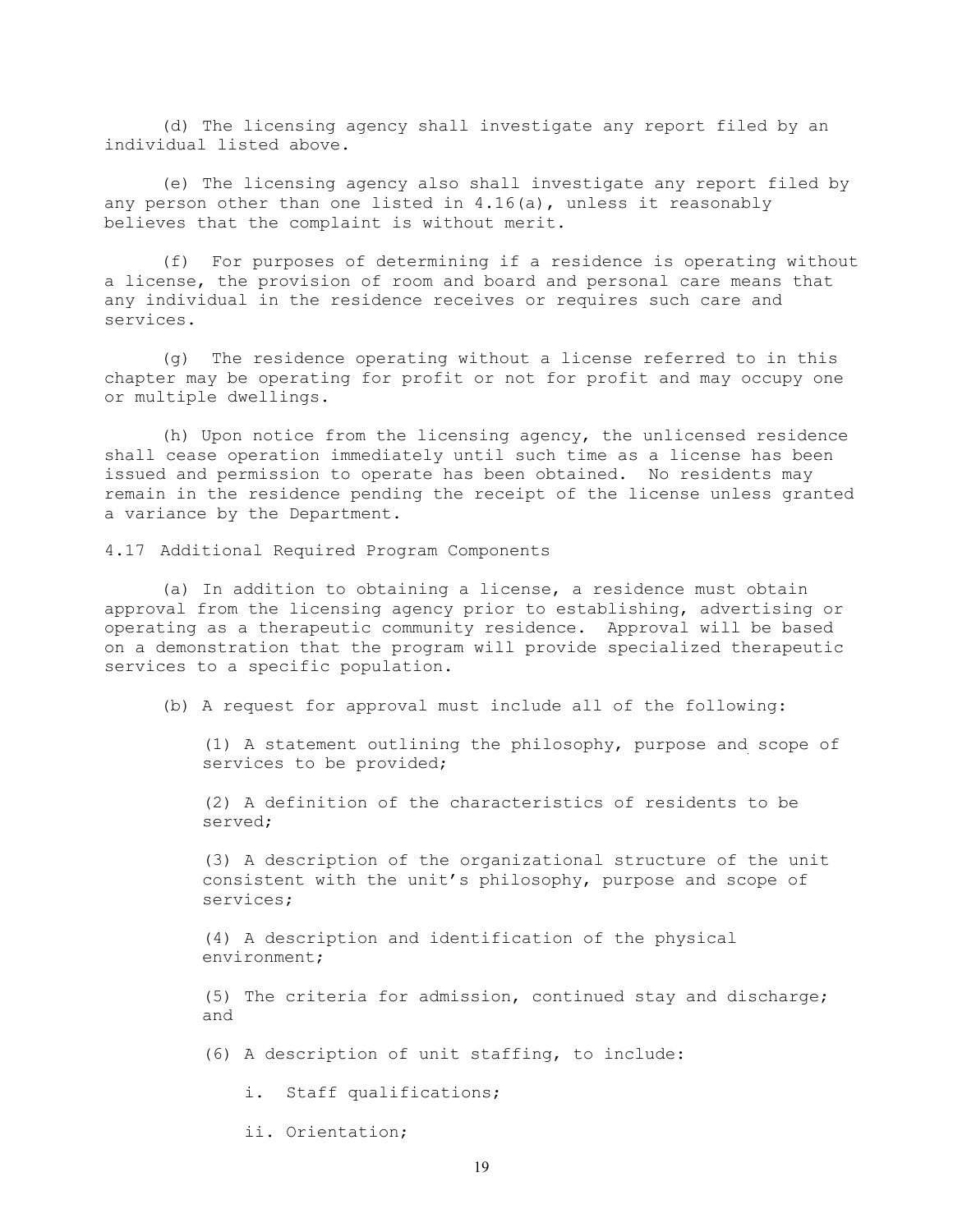iii.In-service education and specialized training; and

iv. Medical management and credentialing as necessary.

(c) All therapeutic community residences shall either:

(1) Comply with the current regulations for the licensing and operation of a therapeutic community residence set forth herein; or

(2) Subject to initial licensure approval (see Section IV), comply with alternative proposed program conditions that shall include the following components:

*i*. Structural Components:

Governing Authority Direction or Supervision Staff Fiscal Management

*ii*. Treatment Components

Philosophy Process Intake Identification of Problems and Areas of Successful Life Function Treatment Plan Progress Notes Supervision and Review Resident Records Resident Services Discharge and Aftercare

(d) A residence that has received approval to operate as a therapeutic community residence must comply with the regulations or the specifications contained in the request for approval. The residence will be surveyed to determine if the program is providing the services, staffing, training and physical environment that was outlined in the request for approval.

(e) The requirements of sections 5.2 and 5.3 below shall apply to all residents.

# **V. Resident Care and Services**

5.1 Eligibility

(a) The licensee shall not accept or retain as a resident any individual who meets level of care eligibility for nursing home admission, or who otherwise has care needs which exceed what the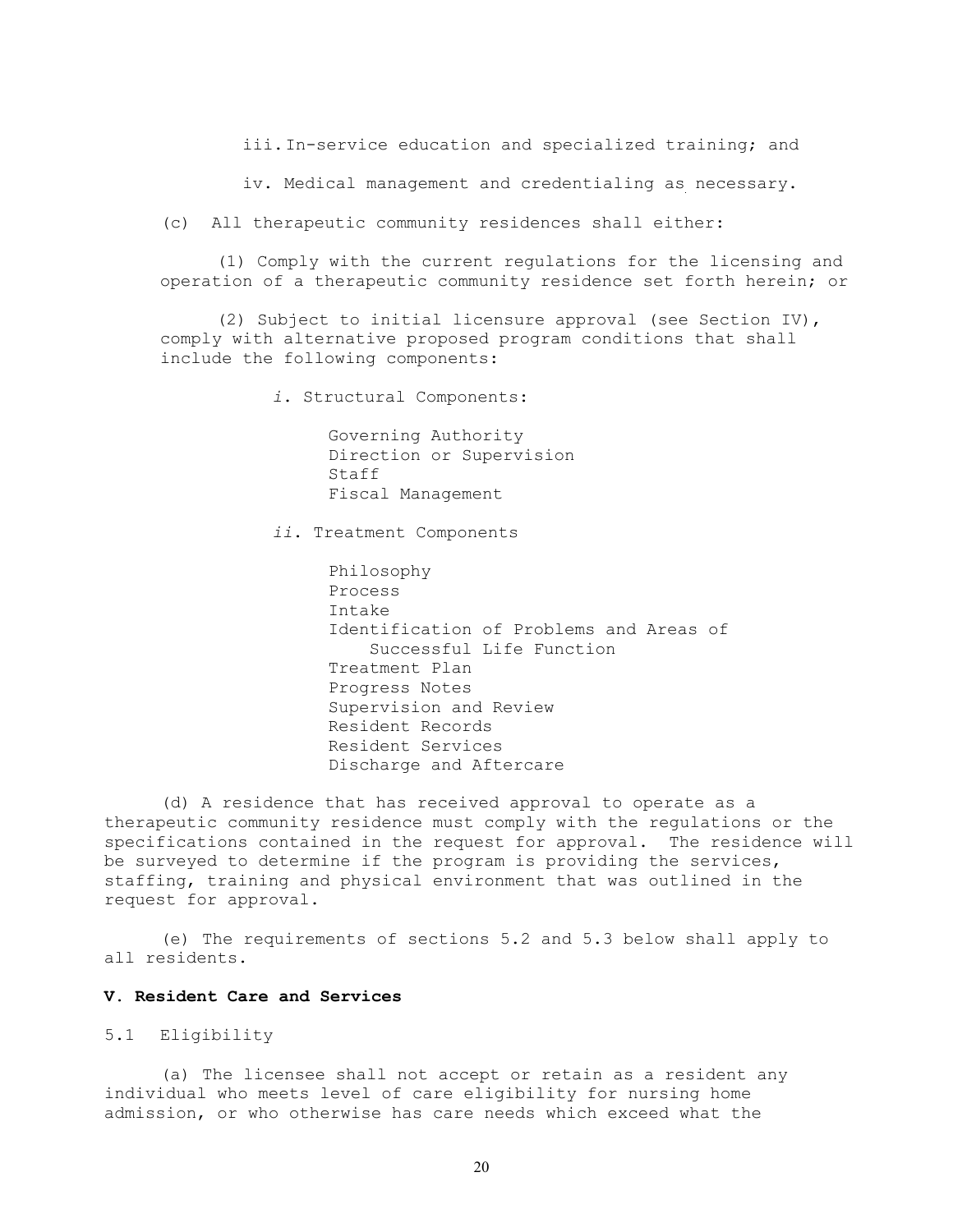residence is able to safely and appropriately provide, unless prior approval has been obtained from the licensing agency.

(b) A person with a serious, acute illness requiring the medical, surgical or nursing care of a general or special hospital shall not be admitted to or retained as a resident in a therapeutic community residence.

(c) A person under eighteen (18) years of age shall not be admitted to a therapeutic community residence except by permission of the licensing agency.

5.2 Admission Agreements

The residence shall have clearly stated written criteria for determining the eligibility of individuals for admission.

(a) Prior to or at the time of admission, each resident, and the resident's legal representative if any, shall be provided with a written admission agreement which describes the daily, weekly, or monthly rate to be charged, the services that are covered in the rate, and all other applicable financial issues, including an explanation of the residence's policy regarding discharge or transfer when a resident's financial status changes from privately paying to paying with SSI benefits. The agreement must be written in a format that is accessible, linguistically appropriate, and available in large font.

(b) The admission agreement shall specify, at least, how the following services will be provided and what additional charges there will be, if any: all personal care services; nursing services; medication management; laundry; transportation; toiletries; and any additional services provided under a Medicaid program.

(c) If applicable, the agreement must specify the amount and purpose of any deposit. This agreement must also specify the resident's transfer and discharge rights, including provisions for refunds, and must include a description of the residence's personal needs allowance policy. Any change of rate or services shall be preceded by a thirty (30) day written notice to the resident and the resident's legal representative, if any.

(d) On admission, the residence must also determine if the resident has any form of advance directive and explain the resident's right under state law to formulate, or not to formulate, an advance directive. The admission agreement shall include a space for the resident to sign and date to indicate that the residence has met this requirement.

(e) The residence must provide each resident with written information regarding how to contact the designated Vermont protection and advocacy organization, the patient representative, as applicable, and the Disability Law Project or the Mental Health Law Project, as applicable. The residence shall inform residents that these organizations are available also to assist with formulating an advance directive, if the resident wishes to do so.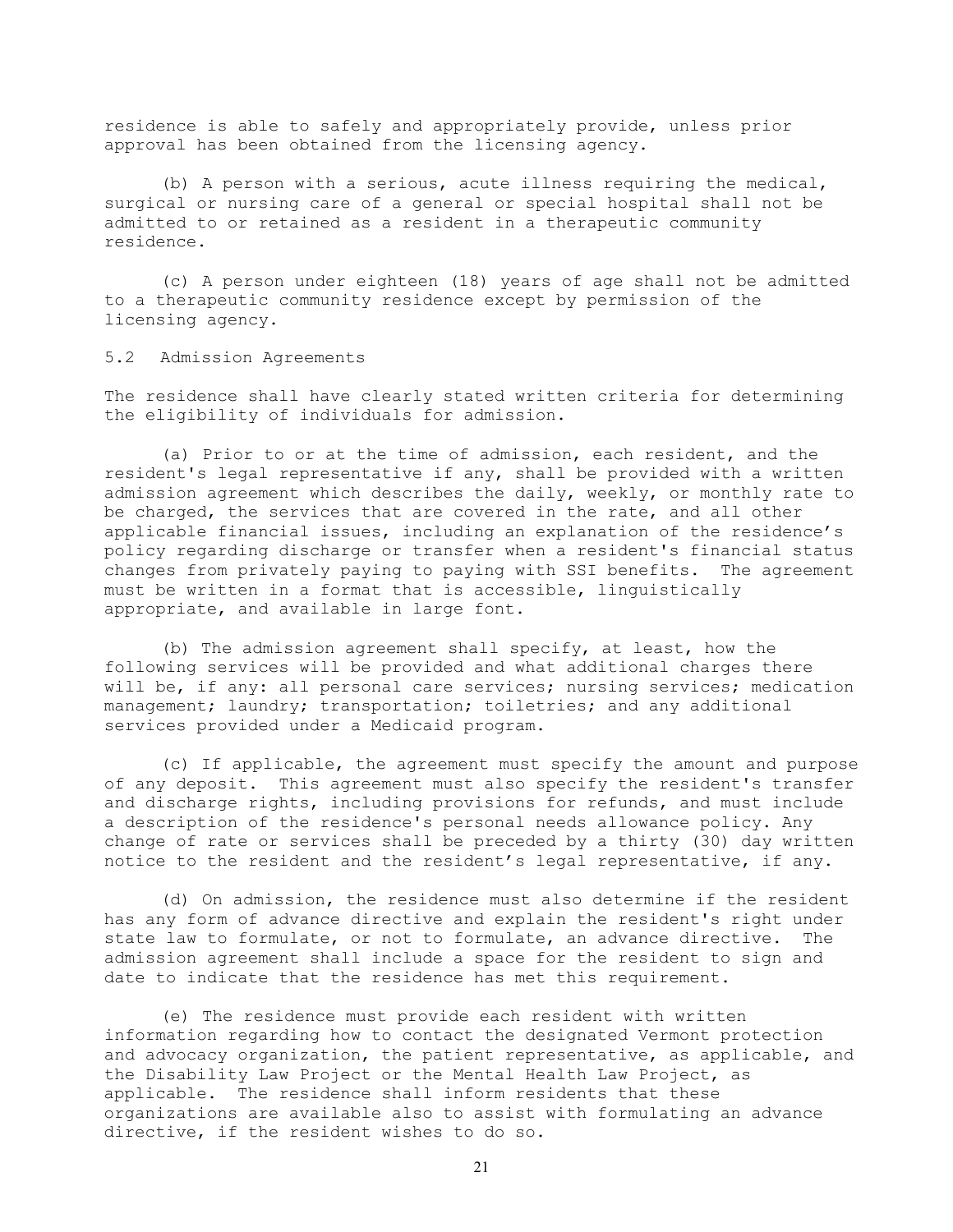(f) The residence shall include a copy of its grievance policy in the admissions agreement.

(g) When an applicant is found to be ineligible for admission, the reason shall be recorded in writing and referral to an appropriate agency or organization shall be attempted. Such referral shall be made, if possible, in conjunction with the agency or organization originally referring applicant to the residence. The record of the decision shall be retained by the residence for a period of at least one year.

(h) If applicable, an applicant can be requested to consent to the waiver of certain resident rights, including those related to visitors, mail, and the use of telephones and cell phones, provided such waiver is explained in detail in the written admission agreement.

5.3 Intake

(a) The residence shall have clearly stated written criteria for determining the eligibility of individuals for admission.

(b) The intake process shall be completed no later than seven (7) days from the date of admission and shall include a comprehensive assessment focusing on the following:

(1) Early history in brief summary;

(2) Review and written summary of current adjustment in major areas of life function – personal, social, familial, educational and vocational with an identification of major dysfunctions leading to the need for residential treatment.

(3) As recent a medical report as possible to include orders for medications, cautions on adverse reactions and symptoms to watch for.

(4) Review of specific substance abuse if applicable.

(5) Appropriate abstracts from agencies, institutions, and programs previously used by the individual.

(c) A written summary of the basic data shall be retained by the residence for the record.

(d) Sufficient information shall be gathered during the intake process to permit the identification of specific areas of function/dysfunction such as unemployment, marital discord or economic crisis, as possible collateral elements contributing to the presenting problems of substance abuse or mental illness.

(e) Sufficient information shall be gathered during the intake process to permit the identification of specific areas of successful life function, achievement and specific skills, strengths and supports.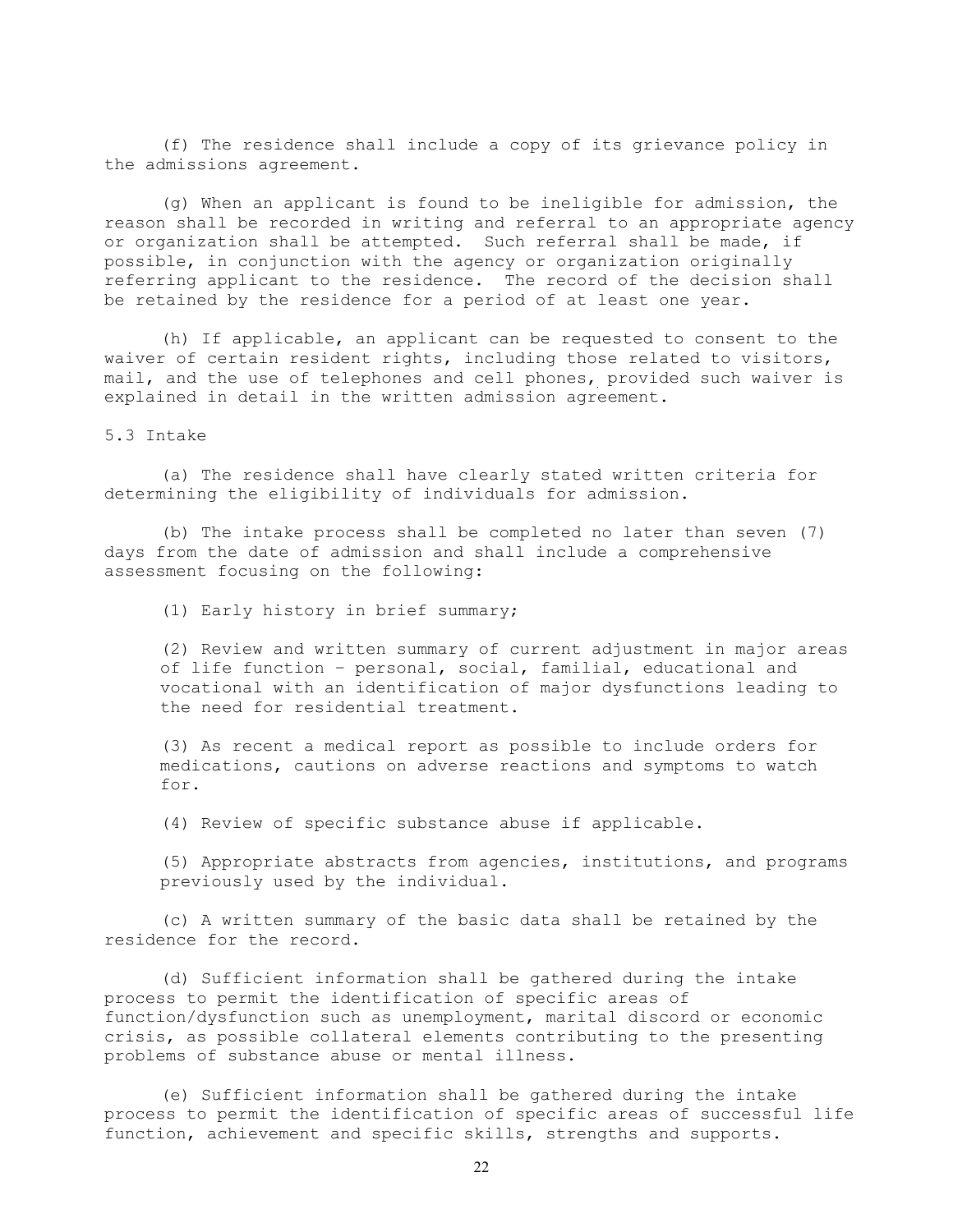(f) The identified problems, achievements and specific skills, strengths and supports shall be used as a basis for the development of a treatment plan and goals for each resident.

# 5.4 Discharge Requirements

(a) A residence must provide sufficient preparation and orientation to residents to ensure a safe and orderly discharge from the residence if the residence has decided that discharge is appropriate. The details of the discharge plan shall be in writing and shall include the reasons for discharge. A copy shall be given to the resident and one shall be placed in the resident's chart.

(b) Where a residence provides aftercare services, a written plan shall be developed, in partnership with the resident. The aftercare plan shall include: the resident's goal for a reasonable period following discharge; a description of the services to be provided by the residence and outside services during the aftercare period; the procedure the resident is to follow in maintaining contact with the residence in times of crisis; and the frequency with which the residence will attempt to contact the resident for purposes of follow-up.

(c) A summary of the resident's stay at the facility shall be added<br>e resident record within two weeks of his or her leaving. The to the resident record within two weeks of his or her leaving. summary shall include the reason for leaving, areas in which progress, no progress, or regression was observed, and the medication the resident was prescribed at the time of leaving. If a resident is receiving treatment for a serious mental illness, the facility shall follow up with that resident within seventy-two (72) hours of discharge from the facility. This shall be done using the most effective means possible, including email, text messaging, or phone.

# 5.5 General Care

(a) Upon a resident's admission to a therapeutic community residence, necessary services shall be provided or arranged to meet the resident's personal, psychosocial, nursing and medical care needs. The home's manager shall provide every resident with the personal care and supervision appropriate to his or her individual needs.

(b) Staff shall provide care that respects each resident's dignity and each resident's accomplishments and abilities. Residents shall be encouraged to participate in their own activities of daily living. Families shall be encouraged to participate in care and care planning according to their ability and interest and with the permission of the resident.

(c) Each resident's medication, treatment, and dietary services shall be consistent with the physician's orders.

5.6 Health Care Provider Services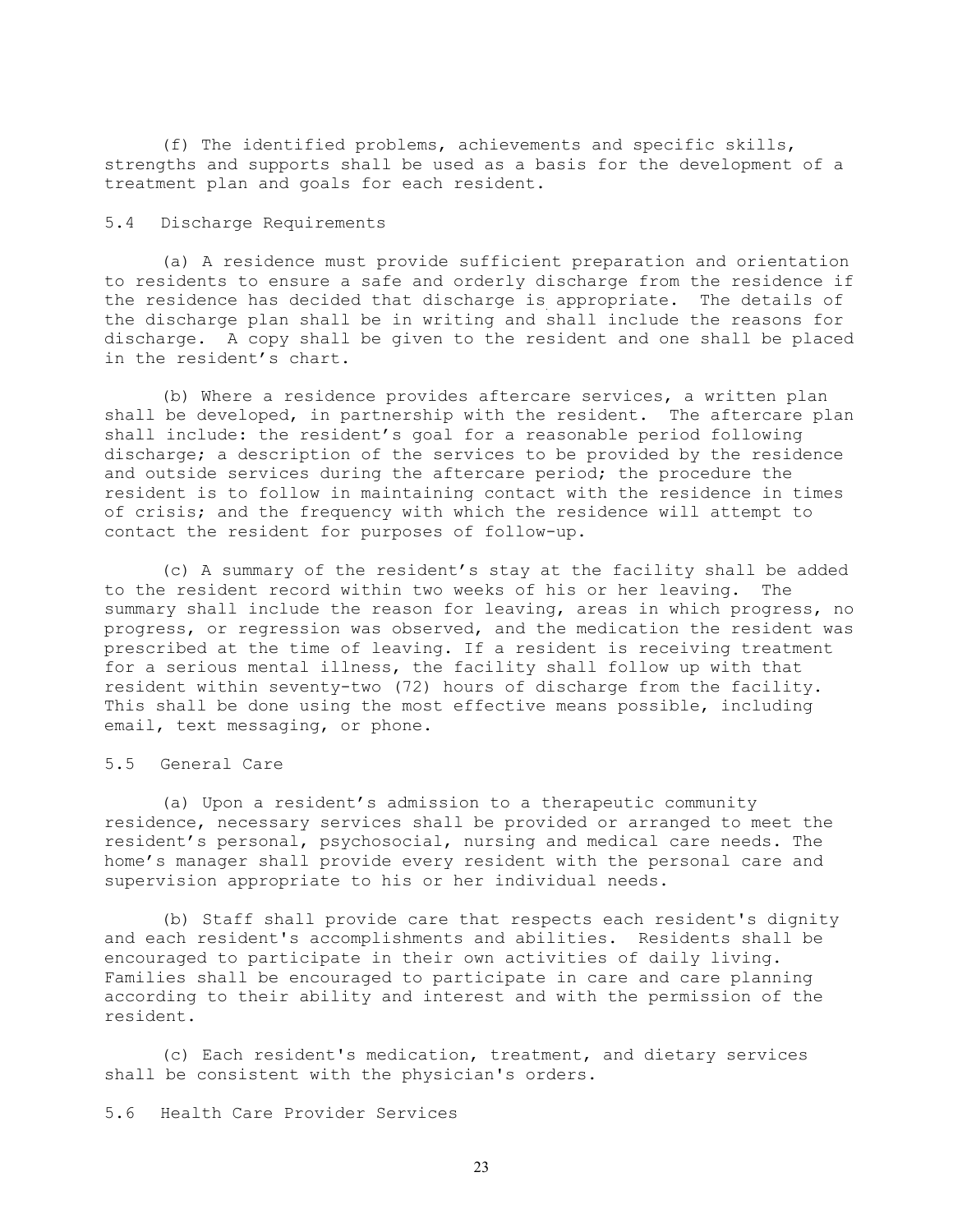(a) All residents shall be under the continuing general care of a licensed health care provider and shall receive assistance, if needed, in scheduling medical appointments.

(b) Except for medical care that has been specifically ordered by a court, a resident has the right to refuse all medical care for religious reasons or other reasons of conviction. In such cases, the residence must assess its ability to properly care for the resident and document the refusal and the reasons for it in the resident's record.

(c) The resident's health care provider shall be notified whenever the resident has refused medical care.

(d) All health care providers' orders obtained via telephone shall be countersigned by the health care provider within fifteen (15) days of the date the order was given.

(e) Physical examinations must be provided for all residents whose residency exceeds 45 days unless the resident has available the report of a physical examination completed within 90 days prior to admission. Arrangements shall be made to treat and follow up medical problems identified in the physical examination.

5.7 Treatment Plan

(a) The residence shall set forth in writing its treatment goals, approach, orientation, and methods for achieving goals.

(b) The residence shall ensure that the treatment plan reflects steps to be taken to solve identified problems, either by direct service at the residence or indirectly by referral to a community resource. The treatment plan shall be completed within fourteen (14) days of admission.

(c) The treatment plan shall contain clear and concise statements of at least the short-term goals the resident will be attempting to achieve, along with a realistic time schedule for their fulfillment or reassessment.

(d) Treatment goals shall be set by the resident and, upon request, a support person, with the participation and guidance of appropriate staff members.

5.8 Medication Management

(a) Each therapeutic community residence must have written policies and procedures describing the residence's medication practices. The policies must cover at least the following:

> (1) If a therapeutic community residence provides medication management, it shall be done under the supervision of a registered nurse.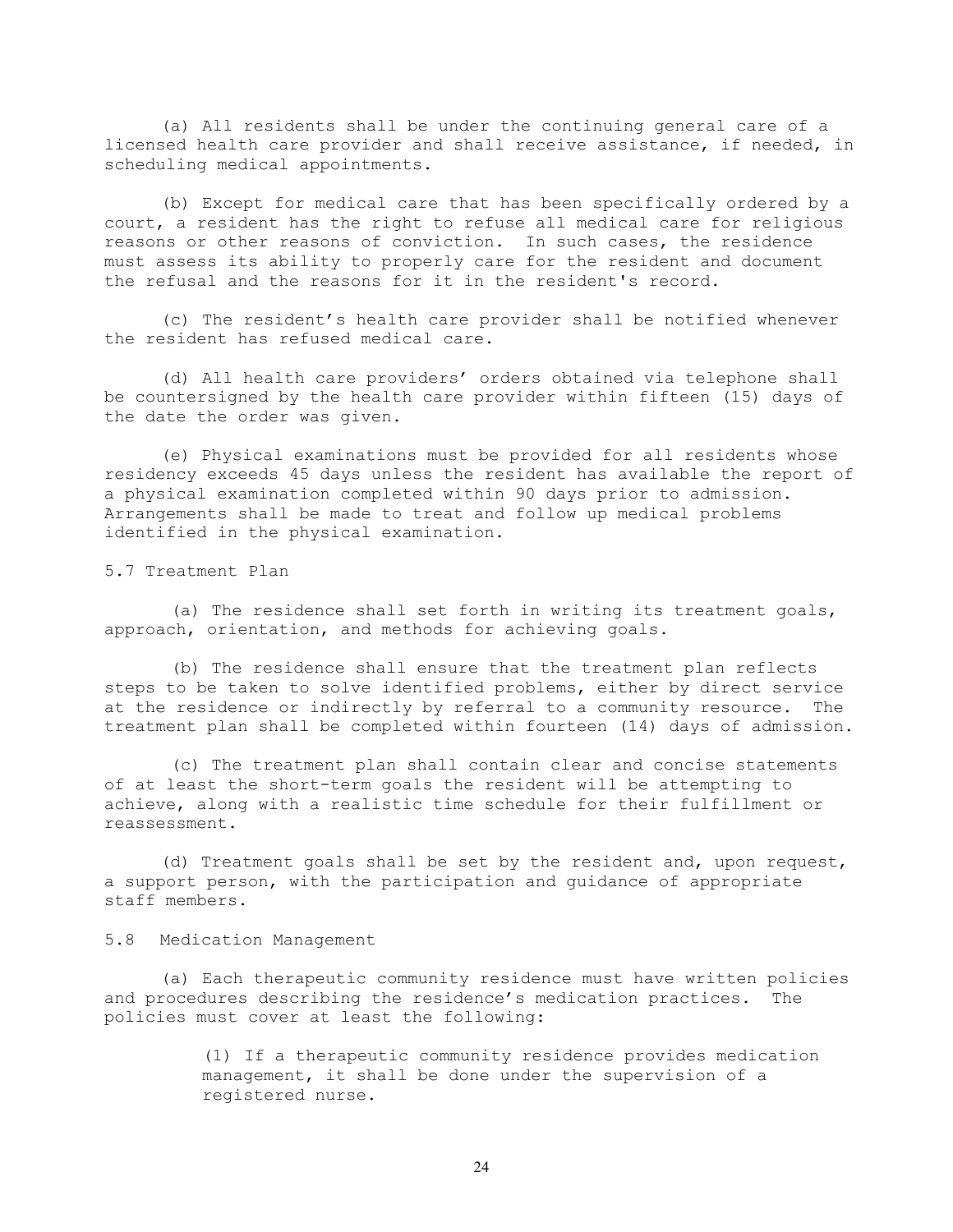(2) Who will provide the professional nursing delegation if the residence administers medications to residents unable to selfadminister and how the process of delegation is to be carried out in the residence.

(3) Qualifications of the staff who will be managing medications or administering medications and the residence's process for nursing supervision of the staff.

(4) How medications shall be obtained for residents including choices of pharmacies.

(5) Procedures for documentation of medication administration.

(6) Procedures for disposing of outdated or unused medication, including designation of a person or persons with responsibility for disposal.

(7) Procedures for monitoring side effects of psychoactive medications.

(8) Procedures for assessing a resident's ability to selfadminister and documentation of the assessment in the medical record.

(b) The manager of the residence is responsible for ensuring that all medications are handled according to the residence's policies and that designated staff are fully trained in the policies and procedures. The manager shall assure that all medications and drugs are used only as prescribed by the resident's physician, properly labeled and kept in a locked cabinet at all times or, when a program of self-medication is in effect, otherwise safely secured.

(c) Staff shall not assist with or administer any medication, prescription or over-the-counter medications for which there is not a physician's or other licensed health care provider's written, signed order and supporting diagnosis or problem statement in the resident's record.

(d) If a resident requires medication administration, unlicensed staff may administer medications under the following conditions:

> (1) A registered nurse must conduct an assessment of the resident's care needs consistent with the physician's or other health care provider's diagnosis and orders.

(2) A registered nurse must delegate the responsibility for the administration of specific medications to designated staff for designated residents.

(3) The registered nurse must accept responsibility for the proper administration of medications, and is responsible for: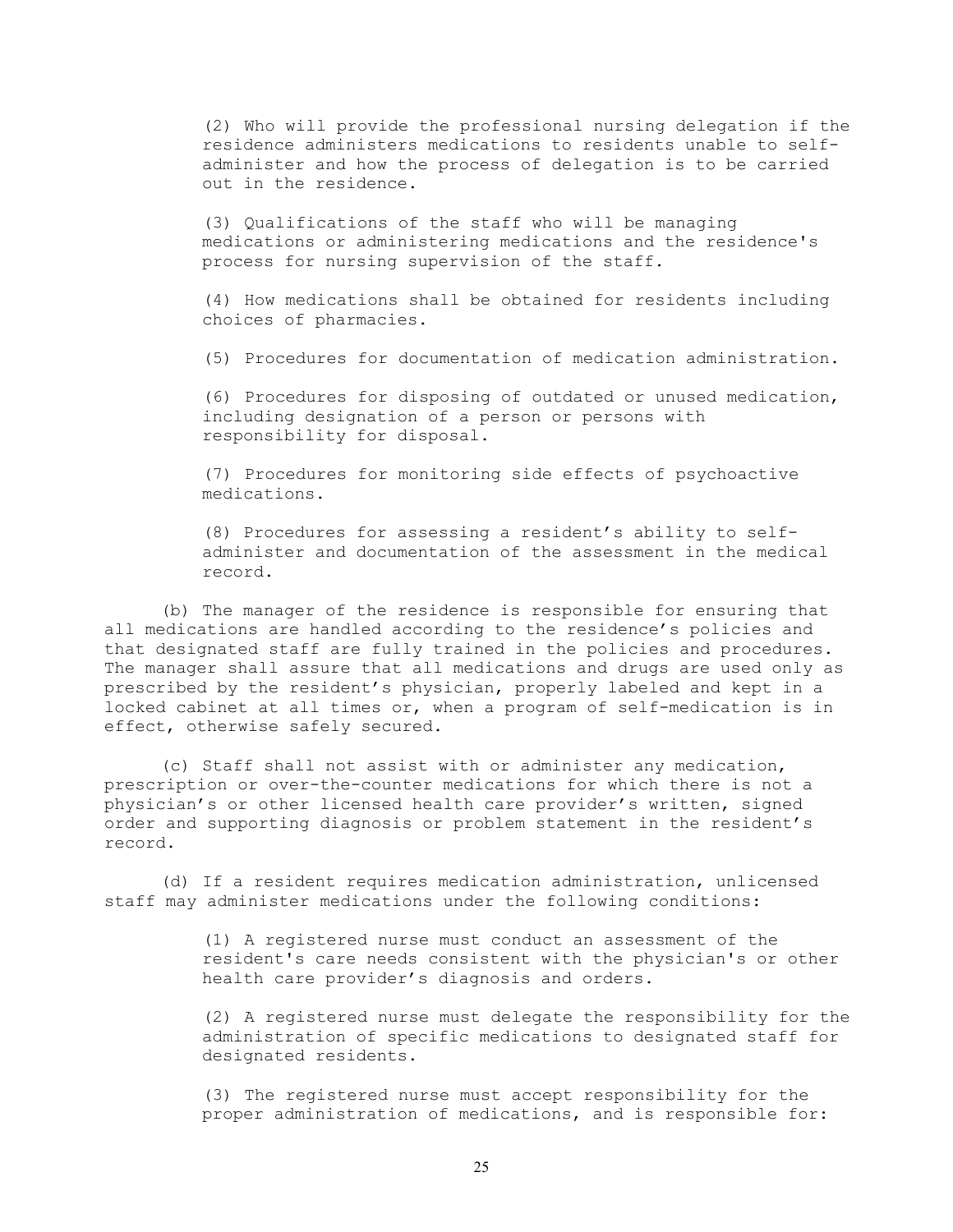*i*. Teaching designated staff proper techniques for medication administration and providing appropriate information about the resident's condition, relevant medications, and potential side effects;

*ii*. Establishing a process for routine communication with designated staff about the resident's condition and the effect of medications, as well as changes in medications;

*iii*. Assessing the resident's condition and the need for any changes in medications; and

*iv*. Monitoring and evaluating the designated staff performance in carrying out the nurse's instructions.

(4) All medications must be administered by the person who prepared the doses unless the nurse responsible for delegation approves of an alternative method of preparation and administration of the medications.

(5) Staff other than a nurse may administer PRN psychoactive medications only when the residence has a written plan for the use of the PRN medication which: describes the specific behaviors the medication is intended to correct or address; specifies the circumstances that indicate the use of the medication; educates the staff about what desired effects or undesired side effects the staff must monitor for; and documents the time of, reason for and specific results of the medication use.

(6) Insulin. Staff other than a nurse may administer insulin injections only when:

*i.* The diabetic resident's condition and medication regimen is considered stable by the registered nurse who is responsible for delegating the administration;

*ii.* The designated staff to administer insulin to the resident have received additional training in the administration of insulin, including return demonstration, and the registered nurse has deemed them competent and documented that assessment; and

*iii.*The registered nurse monitors the resident's condition regularly and is available when changes in condition or medication might occur.

(e) Staff responsible for assisting residents with medications must receive training in all of the following areas before assisting with any medications from the registered nurse:

> (1) The basis for determining "assistance" versus "administration".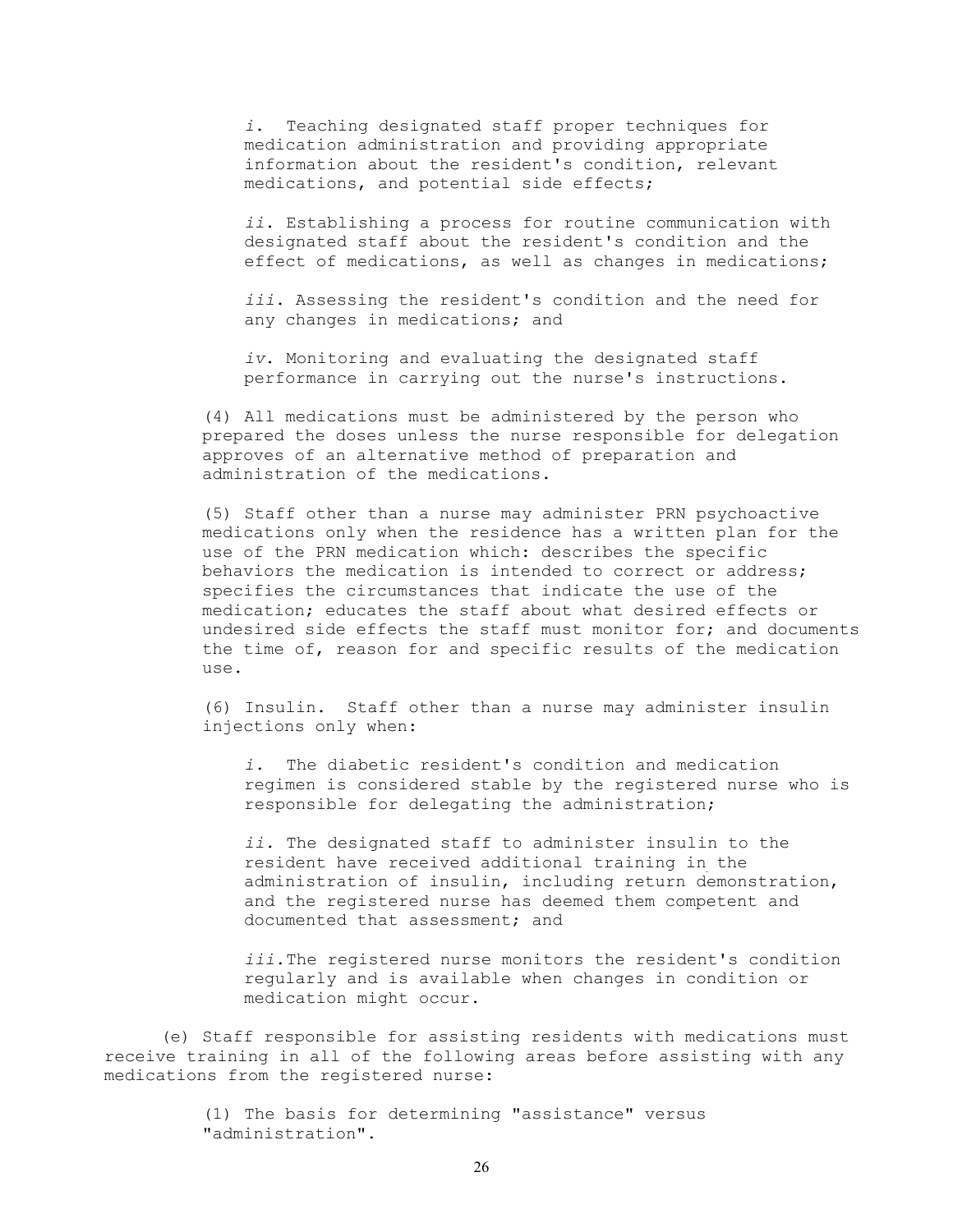(2) The resident's right to direct the resident's own care, including the right to refuse medications.

(3) Proper techniques for assisting with medications, including hand washing and checking the medication for the right resident, medication, dose, time, and route.

(4) Signs, symptoms and likely side effects to be aware of for any medication a resident receives.

(5) The residence's policies and procedures for assistance with medications.

(f) Residents who are capable of self-administration have the right to purchase and self-administer over-the-counter medications. However, the residence must make every reasonable effort to be aware of such medications in order to monitor for and educate the residents about possible adverse reactions or interactions with other medications without violating the resident's rights to direct the resident's own care. If a resident's use of over-the-counter medications poses a significant threat to the resident's health, staff must notify the physician or other health care provider.

(g) Residences must establish procedures for documentation sufficient to indicate to the health care provider, registered nurse, certified manager or representatives of the licensing agency that the medication regimen as ordered is appropriate and effective. At a minimum, this shall include:

> (1) Documentation that medications were administered as ordered;

(2) All instances of refusal of medications, including the reason why and the actions taken by the residence;

(3) All PRN medications administered, including the date, time, reason for giving the medication, and the effect;

(4) A current list of who is administering medications to residents, including staff to whom a nurse has delegated administration;

(5) For residents receiving psychoactive medications, a record of monitoring for side effects; and

(6) All incidents of medication errors.

(h) All medicines and chemicals used in the residence must be labeled in accordance with currently accepted professional standards of practice. Medication shall be used only for the resident identified on the pharmacy label.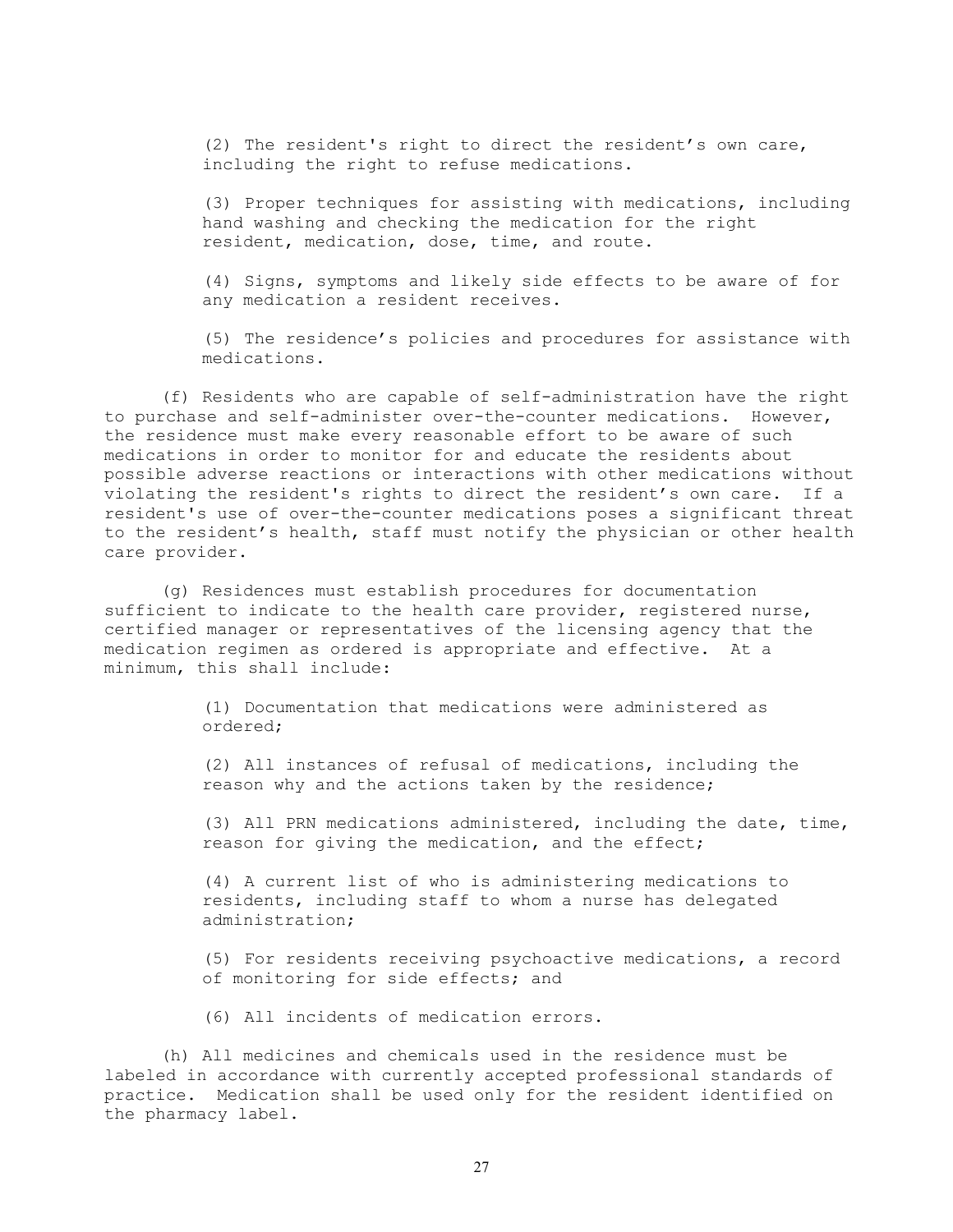(1) Resident medications that the residence manages must be stored in double-locked compartments under proper temperature controls. Only authorized personnel shall have access to the keys.

(2) Medications requiring refrigeration shall be stored in a separate, locked container impervious to water and air if kept in the same refrigerator used for storage of food.

(3) Residents who are capable of self-administration may choose to store their own medications provided that the residence is able to provide the resident with a secure storage space to prevent unauthorized access to the resident's medications. Whether or not the residence is able to provide such a secured space must be explained to the resident on or before admission.

(4) Medications left after the death or discharge of a resident, or outdated medications, shall be promptly disposed of in accordance with the residence's policy and applicable standards of practice and regulations.

(5) Narcotics and other controlled drugs must be kept in a locked cabinet in a locked room. Narcotics must be accounted for on a daily basis. Other controlled drugs shall be accounted for on at least a weekly basis.

# 5.9 Staff Services

(a) There shall be sufficient number of qualified personnel available at all times to provide necessary care, to maintain a safe and healthy environment, and to ensure prompt, appropriate action in cases of injury, illness, fire or other emergencies.

(b) The residence must ensure that staff demonstrate competency in the skills and techniques they are expected to perform before providing any direct care to residents. There shall be at least twelve (12) hours of training each year for each staff person providing direct care to residents. The training must include, but is not limited to, the following:

(1) Resident rights;

(2) Fire safety and emergency evacuation;

(3) Resident emergency response procedures, such as the Heimlich maneuver, accidents, police or ambulance contact and first aid;

(4) Policies and procedures regarding mandatory reports of abuse, neglect and exploitation;

(5) Respectful and effective interaction with residents;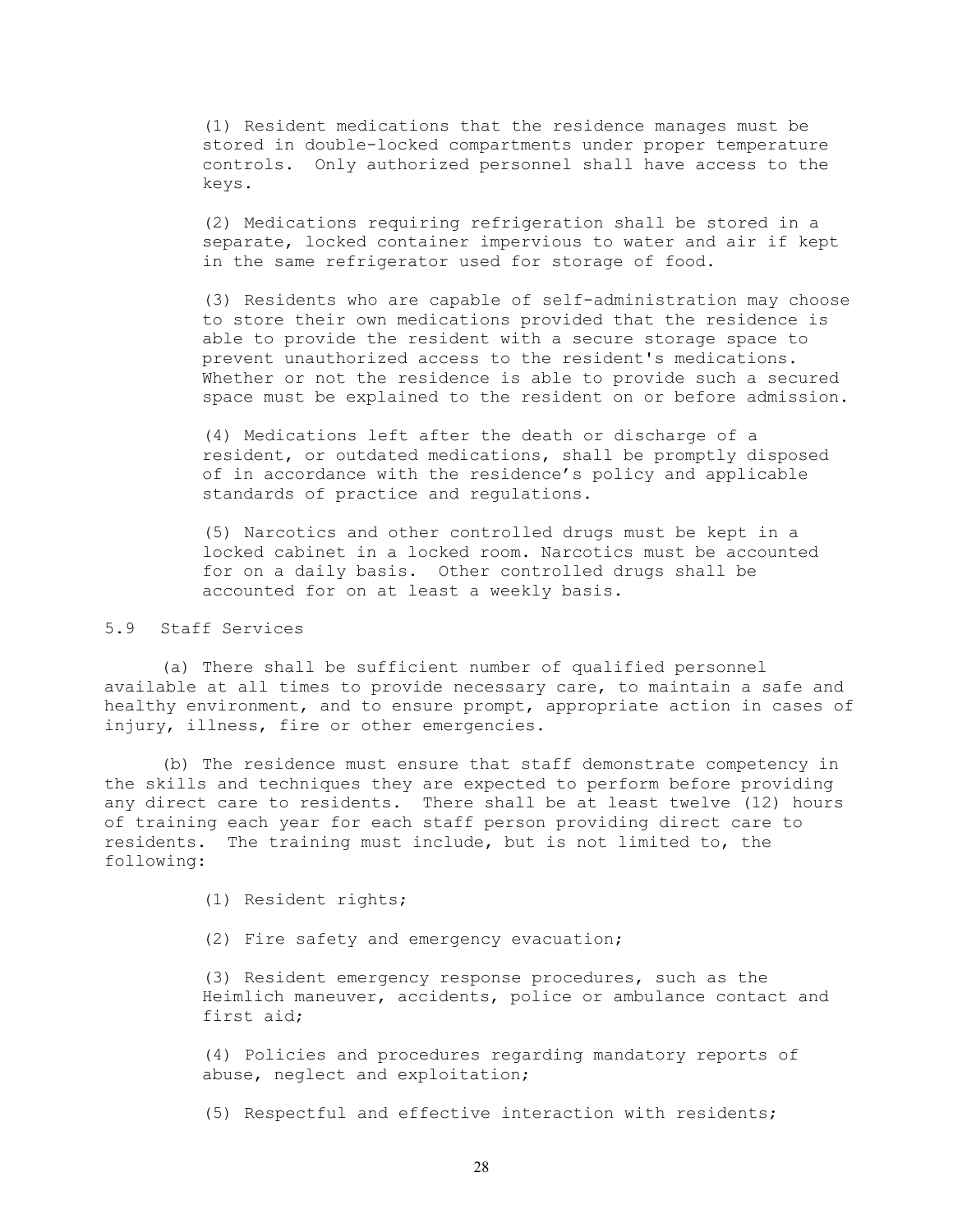(6) Infection control measures, including but not limited to, hand washing, handling of linens, maintaining clean environments, blood borne pathogens and universal precautions; and

(7) General supervision and care of residents.

(c) All training to meet the requirements of 5.10(b) shall be documented. Training in direct care skills by a residence's nurse may meet this requirement, provided the nurse documents the content and amount of training.

(d) The licensee shall not have on staff a person who has had a charge of abuse, neglect or exploitation substantiated against him or her, as defined in 33 V.S.A. Chapters 49 and 69, or one who has been convicted of an offense for actions related to bodily injury, theft or misuse of funds or property, or other crimes inimical to the public welfare, in any jurisdiction whether within or outside of the State of Vermont. This provision shall apply to the manager of the residence as<br>well, regardless of whether the manager is the licensee or not. The well, regardless of whether the manager is the licensee or not. licensee shall take all reasonable steps to comply with this requirement, including, but not limited to, obtaining and checking personal and work references and contacting the Division of Licensing and Protection and the Department for Children and Families in accordance with 33 V.S.A. §6911 and 33 V.S.A. §4919 to see if prospective employees are on the abuse registry or have a record of convictions.

(e) Staff persons shall not perform any duties when their judgment or physical ability is impaired to the extent that they cannot perform duties adequately or be held accountable for their duties.

(f) There shall be at least one (1) staff member on duty and in charge at all times. There shall be a record of the staff on duty, including names, titles, dates and hours on duty. Such records shall be retained for at least a year. In those instances in which an issue or complaint has arisen that might involve the records, the records shall be retained until the issue or complaint can be resolved.

(g) The licensing agency may require a residence to have specified staffing levels in order to meet the needs of residents.

(h) The licensee shall be responsible for coordinating all treatment both in and outside residence.

# 5.10 Records/Reports

(a) The licensee shall be responsible for maintaining, filing and submitting all records required by the licensing agency. Such records shall be kept current and available on site at the licensed facility for review at any time by authorized representatives of the licensing agency.

(b) The following records shall be maintained and kept on file: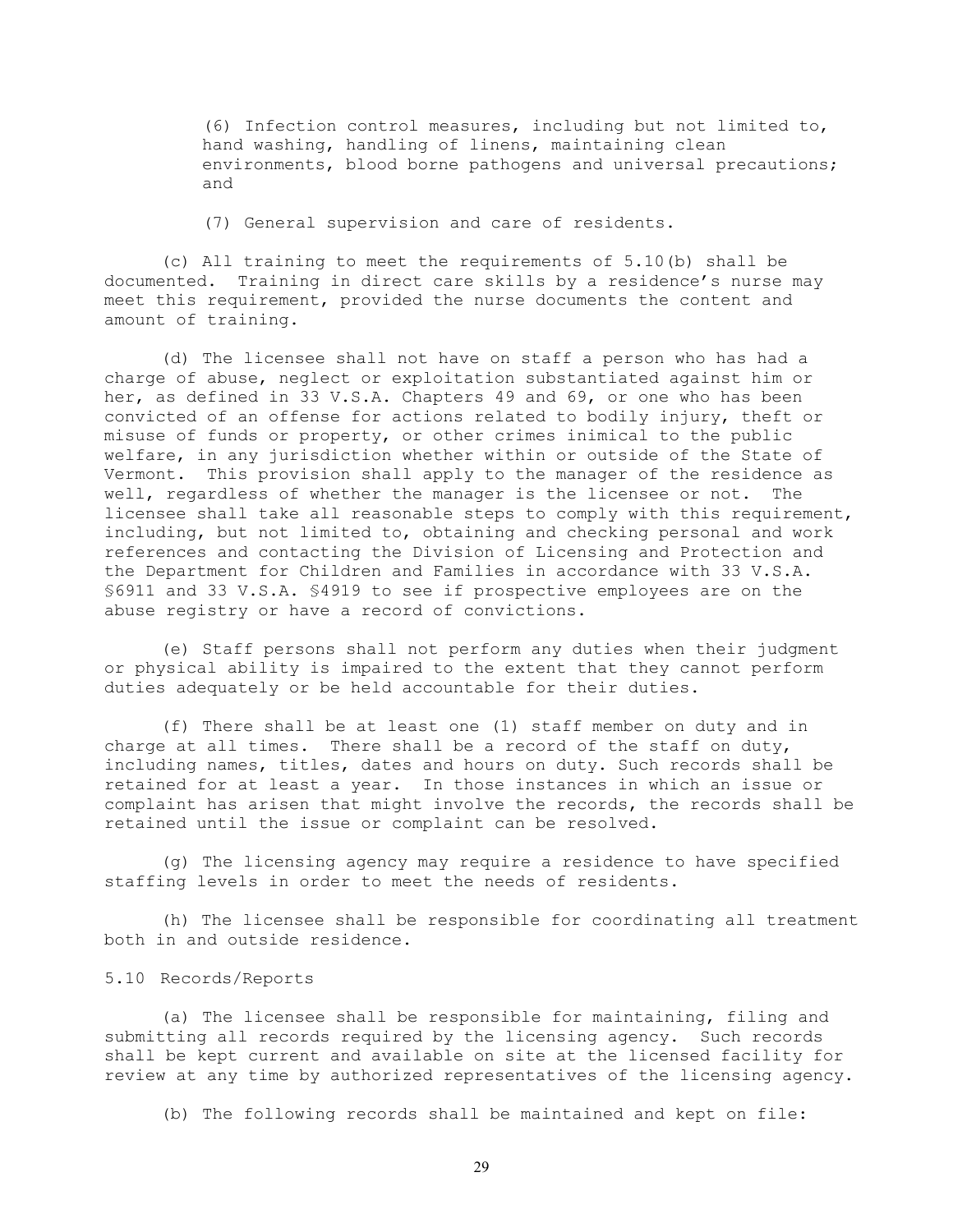(1) A resident register including all admissions to and discharges out of the residence.

(2) A record for each resident which includes:

*i.* The resident's name, emergency notification numbers, the name, address and telephone number of any legal representative or, if there is none, the next of kin;

*ii.* The health care provider's name, address and telephone number;

*iii.* Instructions in case of resident's death;

*iv.* The resident's intake assessment summary, identification of problems and areas of successful life function;

*v.* Data from other agencies;

*vi.* Treatment plans and goal, regular progress notes; supervisory and review conclusions, aftercare plan and discharge summary, appropriate medical information, and a resident information release form;

*vii.* A signed admission agreement;

*viii.* A recent photograph of the resident (but a resident may decline to have his or her picture taken. Any such refusal shall be documented in the resident's record);

*ix.* A copy of the resident's advance directives, if any were completed, and a copy of the document giving legal authority to another, if any.

(3) Progress notes that document a resident's progress and current status in meeting the goals set by the treatment plan, as well as efforts by staff members to help the resident achieve these stated goals, shall be made a part of the resident record.

*i*. All entries that involve subjective interpretation of a resident's progress should be supplemented with a description of actual behavioral observations supporting the interpretation.

*ii*. If a resident is receiving services at an outside resource, the residence shall attempt to secure a written copy of progress notes and resident records from that source. These shall be attached to the resident record.

*iii*. Summary progress reports shall be written regularly and made part of the resident record.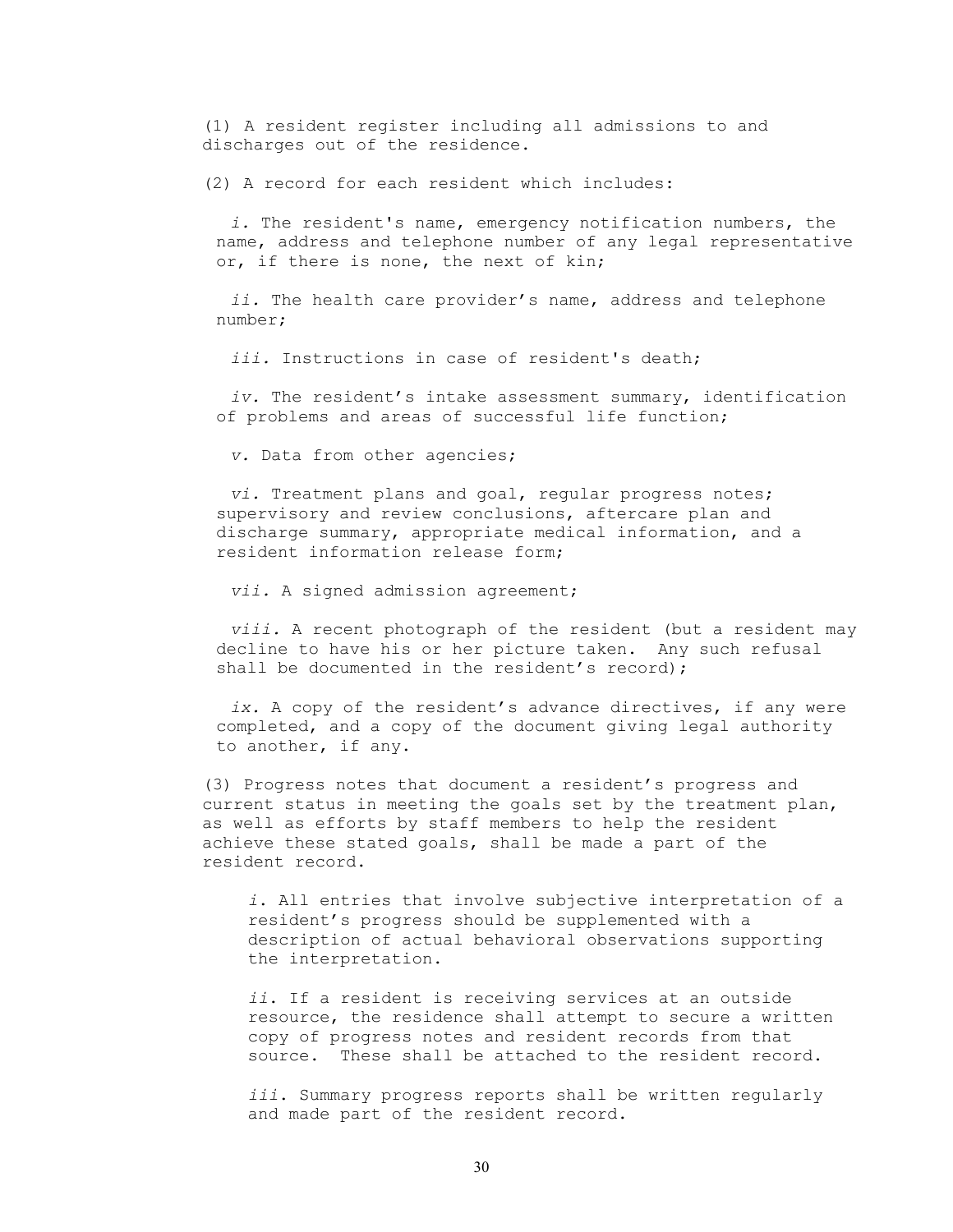*iv*. Whenever possible residents should be encouraged to contribute to their own progress notes.

(4) The results of the criminal record and abuse registry checks for all staff.

(c) The residence shall ensure that resident records are safeguarded and protected against loss, tampering or unauthorized disclosure of information, that the content and format of resident records are kept uniform and that all entries in resident records are signed and dated.

(d) A residence must file the following reports with the licensing agency:

> (1) When a fire occurs in the residence, regardless of size or damage, the licensing agency and the Department of Public Safety's Division of Fire Safety must be notified within twenty-four (24) hours. A written report must be submitted to both departments within seventy-two (72) hours. A copy of the report shall be kept on file.

(2) A written report of any reports or incidents of abuse, neglect or exploitation reported to the licensing agency.

(3) A written report of any deaths. When a resident dies, in addition to notifying the medical examiner, the licensee shall send a report to the licensing agency and to the designated Vermont protection and advocacy organization with the following information:

*i.* The name of resident; *ii.* The circumstances of the death; *iii.* The circumstances of any recent injuries or falls; *iv.* A list of all medications and treatments received by the resident during the two (2) weeks prior to the death; and

*v.* When and by whom the police were notified.

(e) Reports and records shall be filed and stored by the residence in an orderly manner so that they are readily available for reference. Resident records shall be kept on file at least seven (7) years after the date of either the discharge or death of the resident.

5.11 First Aid Equipment and Supplies

Equipment and such supplies as are necessary for universal precautions, to meet resident needs and for care of minor cuts, wounds, abrasions, contusions, and similar sudden accidental injuries shall be readily available, in good repair and the location clearly marked.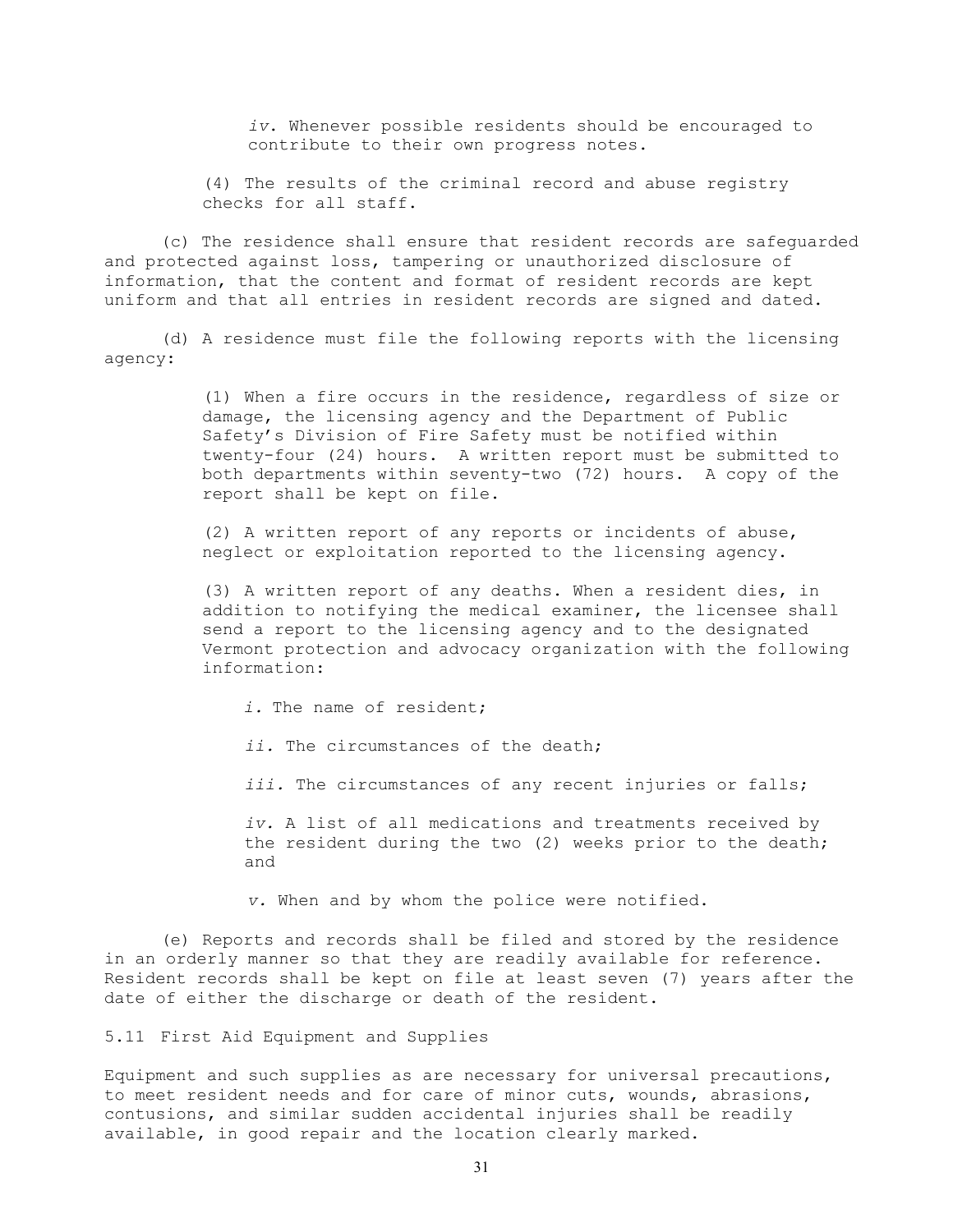## 5.12 Resident Services

The residence shall have the capability for the provision, either on site or by referral, of the following services whenever they are identified in the treatment plan as needed:

- (a) Family counseling services;
- (b) Educational services;
- (c) Legal services;
- (d) Employment services;
- (e) Vocational rehabilitation services; and
- (f) Medical or psychiatric services, or both.

#### 5.13 Policies and Procedures

Each residence must have written policies and procedures that govern all services provided by the residence. A copy shall be available for review at the residence upon request.

#### 5.14 Transportation

(a) Each residence must have a written policy about what transportation is available to residents of the residence. The policy must be explained at the time of admission and included in the admission agreement.

(b) The residence shall provide or arrange transportation to medical services as needed by residents.

(c) The residence shall provide or arrange transportation for residents to a practical number of appropriate community functions and shall have a written policy that states the number and duration of such transports that will be considered reasonable.

(d) The residence shall acquire and maintain adequate liability insurance coverage for vehicles used to transport residents.

5.15 Death of a Resident

(a) The manager shall report any death of a resident to the licensing agency, the regional medical examiner and the appropriate law enforcement agency, including the state's attorney's office.

(b) The facility shall complete an incident report regarding the death of a resident and send the report to the licensing agency and to the designated protection and advocacy organization. A copy of the report also shall be kept on the premises.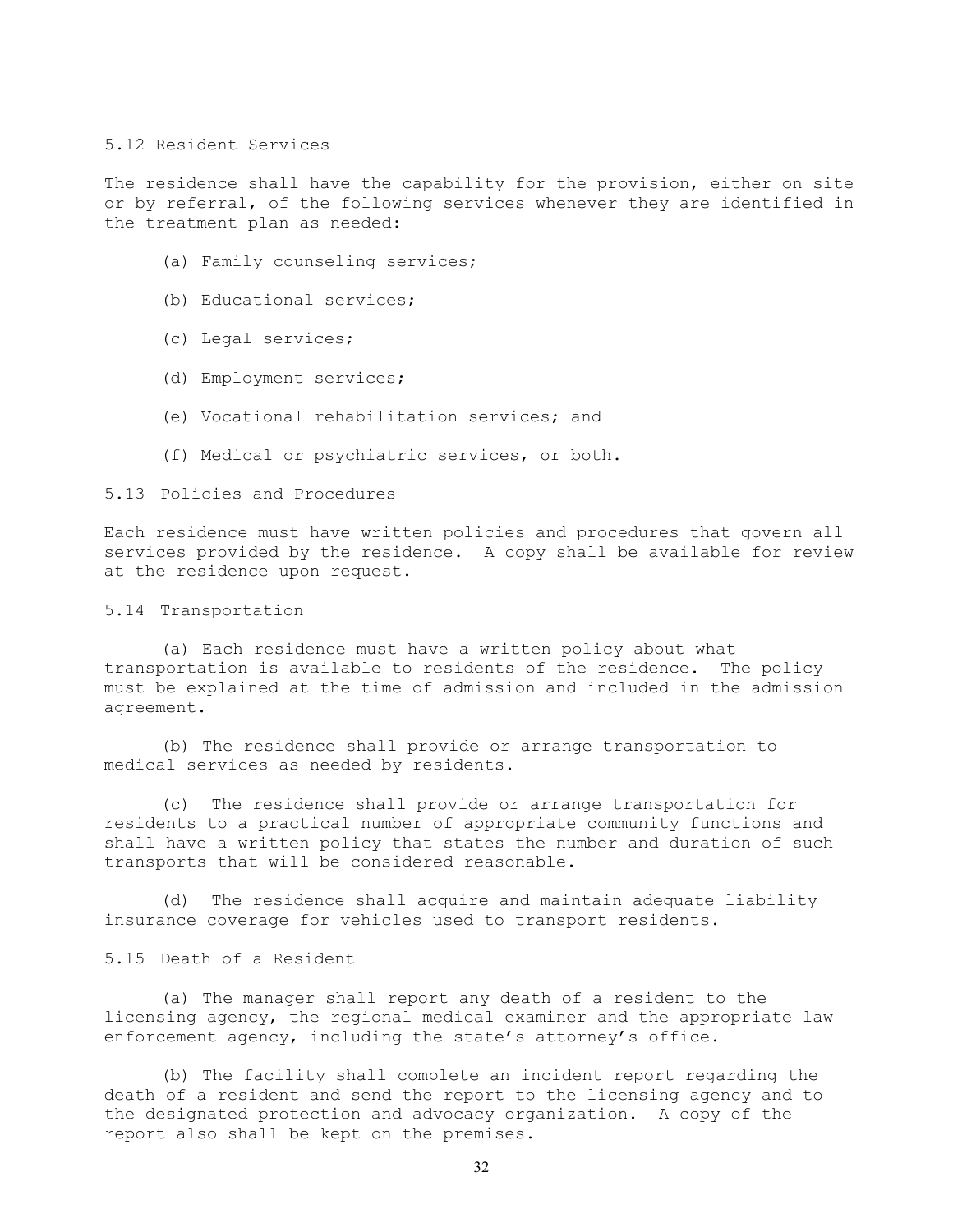## 5.16 Reporting of Abuse, Neglect or Exploitation

(a) The licensee and staff shall report any case of suspected abuse, neglect or exploitation to Adult Protective Services (APS) as required by 33 V.S.A. §6903. APS may be contacted by calling toll-free 1-800-564-1612. Reports must be made to APS within forty-eight (48) hours of learning of the suspected, reported or alleged incident.

(b) The licensee and staff are required to report suspected or reported incidents of abuse, neglect or exploitation. It is not the licensee's or staff's responsibility to determine if the alleged incident did occur or not; that is the responsibility of the licensing agency. A residence may, and should, conduct its own investigation. However, that must not delay reporting of the alleged or suspected incident to APS.

(c) Incidents involving resident-to-resident abuse must be reported to the licensing agency if a resident alleges abuse, sexual abuse, or if an injury requiring medical intervention results, or if there is a pattern of abusive behavior. All resident-to-resident incidents, even minor ones, must be recorded in the resident's record. Families or legal representatives must be notified and a plan must be developed to deal with the behaviors.

5.17 Access by Advocacy System.

(a) The residence shall permit representatives of Adult Protective Services, the Mental Health Ombudsman, as applicable, the patient representative, as applicable, and the designated Vermont protection and advocacy organization to have access to the residence and its residents in order to: visit; talk with; make personal, social and legal services available to all residents; inform residents of their rights and entitlement; and assist residents in resolving problems and grievances.

(b) Any designated representative of the designated Vermont protection and advocacy organization, the Mental Health Ombudsman, as applicable, and the patient representative, as applicable, shall have access to the residence at any time in accordance with that program's state and federal mandates and requirements. Those representatives shall also have access to the resident's records with the permission of the resident or as otherwise provided by state or federal law.

(c) Individual residents have the complete right to deny or terminate any visits by persons having access pursuant to this section.

(d) If a resident's room does not permit private consultation to occur, the resident may request, and the residence must provide, an appropriate place for a private meeting.

# **VI. Residents' Rights**

6.1 Every resident shall be treated with consideration, respect and full recognition of the resident's dignity, individuality, and privacy. A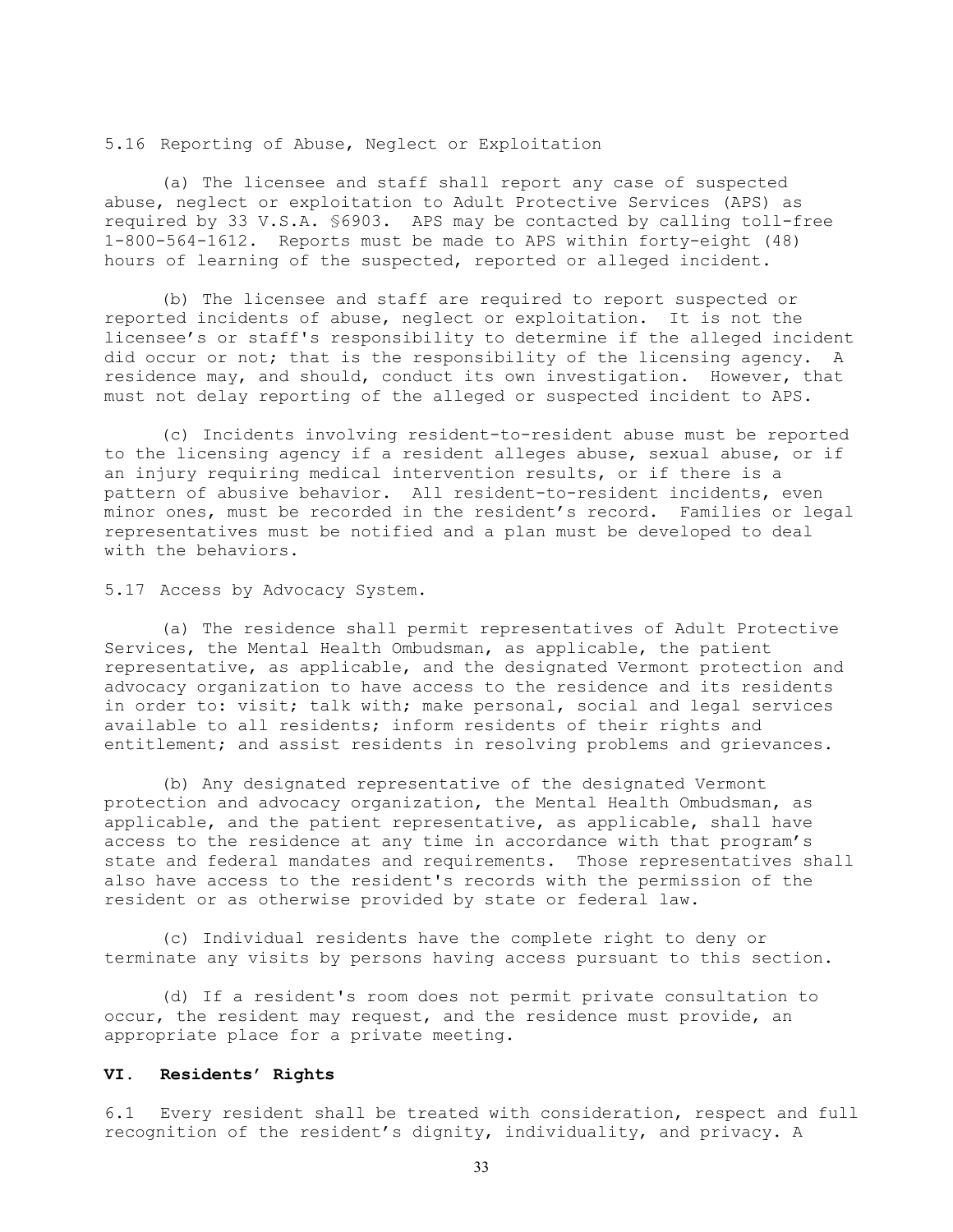residence may not ask a resident to waive the resident's rights. A resident has the right to exercise any rights without reprisal.

6.2 Each residence shall establish and adhere to a written policy, consistent with these regulations, regarding the rights and responsibilities of residents, which shall be explained to residents at the time of admission. Receipt of the rights by the resident shall be indicated by a signature and date by the resident on a line for that purpose on the admission agreement.

6.3 Residents may retain personal clothing and possessions as space permits, unless to do so would infringe on the rights of others, would create a danger to others, would create a security risk or would create a fire, health or safety hazard.

6.4 A resident shall not be required to perform work for the licensee. If a resident chooses to perform specific tasks for the licensee the resident shall receive reasonable compensation which shall be specified in a written agreement with the resident.

6.5 Each resident shall be allowed to associate, communicate and meet privately with persons of the resident's own choice, including family members, unless such access has been restricted by a court. Residences shall allow visiting hours from at least 8 a.m. to 8 p.m., or longer. Visiting hours shall be posted in a prominent public place.

6.6 Each resident may send and receive personal mail unopened, unless such access has been restricted by a court.

6.7 Residents have the right to reasonable access to a telephone for private conversations unless such access has been restricted by a court. Residents shall have reasonable access to the residence's telephone except when restricted because of excessive unpaid toll charges or misuse. Restrictions as to telephone use shall be in writing. Any resident may, at the resident's own expense, maintain a personal telephone or other electronic equipment in his or her own room, unless such access has been restricted by a court.

6.8 A resident may file a complaint or voice a grievance without interference, coercion or reprisal. Each residence shall establish an accessible written grievance procedure for resolving residents' concerns or complaints that is explained to residents at the time of admission and posted in a prominent, public place on each floor of the residence. The grievance procedure shall include at a minimum, time frames, a process for responding to residents in writing within ten (10) days, and a method by which each resident filing a complaint or grievance will be made aware of the designated Vermont protection and advocacy organization as an alternative or in addition to the residence's grievance mechanism.

6.9 Residents may manage their own personal finances unless a representative payee or financial guardian has been appointed. The residence or licensee shall not manage a resident's finances unless requested in writing by the resident and then in accordance with the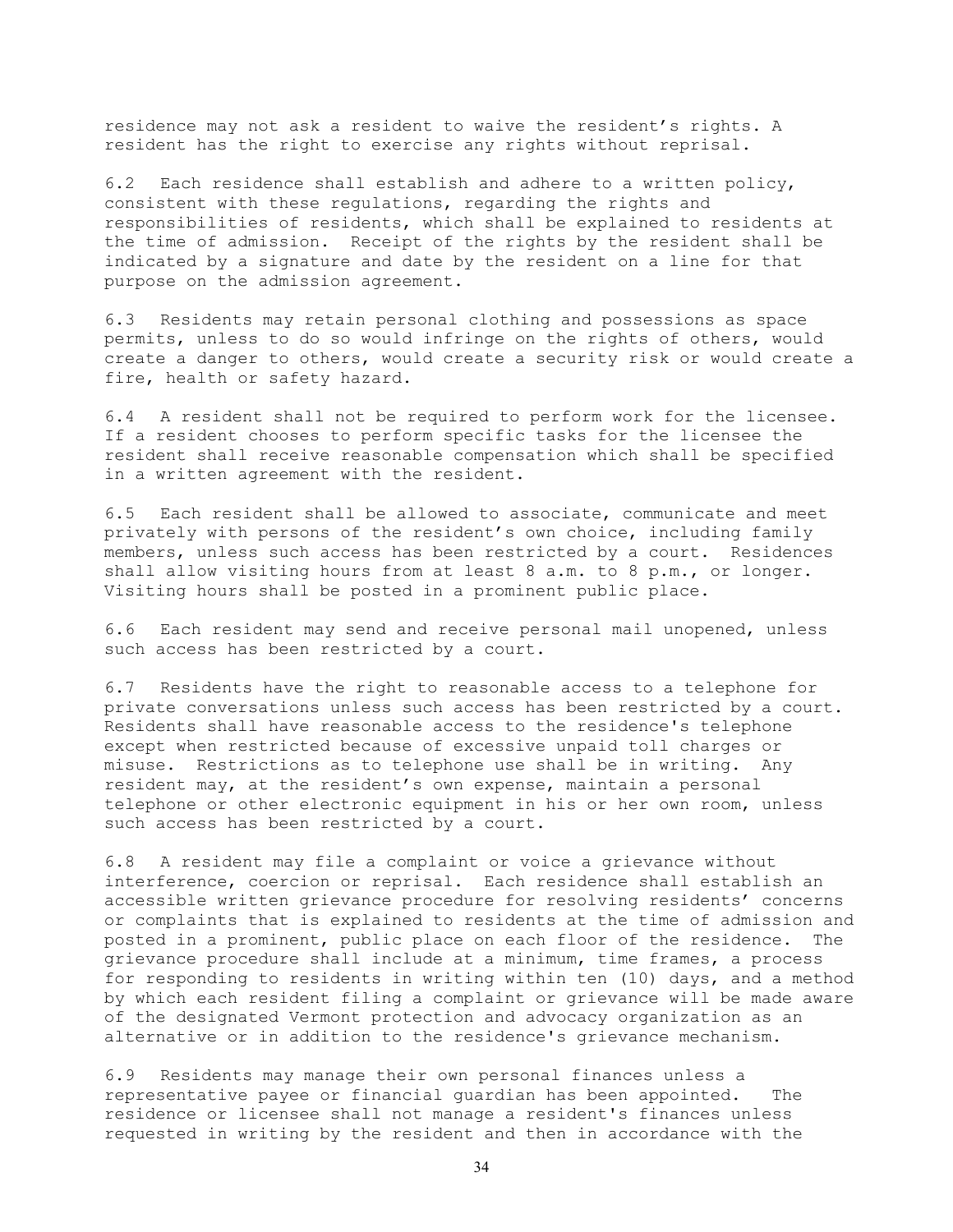resident's wishes. The residence or licensee shall keep a record of all transactions and make the record available, upon request, to the resident or legal representative, and shall provide the resident with an accounting of all transactions at least quarterly. Resident funds must be kept separate from other accounts or funds of the residence.

6.10 The resident's right to privacy extends to all records and personal information. Personal information about a resident shall not be discussed with anyone not directly involved in the resident's care, treatment or supervision. Release of any record, excerpts from or information contained in such records shall be subject to the resident's written approval, except as requested by representatives of the licensing agency to carry out its responsibilities or as otherwise provided by law.

6.11 The resident has the right to review the resident's medical or financial records upon request. The resident has the right to provide written comments about the medical or financial record and the comments shall be made part of the resident's record at the request of the resident.

6.12 Residents shall be free from mental, verbal or physical abuse, neglect, and exploitation. Residents shall also be free from seclusion or restraints. All residents have the right to be free from corporal punishment. All residents have the right to be free from restraint or seclusion, of any form, imposed as a means of coercion, discipline, convenience, or retaliation by staff. Psychoactive drugs shall not be administered involuntarily.

6.13 When a resident is adjudicated mentally disabled, such powers as have been delegated by the Probate or Family Court to the resident's guardian shall be exercised by the guardian.

6.14 Residents notified about a pending discharge from the residence under Section 5.4 of these regulations, absent an emergency, shall:

(a) Be allowed to participate in the decision-making process of the residence concerning the selection of an alternative placement; and

(b) Receive adequate notice of a pending transfer.

6.15 Residents have the right to refuse care to the extent allowed by law.

(a) Except for residents who are prohibited from doing so by a court order, this right includes the right to discharge himself or herself from the residence.

(b) The residence must fully inform the resident of the consequences of refusing care. If the resident makes a fully informed decision to refuse care, the residence must respect that decision and is absolved of further responsibility, unless the resident is in a secure residential recovery facility and has been court-ordered to take medication or receive care.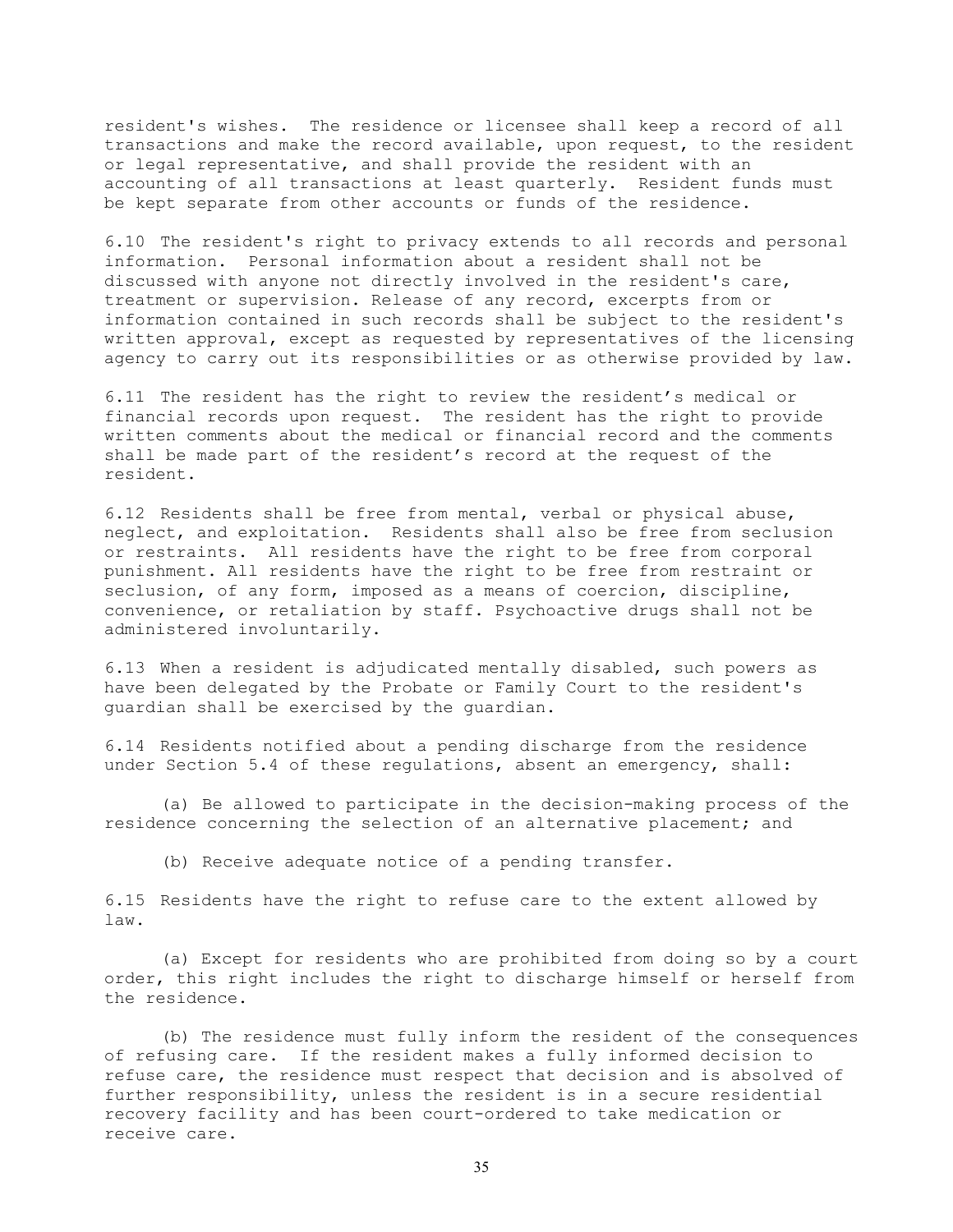(c) If the refusal of care will result in a resident's needs increasing beyond what the residence is licensed to provide, or will result in the residence being in violation of these regulations, the residence may issue the resident notice of discharge.

6.16 Residents have the right to fill out a document called an "advance directive" in accordance with Title 18, chapter 231 and to have the residence follow the residents' wishes, unless such wishes are contrary to a court order. The residence shall provide residents with information about advance directives and, upon request, may support a resident's efforts to complete the documents.

6.17 Residents shall have help in assuming as much responsibility for themselves and others as possible, and in participating in residence activities.

6.18 Residents shall have explained to them the reasons and risks associated with the use of any prescribed medication they are taking.

6.19 Residents shall be free to terminate their relationship to the residence.

6.20 The enumeration of residents' rights shall not be construed to limit, modify, abridge, restrict or reduce in any way any rights that a resident otherwise enjoys as a human being or citizen, unless those rights have been limited by a court.

6.21 The obligations of the residence to its residents shall be written in clear language, large print, given to residents on admission, and posted in an accessible, prominent and public place on each floor of the residence. Such notice shall also state the residence's grievance procedure and directions for contacting the designated Vermont protection and advocacy organization.

6.22 If a resident has a chronic condition, he or she has the right to receive competent and compassionate medical assistance to manage the physical and emotional symptoms of that condition.

6.23 Residents have the right to have a family member or another person of the resident's choice be notified of the admission to the residence. Residents also have the right to decline to have anyone notified of the admission. A facility may not disclose information about a resident's admission without obtaining the resident's authorization. The decision by the resident regarding notice shall be documented at the time of admission to the residence.

6.24 Residents have the right to obtain the opinion of a consultant at the resident's own expense.

6.25 Residents have the right to vote.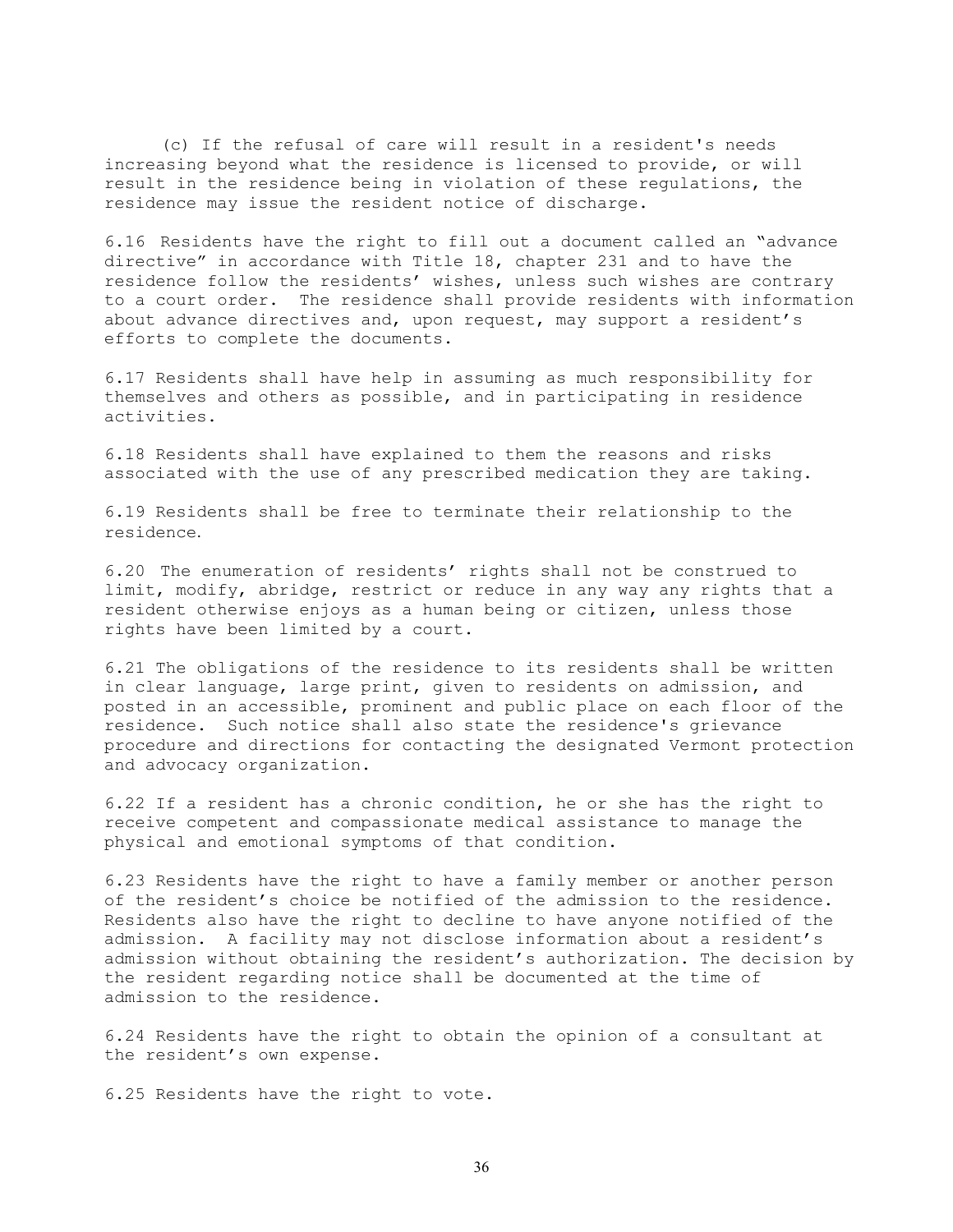6.26 Residents with limited English proficiency have the right to have oral or written translation or interpretive services and cannot be required to pay for such services.

6.27 Residents have the right to have accommodations made to a disability (or disabilities) to ensure that there are no barriers to their receipt of services and that they understand the care and treatment being provided. Such accommodations shall include, but are not limited to, sign language interpretation and having documents provided in accessible formats, as applicable. The resident shall not be required to pay for these services.

6.28 Residents have the right to receive services without discrimination based on race, religion, color, gender (including pregnancy), sexual orientation, gender identity, national origin, disability or age.

# **VII. Nutrition and Food Services**

- 7.1 Food Services
	- (a) Menus and Nutritional Standards

(1) Menus for regular and therapeutic diets shall be planned and written at least one (1) week in advance.

(2) The meals served each day must provide 100% of the Dietary Reference Intakes (DRIs) and comply with the current Dietary Guidelines for Americans. DRIs are a set of nutrient-based reference values that expand upon and replace the former Recommended Dietary Allowances (RDAs) in the United States. They include: acceptable macronutrient distribution range (AMDR); adequate intake (AI); estimated average requirement (EAR); recommended dietary allowance (RDA) and tolerable upper intake level (UI). Dietary Guidelines for Americans were developed by the U.S. Department of Agriculture and the U.S. Department of Health and Human Services.

(3) The current week's regular and therapeutic menu shall be posted in a prominent public place for residents and other interested parties.

(4) The residence must follow the written, posted menus. If a substitution must be made, the substitution shall be recorded on the written menu.

(5) The residence shall keep menus, including any substitutions, for the previous month on file and available for examination by the licensing agency.

(6) There shall be a written order in the resident's record for all therapeutic diets.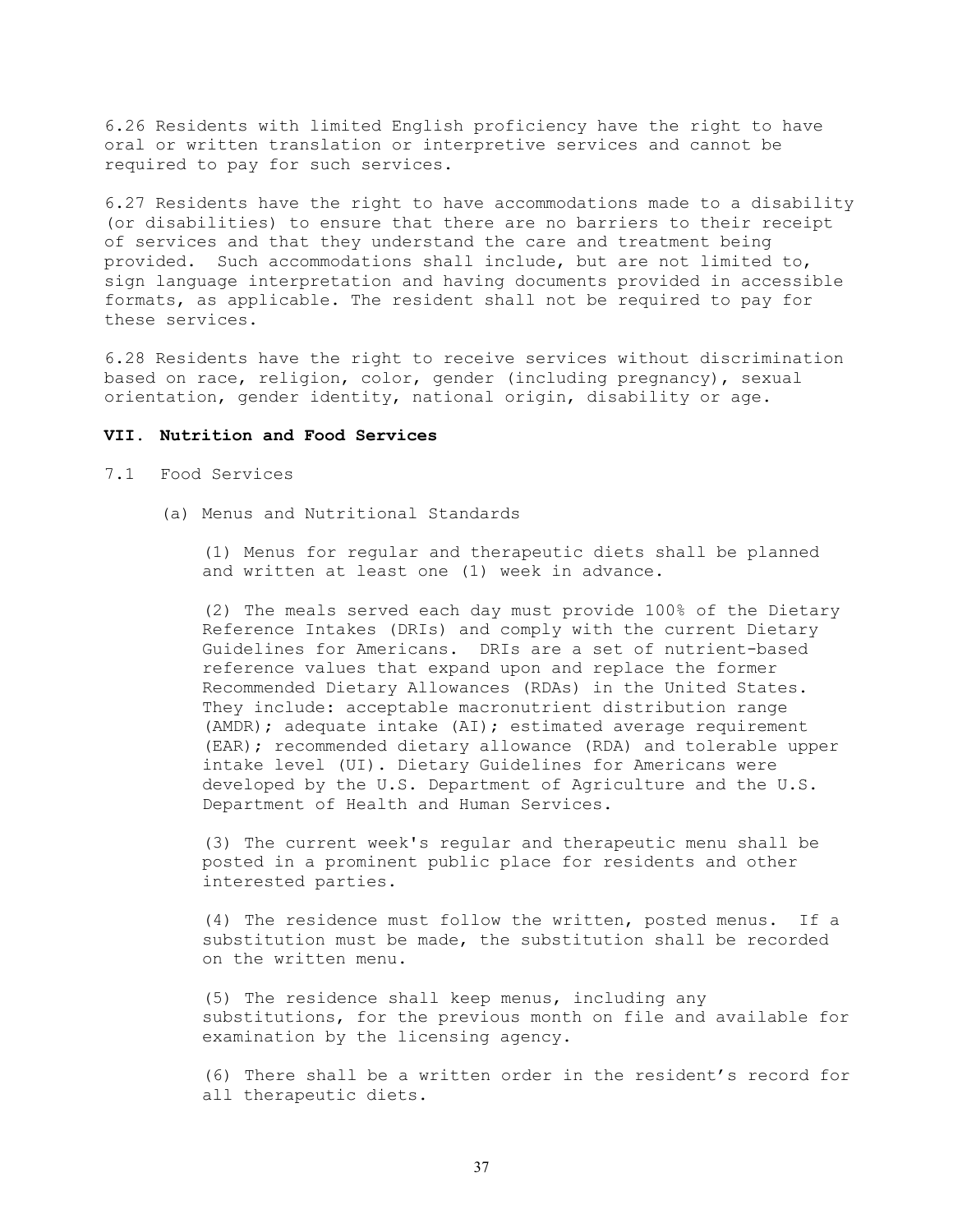(7) The residence shall maintain sufficient food supplies at hand on the premises to meet the requirements of the planned weekly menus as well as for unseen emergencies.

(8) No more than fourteen (14) hours shall elapse between the end of an evening meal and the morning meal unless a resident specifically requests an alternative meal schedule.

#### (b) Meal Planning Guidelines

(1) The residence shall follow the current U.S. Department of Agriculture (USDA) Food Patterns.

(2) The residence shall consider each resident's dietary needs with respect health status, age, gender and activity level, particularly with regard to portion sizes and frequency of meals and snacks. In taking these factors into consideration, overall nutrient intake shall not be compromised.

#### (c) Meal Service

(1) Each residence shall offer meals three times a day in accordance with the guide (above). Meals shall be served at appropriate temperature and at normal meal hours. Texture modifications will be accommodated as needed.

(2) Meals shall be attractively served, family style wherever possible, and shall be appropriate to individual needs as determined by age, activity, physical condition and personal preference.

(3) A range of drinks and snacks shall be available to residents at all times to meet individual needs.

(4) Meal times shall be relaxed, unhurried and flexible to suit resident activities and schedules.

(5) Residents shall be provided with alternatives to the planned meal upon request.

# 7.2 Food Safety and Sanitation

(a) Each residence must procure food from sources that comply with all laws relating to food and food labeling. Food must be safe for human consumption, free of spoilage, filth or other contamination. All milk products served and used in food preparation must be pasteurized. Cans with dents, swelling, rust, missing labels or leaks shall be rejected and kept separate until returned to the supplier.

(b) All perishable food and drink shall be labeled, dated and held at proper temperatures. Hot foods shall be kept hot at 135° F and cold foods shall be kept cold at 41° F or cooler.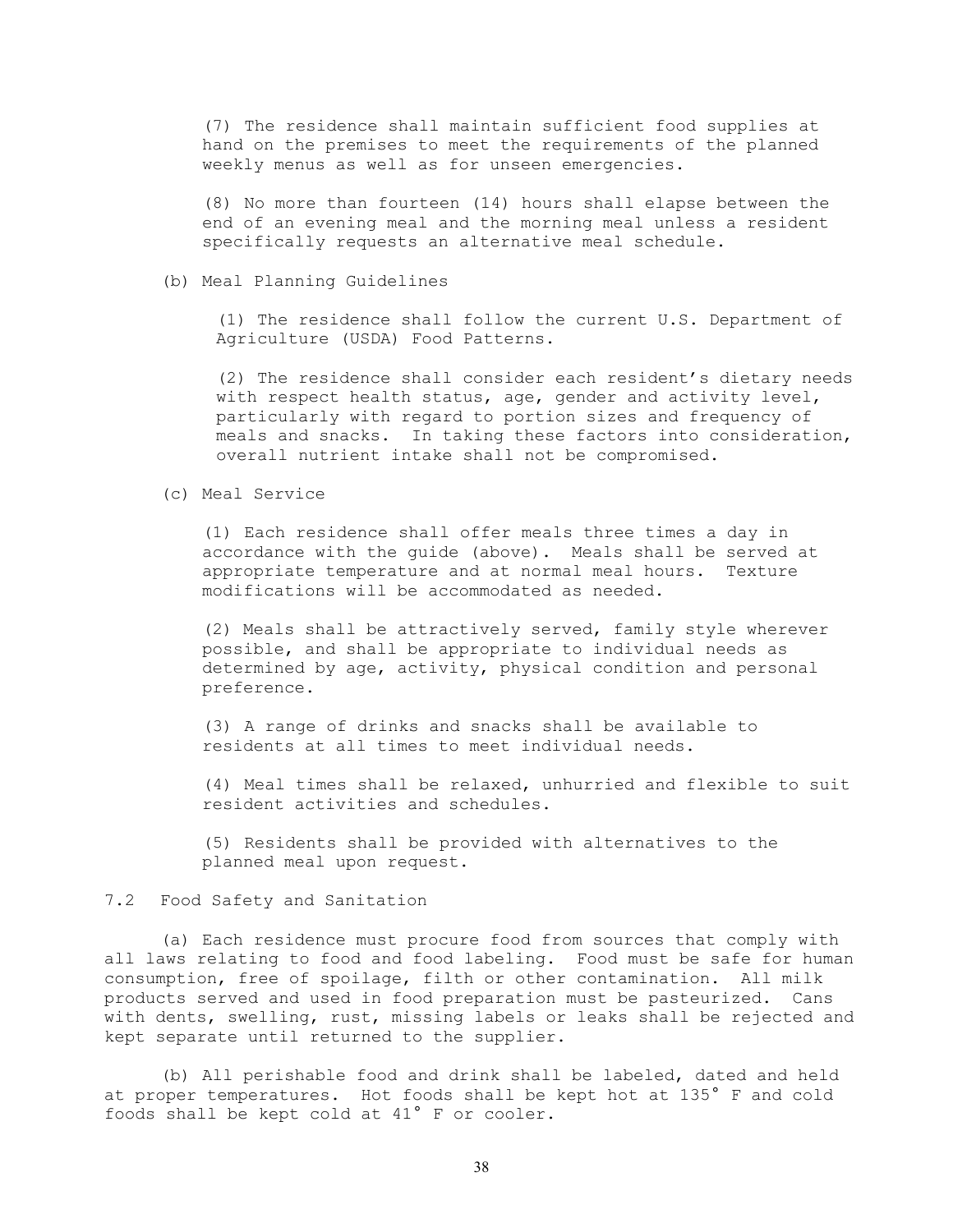(c) All work surfaces must be cleaned and sanitized after each use. Equipment and utensils must be cleaned and sanitized after each use and stored properly.

(d) The residence shall ensure that food handling and storage techniques are consistent with the Food Safety Principles and Guidance for Consumers in the current Dietary Guidelines for Americans.

(e) The use of outdated, unlabeled or damaged canned goods is prohibited and such goods shall not be maintained on the premises.

(f) The residence and premises shall be maintained in a sanitary condition.

(g) All garbage, trash, and other waste materials shall be removed from the premises and disposed of in an acceptable manner at least once per week, preferably daily.

7.3 Food Storage and Equipment

(a) All food and drink shall be stored so as to protect from dust, insects, rodents, overhead leakage, unnecessary handling and all other sources of contamination.

(b) Areas of the residence used for storage of food, drink, equipment or utensils shall be constructed to be easily cleaned and shall be kept clean.

(c) All food service equipment shall be kept clean, sanitized and maintained according to manufacturer's guidelines.

(d) All equipment, utensils and dinnerware shall be in good repair. Cracked or badly chipped dishes and glassware shall not be used.

(e) Single service items, such as paper cups, plates and straws, shall be used only once. They shall be purchased and stored in sanitary packages or containers in a clean dry place and handled in a sanitary manner.

(f) Food service areas shall not be used to empty bed pans or urinals or as access to toilet and utility rooms. If soiled linen is transported through food service areas, the linen must be in an impervious container.

(g) Doors, windows and other openings to the outdoors shall be screened against insects, as required by seasonal conditions.

(h) All garbage shall be collected and stored to prevent the transmission of contagious diseases, creation of a nuisance, or the breeding of insects and rodents, and shall be disposed of at least weekly. Garbage or trash in the kitchen area must be placed in lined containers with covers. Garbage containers shall be kept clean and sanitized.

39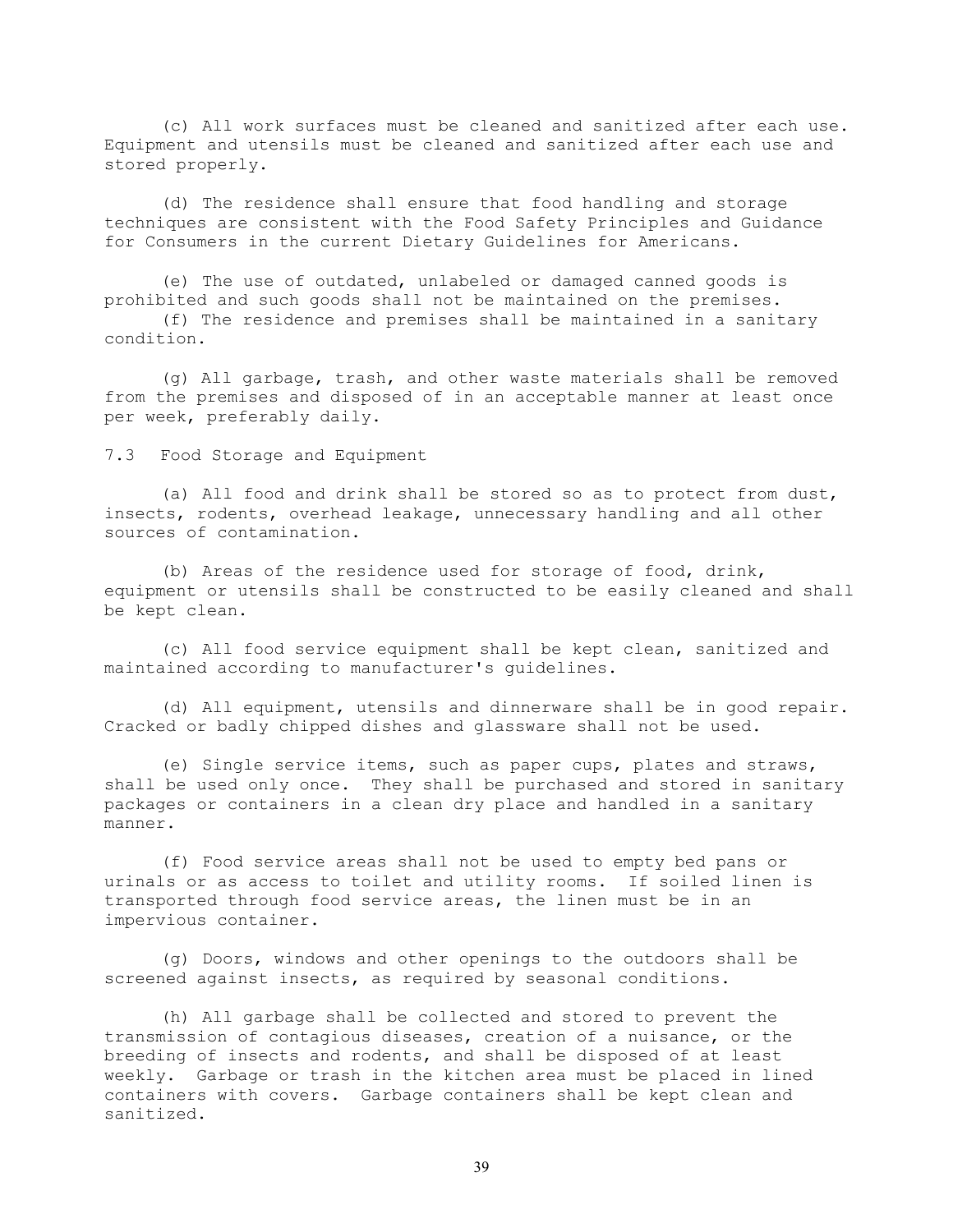(i) Poisonous compounds (such as cleaning products and insecticides) shall be labeled for easy identification and shall not be stored in the food storage area unless they are stored in a separate, locked compartment within the food storage area.

#### **VIII. Laundry Services**

8.1 The residence shall provide laundered bed and bath linens at least once a week.

8.2 The residence shall provide adequate opportunity to residents to do their laundry.

8.3 The residence shall make alternate arrangements for the personal laundry of a resident if the resident is incapable of doing his or her own laundry.

## **IX. Physical Plant**

9.1 Environment

(a) The residence must provide and maintain a safe, functional, sanitary, homelike and comfortable environment.

(b) All residences shall comply with all current applicable state and local rules, regulations, codes and ordinances. Where there is a difference between codes, the code with the higher standard shall apply.

(c) A residence may not install a door security system that prevents residents from readily exiting the building without prior approval of the licensing agency.

(d) A residence shall ensure that residents have access to the outdoors.

#### 9.2 Residents' Rooms

(a) Each bedroom shall provide a minimum of 100 square feet per bed.

(b) Rooms shall be of dimensions that allow for the potential of not less than three (3) feet between beds.

(c) Each bedroom shall have an outside window.

(1) Windows shall be able to be opened and screened except in construction containing approved mechanical air circulation and ventilation equipment.

(2) Window shades, venetian blinds or curtains shall be provided to control natural light and offer privacy.

(d) The door opening of each bedroom shall be fitted with a fullsize door of solid core construction.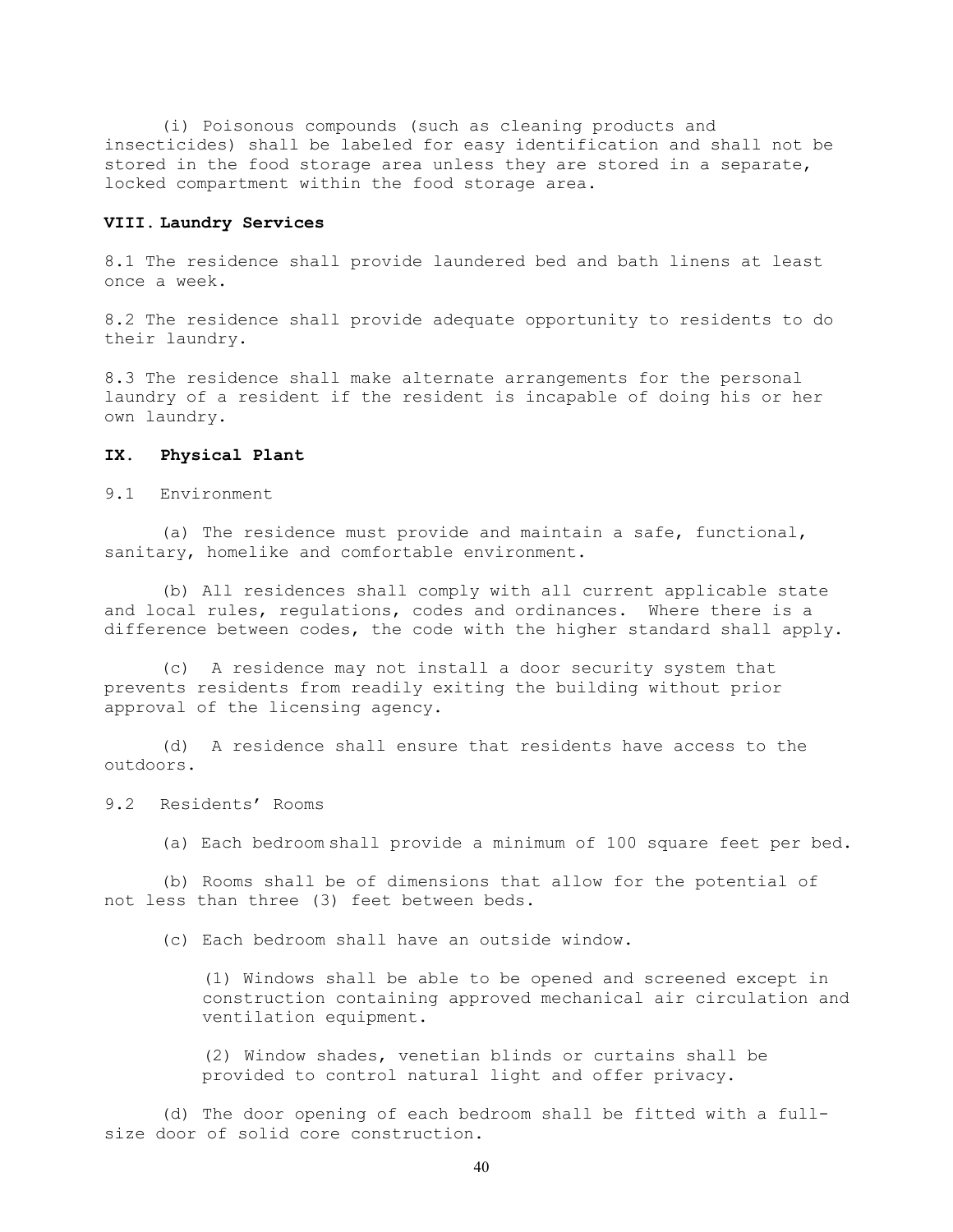(e) Resident bedrooms shall be used only as the personal sleeping and living quarters of the residents assigned to them. Halls, storerooms or unfinished attic rooms shall not be used as bedrooms, except in emergency situations on a temporary basis, not to exceed 72 hours.

(f) A resident shall not have to pass through another bedroom or bathroom to reach the resident's own bedroom.

(g) Each resident shall be provided with his or her own bed which shall be a standard-size full or twin bed. Roll away beds, cots and folding beds shall not be used. A resident who wishes to bring his or her own bed or other furniture may do so, as space permits, if the furniture is in safe and sanitary condition.

(h) Each bed shall be in good repair, with a clean, comfortable mattress that is at least six (6) inches thick, and standard in size for the particular bed, a pillow, bed covering, and a minimum of one (1) blanket, two (2) sheets, and one (1) pillowcase.

(i) Each resident shall be provided adequate space to accommodate his or her clothing and personal needs.

9.3 Toilet, Bathing and Lavatory Facilities

(a) Toilet, lavatories and bathing areas shall be equipped with grab bars for the safety of the residents. There shall be at least one (1) full bathroom that meets the requirements of the Americans with Disabilities Act of 1990, as amended, and state building accessibility requirements as enforced by the Department of Public Safety.

(b) There shall be a minimum of one (1) bath unit, toilet and lavatory sink, exclusively available to residents, per eight (8) licensed beds per floor. Licensed beds having private lavatory facilities are not included in this ratio.

(c) Each lavatory sink shall be at least of standard size and shall be equipped with hot and cold running water, soap, and, if used by multiple residents, paper towels.

(d) Each bathtub and shower shall be constructed and enclosed so as to ensure adequate space and privacy while in use.

(e) Resident lavatories and toilets shall not be used as utility rooms.

9.4 Recreation and Dining Rooms

(a) All residences shall provide at least one (1) well-lighted and ventilated living or recreational room and dining room for the use of residents.

41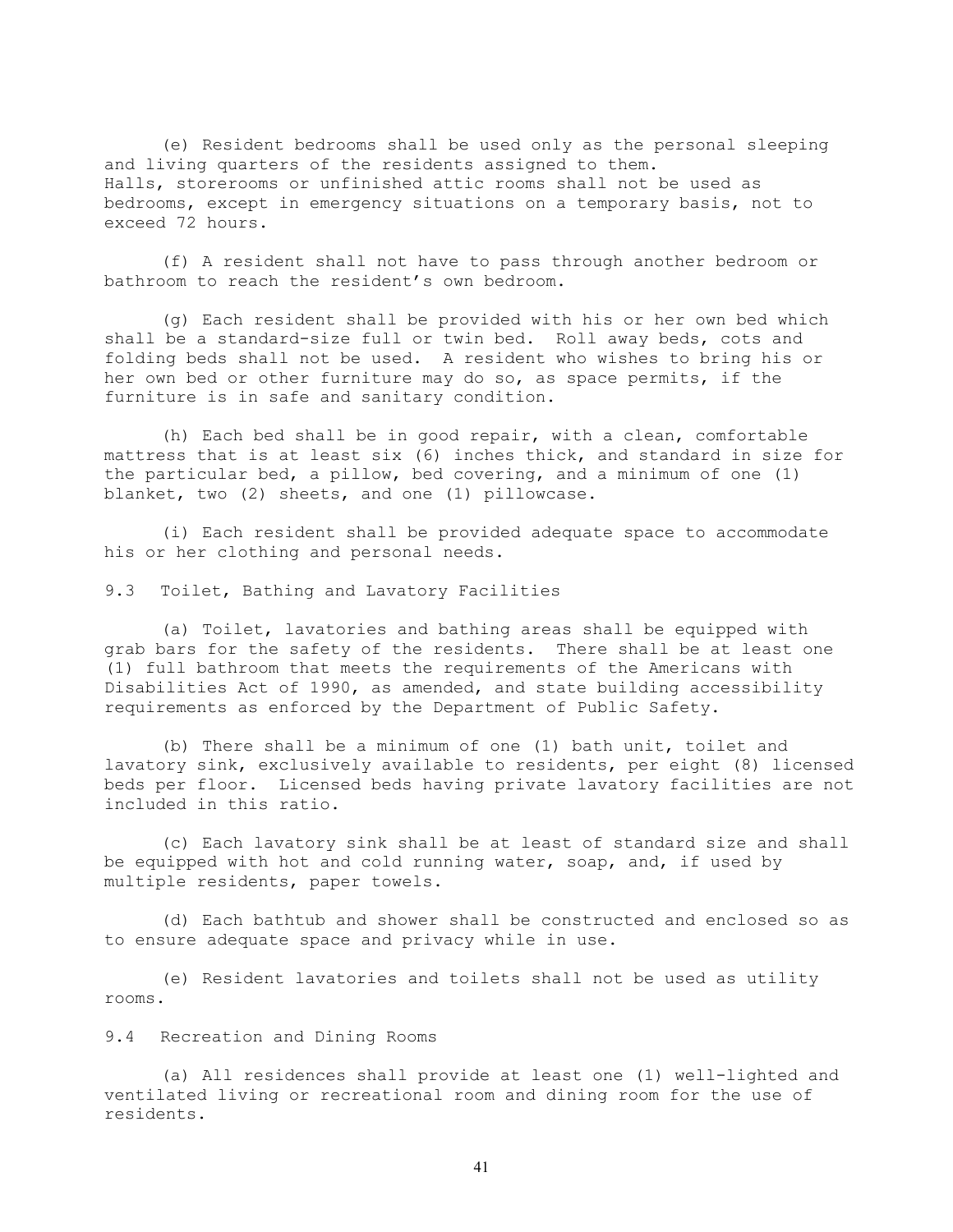(b) Combination dining and recreational rooms are acceptable but must be large enough to serve a dual function.

(c) Dining rooms shall be of sufficient size to seat and serve all residents of the residence at the same time.

(d) Smoking shall not be permitted inside the building.

9.5 Residence Requirements for Persons with Physical Disabilities

(a) Each residence shall be accessible to and functional for residents, personnel and members of the public with physical disabilities in compliance with the Americans with Disabilities Act of 1990, as amended.

(b) Residents who are blind or have mobility impairments shall not be housed above the first floor unless the residence is in compliance with all applicable codes, regulations and laws as required by the Department of Public Safety.

9.6 Plumbing

(a) All plumbing shall operate in such a manner as to prevent backsiphonage and cross-connections between potable and non-potable water. All plumbing fixtures and any part of the water distribution or sewage disposal system shall operate properly and be maintained in good repair.

(b) Plumbing and drainage for the disposal of sewage, infectious discharge, household and institutional wastes shall comply with all State and Federal regulations.

(c) All plumbing fixtures shall be clean and free from cracks, breaks and leaks.

(d) Hot water temperatures shall not exceed 120 degrees Fahrenheit in resident areas.

9.7 Water Supply

(a) Each residence shall be connected to an approved public water supply when available and where said supply is in compliance with the Department of Health's public water system regulations.

(b) If a residence uses a private water supply, said supply shall conform to the construction, operation and sanitation standards published by the Department of Health. Private water supplies shall be tested annually for contamination, and copies of results shall be kept on premises.

(c) Water shall be distributed to conveniently located taps and fixtures throughout the building and shall be adequate in temperature, volume and pressure for all purposes, including fire fighting if there is a residential sprinkler system.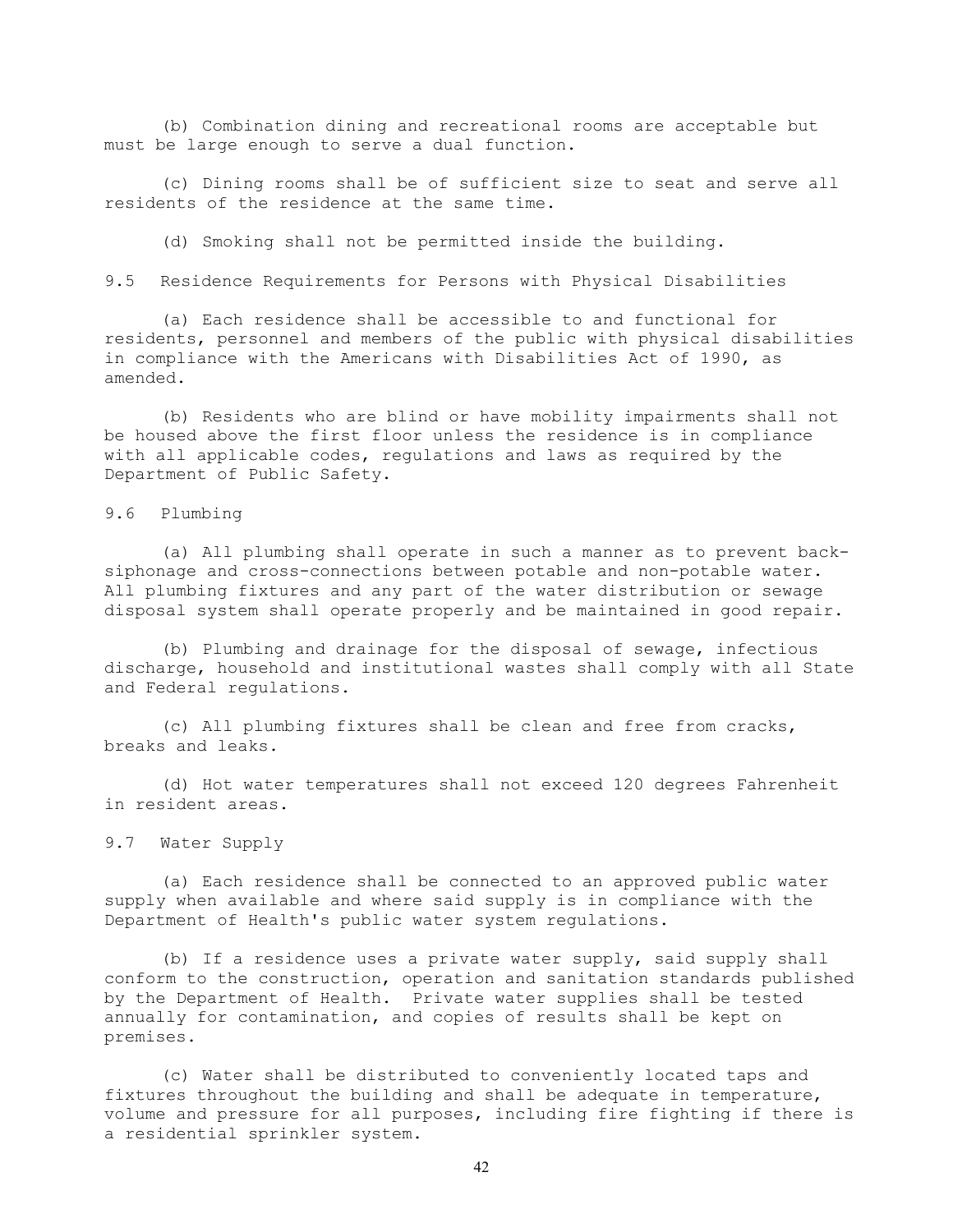(d) In no case shall water from lead pipes be used for drinking or cooking.

(e) The sewage system shall provide sufficient capacity to meet the sanitary needs of the residence at all times.

#### 9.8 Heating

(a) Each residence shall be equipped with a heating system which is of sufficient size and capability to maintain all areas of the residence used by residents and which complies with applicable fire and safety regulations.

(b) The minimum temperature shall be maintained at an ambient temperature of 70 degrees Fahrenheit in all areas of the residence utilized by residents and staff during all weather conditions.

# 9.9 Ventilation

(a) Residences shall be adequately ventilated to provide fresh air and shall be kept free from smoke and objectionable odors. The residence shall provide good ventilation for comfort and safety.

(b) Kitchens, laundries, toilet rooms, bathrooms, and utility rooms shall be ventilated to the outside by window or by ventilating duct and fan of sufficient size.

#### 9.10 Life Safety/Building Construction

All residences shall meet all of the applicable fire safety and building requirements of the Department of Public Safety, Division of Fire Safety.

9.11 Disaster and Emergency Preparedness

(a) The licensee or manager of each residence shall maintain a written disaster preparedness plan. The plan shall outline procedures to be followed in the event of any emergency potentially necessitating the evacuation of residents, including but not limited to: fire, flood, loss of heat or power, or threat to the residence.

(b) If the residence is located within ten (10) miles of a nuclear power plant, the plan shall include specific measures for the protection, treatment and removal of residents in the event of a nuclear disaster.

(c) Each residence shall have in effect, and available to staff and residents, written copies of a plan for the protection of all persons in the event of fire and for the evacuation of the building when necessary. All staff shall be instructed periodically and kept informed of their duties under the plan. Fire drills shall be conducted on at least a quarterly basis and shall rotate times of day among morning, afternoon, evening, and night. The date and time of each drill and the names of participating staff members shall be documented.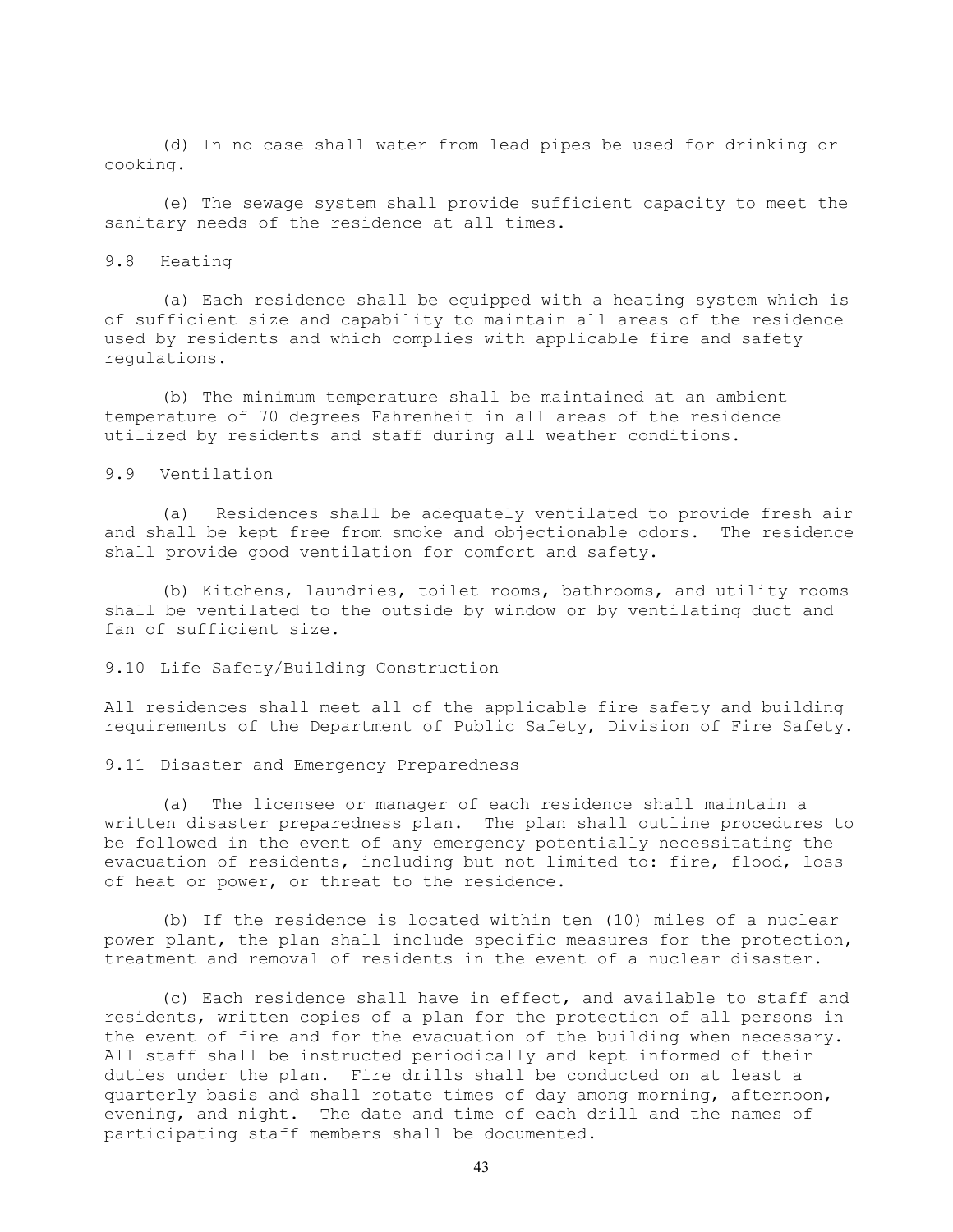(d) There shall be an operable telephone on each floor of the residence, at all times. A list of emergency telephone numbers shall be posted by each telephone.

(e) The residence shall arrange appropriate medical or psychiatric care for residents in emergency situations.

(f) The residence shall ensure that adequate staff is available at all times to assist residents to evacuate in an emergency situation.

9.12 When necessary to ensure resident safety, modifications shall be made to the physical plant requirements set forth in this section, with the prior written approval of the licensing agency.

#### **X. Pets**

10.1 A residence may permit pets to visit the residence providing the following conditions are met:

- (a) The pet owner must provide evidence of current vaccinations.
- (b) The pet must be clean, properly groomed and healthy.

(c) The pet owner is responsible for the pet's behavior and shall maintain control of the pet at all times.

10.2 Pets, owned by a resident or the residence, may reside in the residence providing the following conditions are met:

(a) The residence shall ensure that the presence of a pet causes no discomfort to any resident.

(b) The residence shall ensure that pet behavior poses no risk to residents, staff or visitors.

(c) The residence must have procedures to ensure that pets are kept under control, fed, watered, exercised and kept clean and well-groomed and that they are cleaned up after.

(d) Pets must be free from disease including leukemia, heartworm, hepatitis, leptos psoriasis, parvo, worms, fleas, ticks, ear mites, and skin disorders, and must be current at all times with rabies and distemper vaccinations.

(e) Pet health records shall be maintained by the residence and made available to the public.

(f) The residence shall maintain a separate area for feeding cats and dogs other than the kitchen or resident dining areas.

# **XI. Resident Funds and Property**

44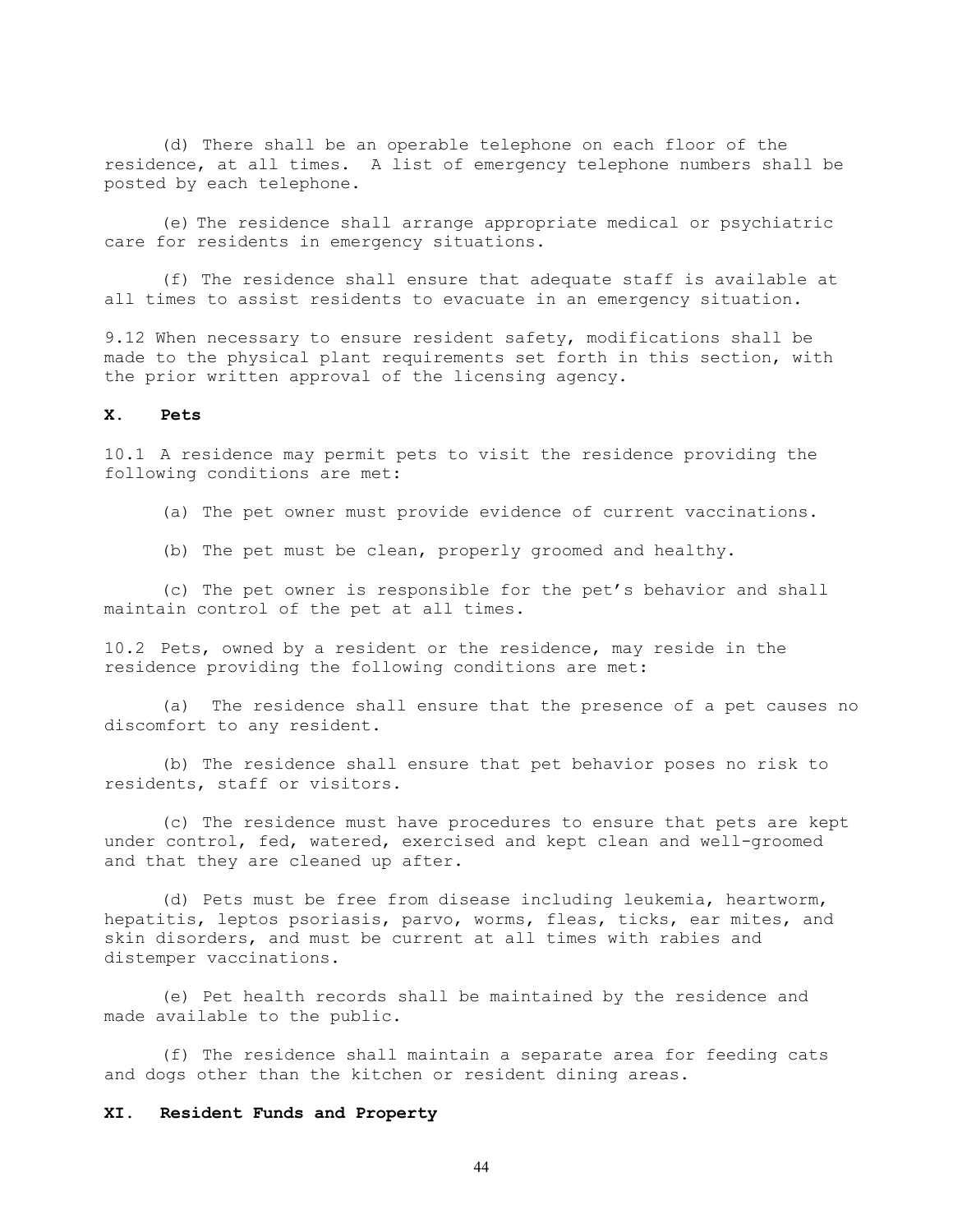11.1 A resident's money and other valuables shall be in the control of the resident, except where there is a guardian, attorney in fact (power of attorney), a representative payee who requests otherwise, or where the resident is in a secure residential recovery facility. The residence may manage the resident's finances only upon the written request of the resident. There shall be a written agreement stating the assistance requested, the terms of same, the funds or property and persons involved.

11.2 If the residence manages the resident's finances, the residence must keep a record of all transactions, provide the resident with a quarterly statement, and keep all resident funds separate from the residence or licensee's funds.

11.3 The residence shall have policies in place to protect residents' personal property when not in use.

11.4 The resident shall not be solicited for gifts or other consideration by persons connected with the residence, in any way.

11.5 If it becomes apparent that a resident is no longer capable of managing funds or property, the licensee shall contact the resident's legal representative if any, or the next of kin. If there is no legal representative or next of kin, the licensee shall contact the licensing agency.

11.6 When a resident is absent without explanation for a period of thirty-one (31) days and there is no responsible person, the licensee shall hold the property for three (3) months. At the conclusion of this period, the property shall be transferred to the governing body of the city or town.

11.7 Each residence shall develop and implement a written policy regarding residents' personal needs. The policy shall be explained to the resident upon admission, with a copy provided to the resident at that time.

(a) The policy shall include a provision that recipients of Supplemental Security Income (SSI) shall retain from their monthly income an amount adequate to meet their personal needs exclusive of all other rates, fees or charges by the residence. The amount shall be sufficient to meet such personal needs as clothing and incidental items, reading matter, small gifts, toiletries, occasional foods not provided by the residence and other such items.

11.8 The licensee, the licensee's relative or any staff member shall not be the legal guardian, trustee or legal representative for any resident other than a relative. The licensee or any staff of the residence is permitted to act as the resident's representative payee according to Social Security regulations provided the resident or the resident's legal representative agrees in writing to this arrangement and all other provisions of these regulations related to money management are met.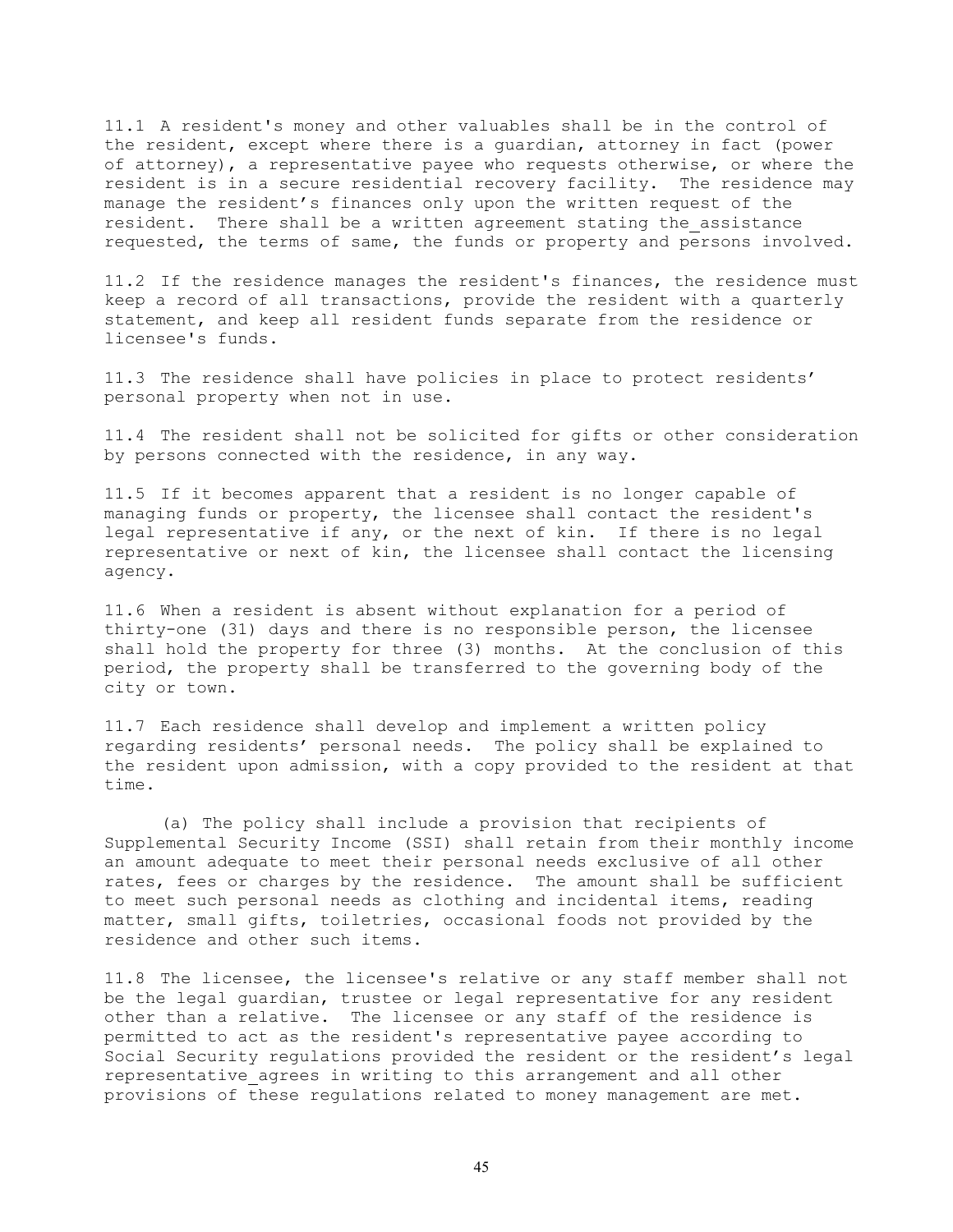11.9 No licensee, staff or other employee of the residence may solicit, offer or receive a gift, including money or gratuities, from a resident. Nominal gifts, such as candy or flowers that can be enjoyed by all staff, are permissible.

# **XII. Secure Residential Recovery Facility**

The legislature has authorized the Commissioner of Mental Health to establish and oversee a secure residential recovery facility owned and operated by the state for individuals who no longer require acute inpatient care, but who remain in need of treatment within a secure setting for an extended period of time. The program shall be the least restrictive and most integrated setting for each of the individual residents.

12.1 To obtain and maintain a license to operate a secure residential recovery facility, an applicant or licensee must meet all of the requirements of the Therapeutic Community Residence Licensing Regulations.

12.2 The Department of Mental Health shall obtain approval from the licensing agency prior to operating a secure residential recovery facility, which shall be licensed as a therapeutic community residence.

12.3 Subject to prior approval by the licensing agency, certain modifications to the licensing requirements may be made in order to ensure the safety of the resident or residents. Safety modifications may be made in the physical plant as noted in 9.12. In addition, the modifications may limit the resident's right to:

(a) Bring personal furniture to the residence;

(b) Terminate the relationship with the residence;

(c) Purchase and self-administer over-the-counter or other medications;

(d) Refuse to have a photo on file;

(e) Have visitors; however, a resident's clergy or attorney at law shall be admitted to visit at all reasonable times; and

(f) Have or use electronic equipment, including telephones, cell phones and computers.

12.4 The residence shall be inspected by the licensing agency to determine if the facility is providing the services, staffing, training and physical environment that were outlined in the request for approval.

(a) A residence may not install a door security system which prevents residents from readily exiting the building without prior approval of the licensing agency.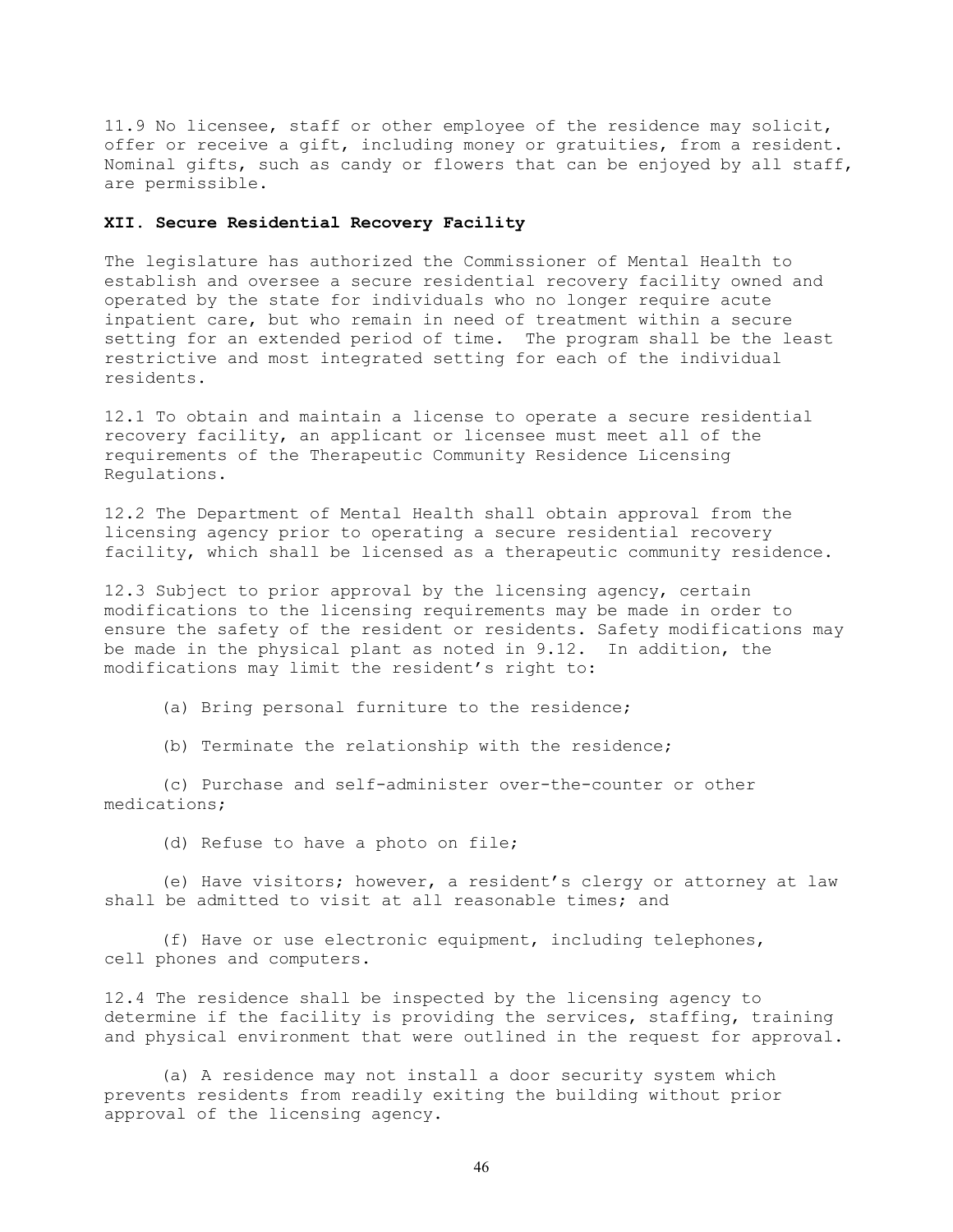12.5 A request for approval to operate a secure residential recovery facility as described in 2012 Acts and Resolves No. 160 shall include all of the following:

(a) A statement outlining the purpose and scope of services to be provided;

(b) A definition of the characteristics of residents to be served;

(c) A description and identification of the physical environment;

(d) The criteria for admission, continued stay and discharge; and

(e) A description of unit staffing, which shall include:

(1) Staff qualifications and credentials, if applicable;

- (2) Orientation;
- (3) In-service education and specialized training; and
- (4) Medical management as necessary.

12.6 In addition to the definitions set forth in Section II, above, the following definitions shall apply in a secure residential recovery facility:

(a) "Secure" means, when describing a residential facility, that the residents can be physically prevented from leaving the facility by means of locking devices or other mechanical or physical mechanisms.

(b) "Secure residential recovery facility" means a residential facility, licensed as a therapeutic community residence as defined in 33 V.S. A. § 7102 (11), for an individual who has reached a level of psychiatric stability and no longer requires acute inpatient care but who does remain in need of treatment as set forth at 18 V. S. A. § 7101 within a secure setting for an extended period of time.

12.7 In addition to the rights set forth in Section VI. above, residents in a secure residential recovery facility shall have the following rights:

(a) The right to receive care in a safe setting and to be free from all forms of abuse.

(b) The right to an attending physician, who shall be responsible for coordinating the resident's care and explaining the diagnosis, possible treatment, expected outcomes, and continuing health care needs to the resident or his or her legal representative. The right to know the identity and professional status of individuals participating in the resident's care, including the right to know of the existence of any professional relationship among individuals who are providing treatment,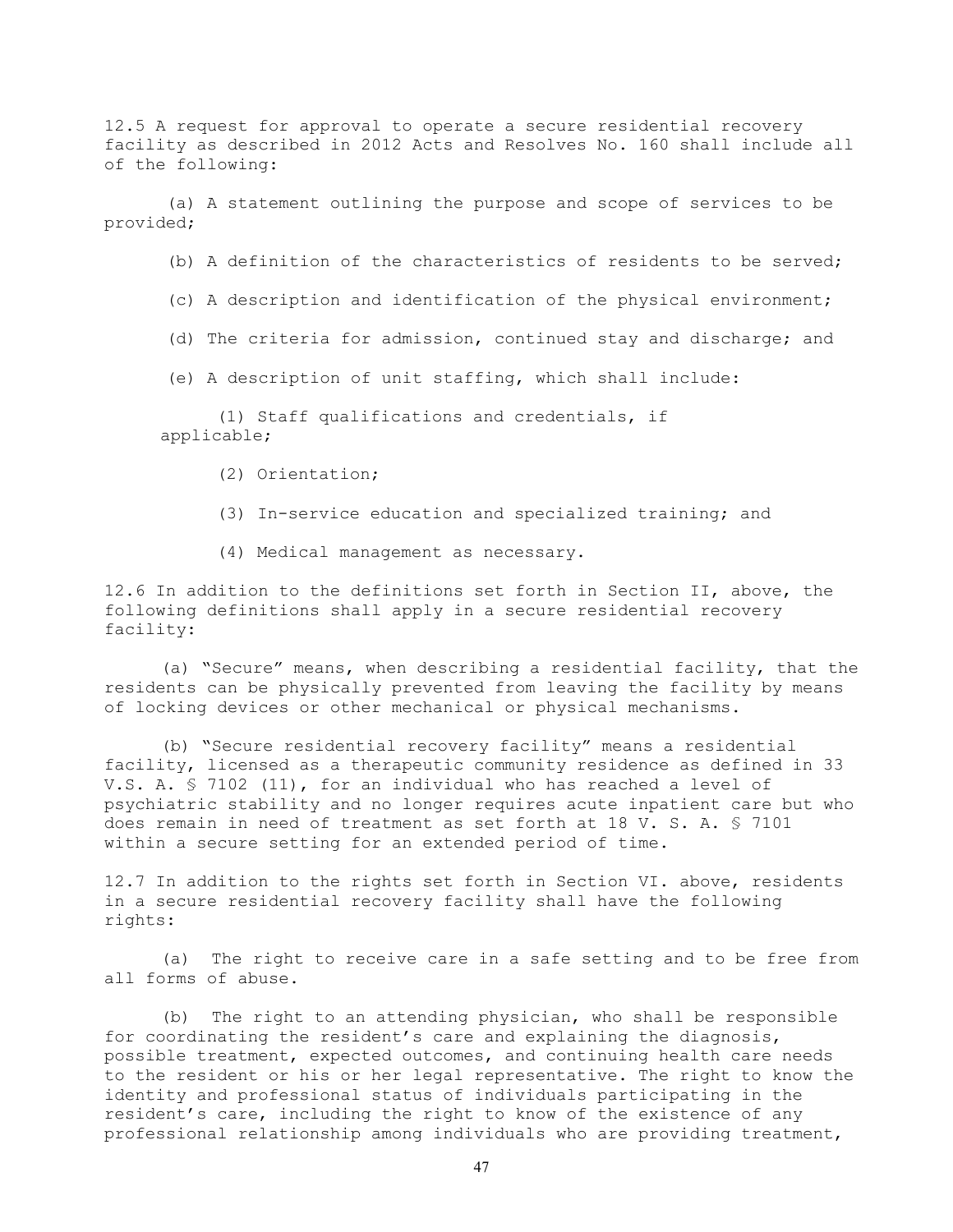as well as the relationship to any other health care or educational institutions involved in the resident's care.

(c) The right to make informed decisions about care without coercion and to be provided with an explanation of health status and prognosis, the objectives of treatment, the nature and significant possible adverse effects of recommended treatments and the reasons why a particular treatment is appropriate.

(d) The right to take part in the development and implementation of the plan of care and the right to request treatment; however, the treatment will not be provided if it is unnecessary or inappropriate.

(e) The right to be informed of all evidence-based options for care and treatment, including palliative care, in order to make a fully informed resident choice. If the resident has a terminal illness, he or she has the right to be informed by a clinician of all available options related to terminal care, to be able to request any, all, or none of the options, and to expect to receive supportive care for the specific option or options available.

(f) The right, except as otherwise allowed by law, to expect that information relating to treatment as well as treatment records will be kept private and confidential. Treatment information and related records may, however, be used without a resident's permission in any court hearings concerning involuntary treatment. For additional details about potential limitations to confidentiality of medical records, residents should refer to the Notice of Privacy Rights.

(g) The right to refuse medications and specific treatments; however, refusal of court ordered medications or treatments may terminate a resident's right to receive services at a secure residential recovery facility. Psychoactive drugs shall not be administered involuntarily.

(h) The right to a judicial review of the placement in the facility and to be represented at the hearing by a court-appointed lawyer, free of charge. The lawyer or legal representative, as defined at  $2.2 \,$  (n), above, shall have reasonable access to the resident and the facility.

(i) The right to complain or file a grievance about any aspect of the resident's care and treatment. In addition to the rights in section 6.8 above, complaints may be made orally or in writing to any member of the resident's treatment team. If the resident needs help filing a complaint, he or she may request assistance from a staff member. The resident also can seek free and confidential assistance from the designated Vermont protection and advocacy organization by calling (800)834-7890. If the resident is not satisfied with the decision, he or she may appeal, as described in the facility's Complaint Policy.

(1) A resident has a right to lodge a complaint directly with the Department of Mental Health by contacting: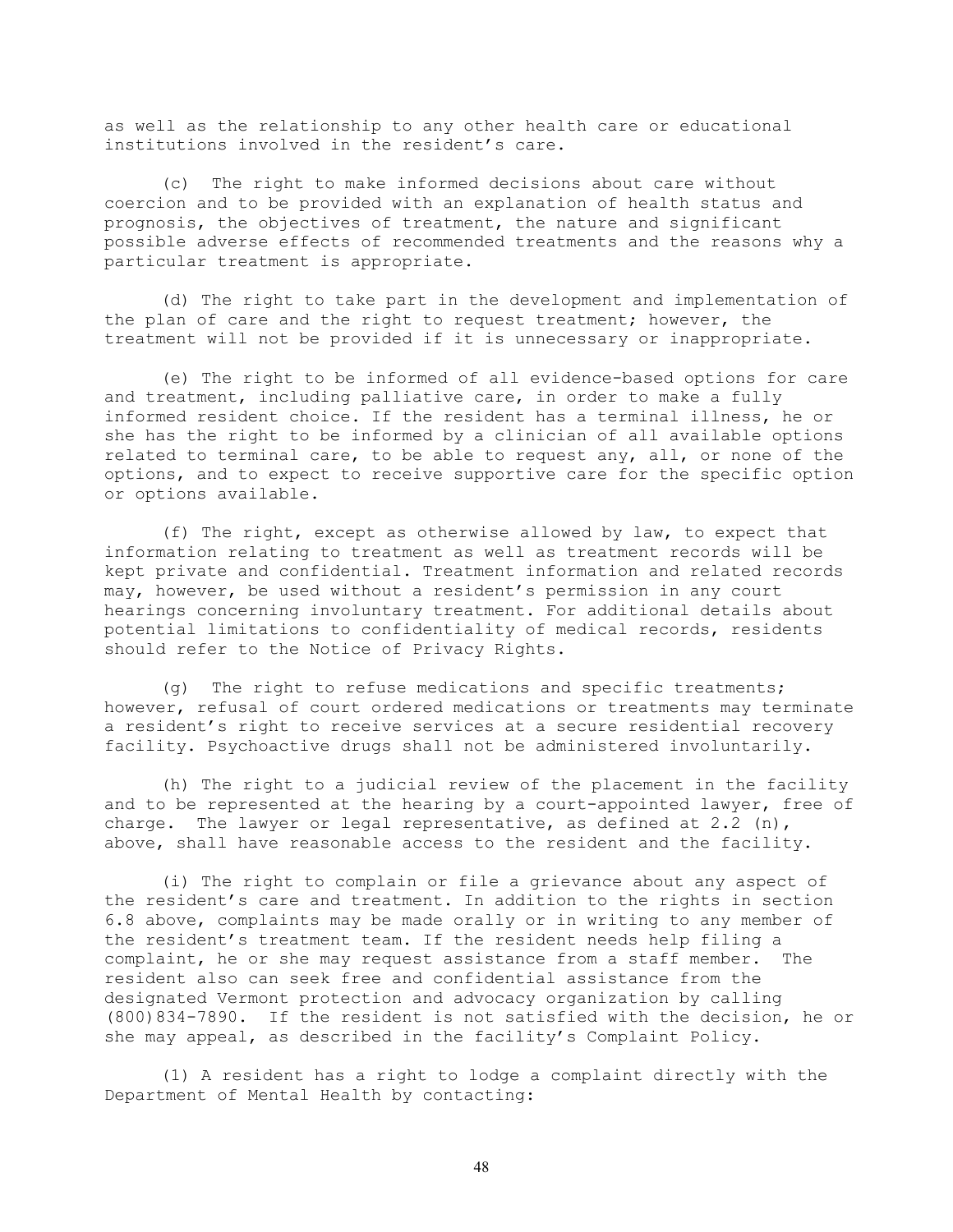Commissioner, Vermont Department of Mental Health 280 State Drive Waterbury, Vermont 05671-0701 (802) 241-0701 (2) A resident may file a complaint with the following entities: Medical Practice & Hospital Licensing Board Vermont Department of Health 108 Cherry Street Burlington, Vermont 05402 (802) 863-7200, (800) 464-4343. Department of Disabilities, Aging and Independent Living, Division of Licensing & Protection 280 State Drive – HC 2 South Waterbury, Vermont 05671-2060 (mailing address) *or*  Adult Protective Services 280 State Drive – HC 2 South Waterbury, Vermont 05671-2060 (mailing address)

802-241-0342 or toll-free at 1-800-564-1612

*The Department of Disabilities, Aging, and Independent Living is the state agency responsible for licensing and regulating therapeutic community residences and for investigating complaints about abuse, neglect or exploitation.* 

(3) A resident may file a complaint with the designated patient representative;

(4) A resident may file a complaint with the designated Vermont protection and advocacy organization; and

(5) A resident may file a complaint with the Mental Health Ombudsman.

(j) The right to request a hearing before a judge to determine whether the involuntary commitment is legal. This is called a right of habeas corpus.

(k) The resident has the right to withdraw his or her consent to receive visitors. The facility's Resident Handbook and Visitors' Policy shall contain the specifics of resident visitation rights.

(l) The right to treatment under conditions that are most supportive of the resident's personal privacy and the right to talk with others privately. The resident's doctor may limit these rights only if necessary to protect the resident's safety or the safety of others.

(m) The right to sell or otherwise dispose of property, and to carry out business dealings.

49